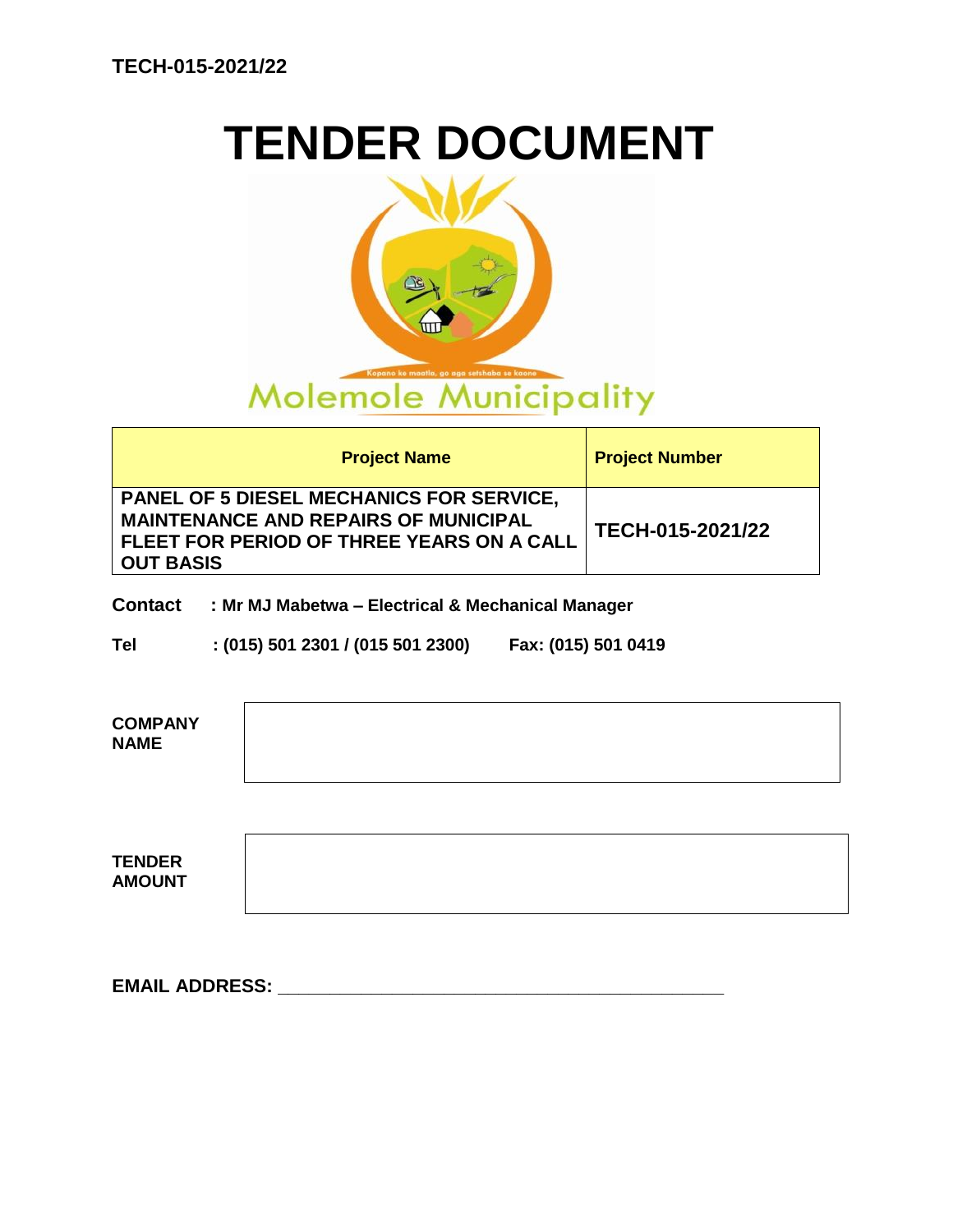### **A. VERY IMPORTANT NOTICE ON DISQUALIFICATIONS:**

### *BY SUBMITTING THE BID THE BIDDER UNDERTAKES TO ABIDE BY THE TERMS AND CONDITIONS OF THIS TENDER INCLUDING BUT NOT LIMITED TO THE RULES OUTLINED BELOW*

- A bid not complying with the requirements stated hereunder will be regarded as not being an "Acceptable bid", and as such will be rejected.
- "Acceptable bid" means any bid which, in all respects, complies with the conditions of bid and specifications as set out in the bid documents, including conditions as specified in the Preferential Procurement Policy Framework Act (Act 5 of 2000) and related legislation and regulations, in terms of which provision is made for this policy.
- In this document and other documents referred to but not attached, the following words are synonymous with each other.
	- a. CLIENT, EMPLOYER, MOLEMOLE LOCAL MUNICIPALITY, MUNICIPALITY
	- b. BID, TENDER AND VARIATIONS THEREOF
	- c. JOINT VENTURE / CONSORTIUM
	- d. TENDERER, BIDDER, CONTRACTOR

# **B. ACCURACY OF REQUEST FOR TENDER**

- $\div$  Whilst all due care has been taken in connection with the preparation of this bid document, Molemole Local Municipality [MLM] makes no representations or warranties that the content in this bid document or any information communicated to or provided to Bidders during the Tendering Process is, or will be, accurate, current or complete. MLM, its officers, employees and advisors will not be liable with respect to any information communicated which is not accurate, current or complete.
- $\cdot \cdot$  If a Bidder finds or reasonably believes it has found any discrepancy, ambiguity, error or inconsistency in the bid document or any other information provided by MLM (other than minor clerical matters), the Bidder must promptly notify MLM in writing of such discrepancy, ambiguity, error or inconsistency in order to afford MLM an opportunity to consider what corrective action is necessary (if any).
- Any actual discrepancy, ambiguity, error or inconsistency in this document or any other information provided by the MLM will, if possible, be corrected and provided to all Bidders without attribution to the Bidder who provided the written notice.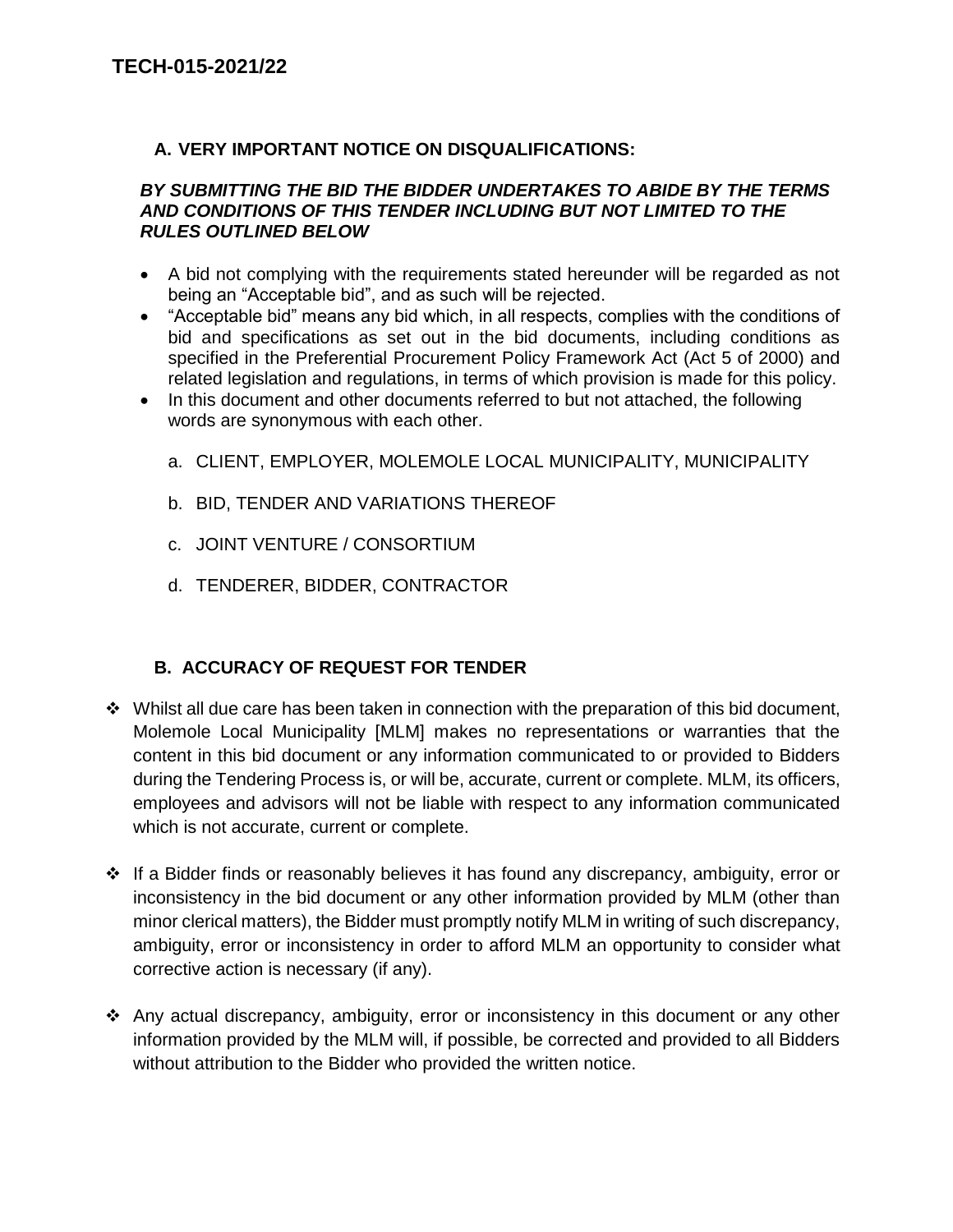### **1. FULL DESCRIPTION OF THE TENDER**

- Molemole Local municipality would like to appoint a panel of five competent service providers registered on the national Central Supplier Database, for the service, maintenance and repairs of municipal fleet for a period of three years on a call out basis.
- The municipality will enter into an service level agreement with the appointed service provider to clarify terms and conditions for the duration of the project

### **2. RULES FOR BIDDING**

### **BY SUBMITTING THE BID THE BIDDER UNDERTAKES TO ABIDE BY THE TERMS AND CONDITIONS OF THIS TENDER INCLUDING BUT NOT LIMITED TO THE FOLLOWING RULES:**

- 2.1 The bidding entity shall be the same entity that will execute the bid. Any bid found to be fronting for another entity or entities shall be disqualified immediately.
- 2.2 All Bidders submitting bids as part of a consortium or joint venture must each submit a proof of registration on Central Supplier Database.
- 2.3 Bidders may ask for clarification on these bid documents or any part thereof up to close of business seven (7) calendar days before the deadline for the submission of the bids. All written questions must be addressed to Manager: Electrical and Mechanical – Mr. Mabetwa MJ email:mabetwamj@molemole.gov.za. or Manager: Supply Chain Management Ms. TD Ralephenya email: [tender@molemole.gov.za](mailto:tender@molemole.gov.za)
- 2.4 Written responses will be uploaded on the municipal website and/ or e-tender portal five (5) calendar days before bid closes. Bidders are encouraged to ensure they check the etender and or website on a daily basis.
- 2.5 The municipality reserves the right to return late bid submission unopened.
- 2.6 Bidders may not contact the municipality on any matter pertaining to their bid from the time when the bids are submitted to the time the contract is awarded. Any effort by a bidder to influence bid evaluation, bid comparisons or bid award decisions in any manner, may result in rejection of the bid concerned.
- 2.7 Bidders must attach proof of parties involved in the joint venture.
- 2.8 The Bid document must be properly signed by a party having the authority to do so, according to the example of "Authority or Signatory"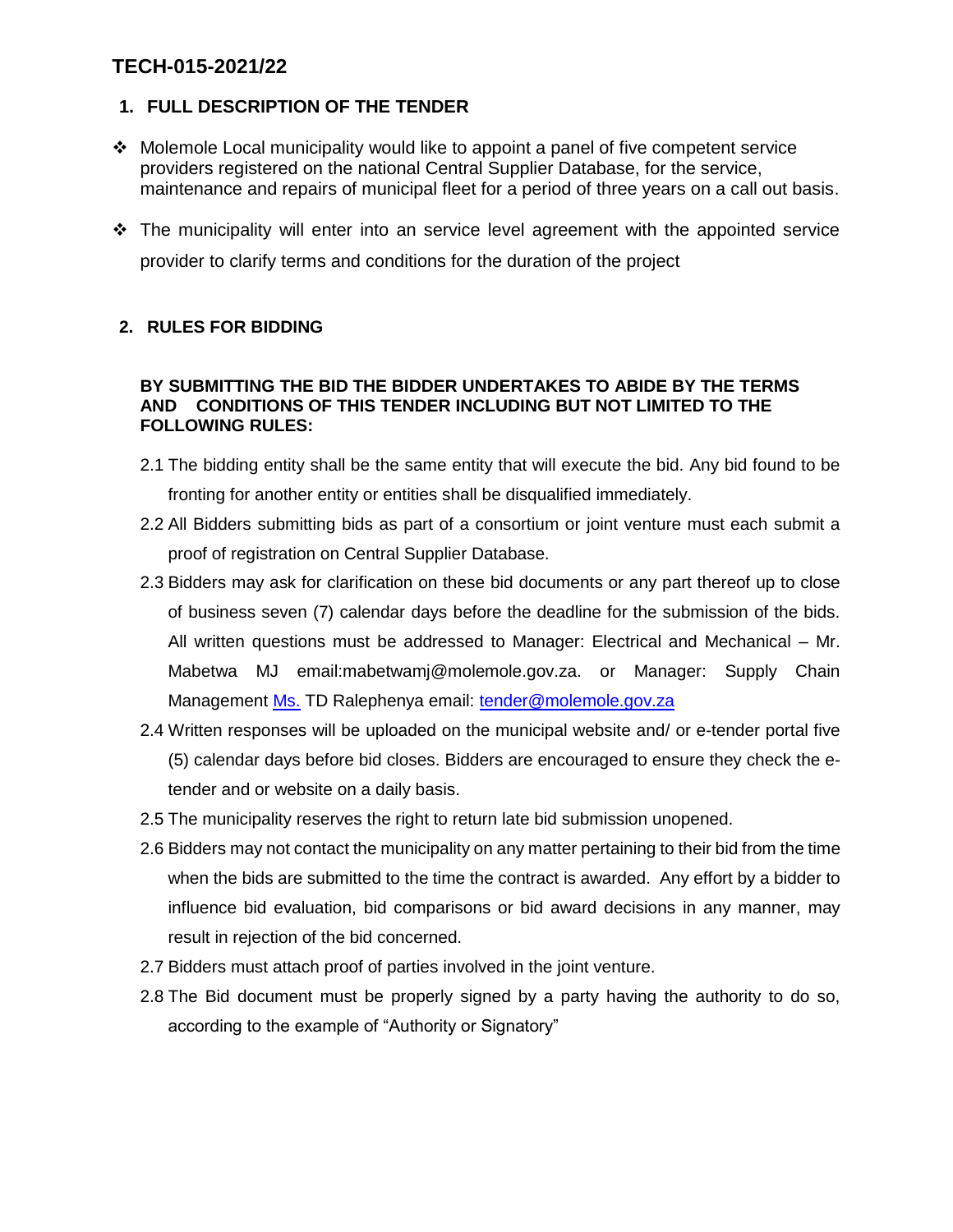- 2.9 Bidders will be disqualified if Municipal rates and taxes or municipal service charges owed by the bidder or any of its directors to the municipality or municipal entity, are in arrears for more than three Months.
- 2.10 All pages of the Bid document must be fully initialized and or signed by Company Director or any authorised personnel.
- 2.11 In terms of Section 62 of the Local Government: Municipal Systems Act, 32 of 2000 a person whose rights are affected by a decision taken by the Molemole Municipality in the implementation of its supply chain management system, may appeal against that decision by giving written notice of the appeal and reasons to the Municipal Manager within 21 days of the date of the notification of the decision. An appeal must contain the following:
- 2.12 Reasons and/or grounds for the appeal
- 2.13 The way in which the appellants rights have been affected
- 2.14 Remedy sought by appellant
- 2.15 Appeals must be submitted in writing to the Manager: Legal Services (Attention Mr.J Moleele) Mogwadi Head Office, 303 Church Street, Private Bag X44 Mogwadi, 0715. Email: jerry.moleele@gmail.com
- 2.16 Bidders will be disqualified if:
- 2.17 Any bidders who during the last five years has failed to perform satisfactorily on a previous contract with the municipality, municipal entity or any other organ of state after a reasonable written notice was given to that bidder that performance was unsatisfactory or appears on the register / database of defaulters.
- 2.18 they are bankrupt or being wound up, are having their affairs administered by the courts,
- 2.19 Have entered into an arrangement with creditors, have suspended business activities, are the subject of proceedings concerning those matters, or are in any analogous situation arising from a similar procedure provided for in national legislation or regulations;
- 2.20 Are guilty of misrepresentation in supplying the information required in the document as a condition of participation in the procurement procedure or fail to supply this information;
- 2.21 The accounting officer must ensure that irrespective of the procurement process followed, no award may be given to a person –
- 2.22 Who is in the service of the state, or;
- 2.23 If that person is not a natural person, of which any director, manager, principal shareholder or stakeholder, is a person in the service of the state; or;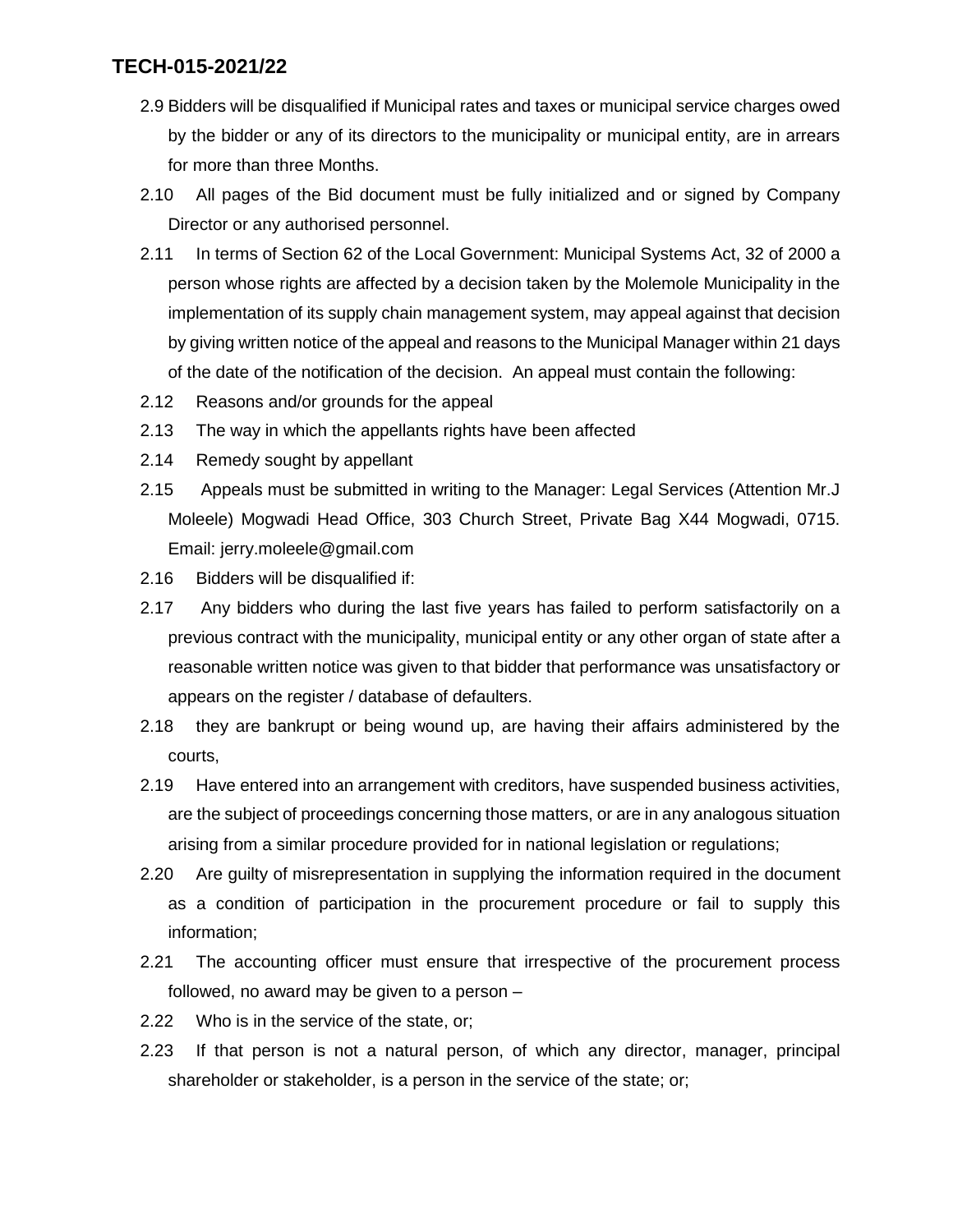- 2.24 Who is an advisor or consultant contracted with the municipality in respect of contract that would cause a conflict of interest?
- 2.25 Bid offers will be rejected if the bidder or any of his/ her directors is listed on the Register of Bid Defaulters in terms of the Prevention and Combating of Corrupt Activities Act of 2004 as a person prohibited from doing business with the public sector and all bids would be subjected to vetting.
- 2.26 Failure by the bidder to disclose with the bid submission any form of conflict of interest including disclosure on a person(s) who is in the service of the state or any immediate blood relative in the service of the state will lead to disqualification.
- 2.27 Bids received by telegram, fax or e-mail will not be considered. Late bids shall neither be accepted nor considered.
- 2.28 For any loss of the tender document the municipality is not liable for any documents delivered via courier companies and by post. No official is going to sign the receipt of the tender document.
- 2.29 Tender documents must be submitted in a sealed envelope clearly marked with the project name and number.
- 2.30 Fully completed and signed tender documents must be deposited into the tender box located at Mogwadi old building, next to Cashier's office.
- 2.31 The Municipality is strictly not obliged to appoint the lowest or cheapest bidder.
- 2.32 All rates or prices must be inclusive of Covid19 Legislative Protocols, Prospective Bidders must strictly adhere to all Covid19 Legislative Regulations when appointed.
- 2.33 For all Technical Inquiries Bidders must in writing contact Mr. Mabetwa MJ or Mr Wasilota Y email: [mabetwamj@molemole.gov.za](mailto:mabasavp@molemole.gov.za) and / or WasilotaY@molemole.gov.za seven **(7) calendar days** before the due date. Written responses will be posted **five (5) calendar days** before the due date on the Municipal Website.
- 2.34 The municipality reserves the right to appoint any qualifying number of service providers to serve on the panel of mechanics up to a minimum of two qualifying service providers.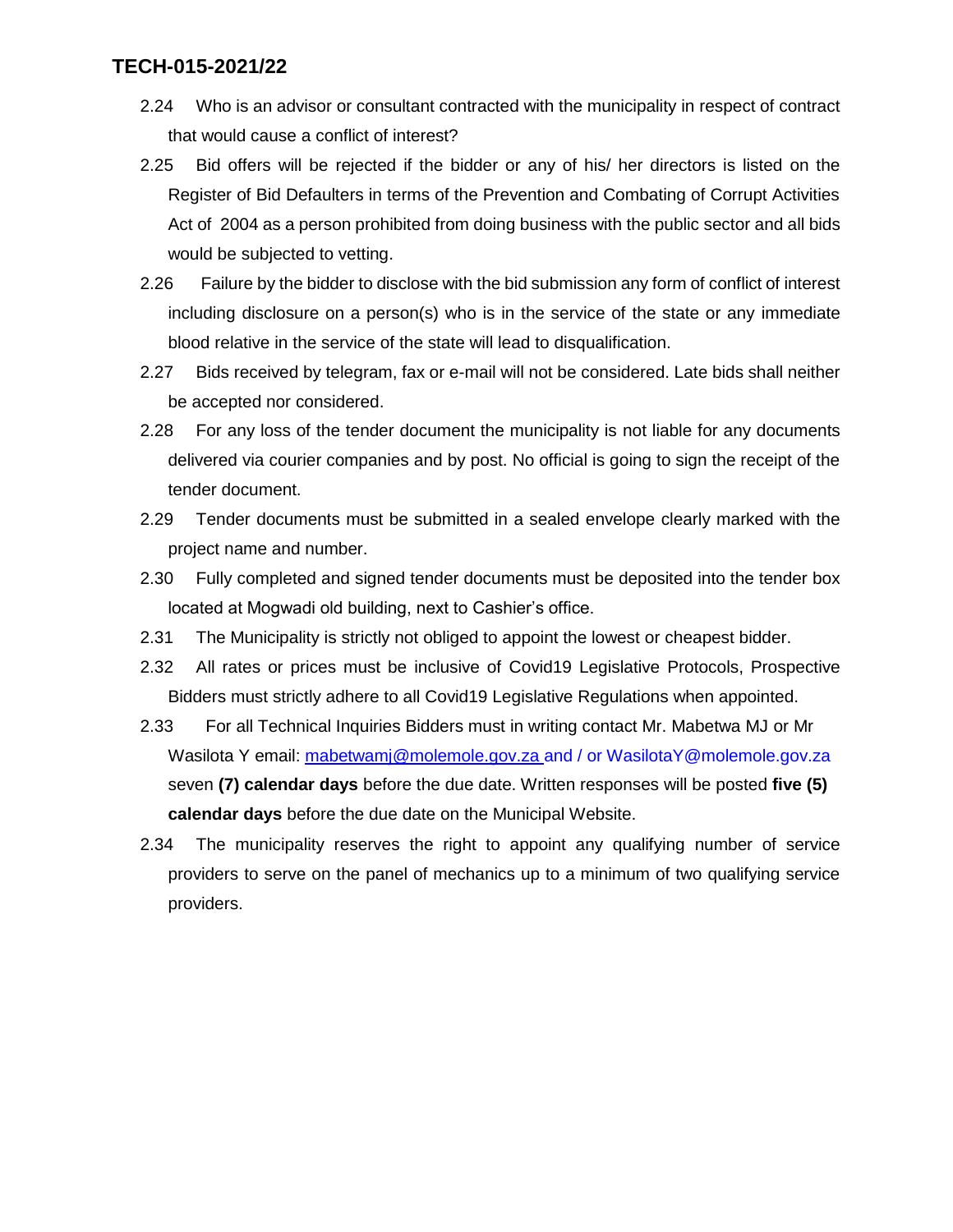

**PANEL OF 5 DIESEL MECHANICS SERVICE, MAINTENANCE AND REPAIRS OF MUNICIPAL FLEET FOR PERIOD OF Three years on a call out basis**.

### **CONTENTS**

**PART T1: BIDDING PROCEDURES**

| T1.1             | Notice and Invitation to Bid  (WHITE)                                                                  |
|------------------|--------------------------------------------------------------------------------------------------------|
| T1.2             |                                                                                                        |
| <b>PART T2:</b>  | <b>RETURNABLE DOCUMENTS </b>                                                                           |
| T2.1<br>T2.2     | Returnable Schedules required for<br>Bid Evaluation Purposes  (YELLOW)<br>Other Documents required for |
|                  | Bid Evaluation Purposes (YELLOW)                                                                       |
| T2.3             | Returnable Schedules that will be<br>incorporated in the Contract   (YELLOW)                           |
|                  | PART T3: TENDER SPECIFICATION (WHITE)                                                                  |
| THE CONTRACT     |                                                                                                        |
|                  | PART C1: AGREEMENT AND CONTRACT DATA                                                                   |
| C <sub>1.1</sub> | Form of Offer and Acceptance  (WHITE)                                                                  |
|                  | <b>PART C2: PRICING DATA</b>                                                                           |
| C <sub>2.1</sub> |                                                                                                        |
|                  |                                                                                                        |

**Part C3: Scope of Work**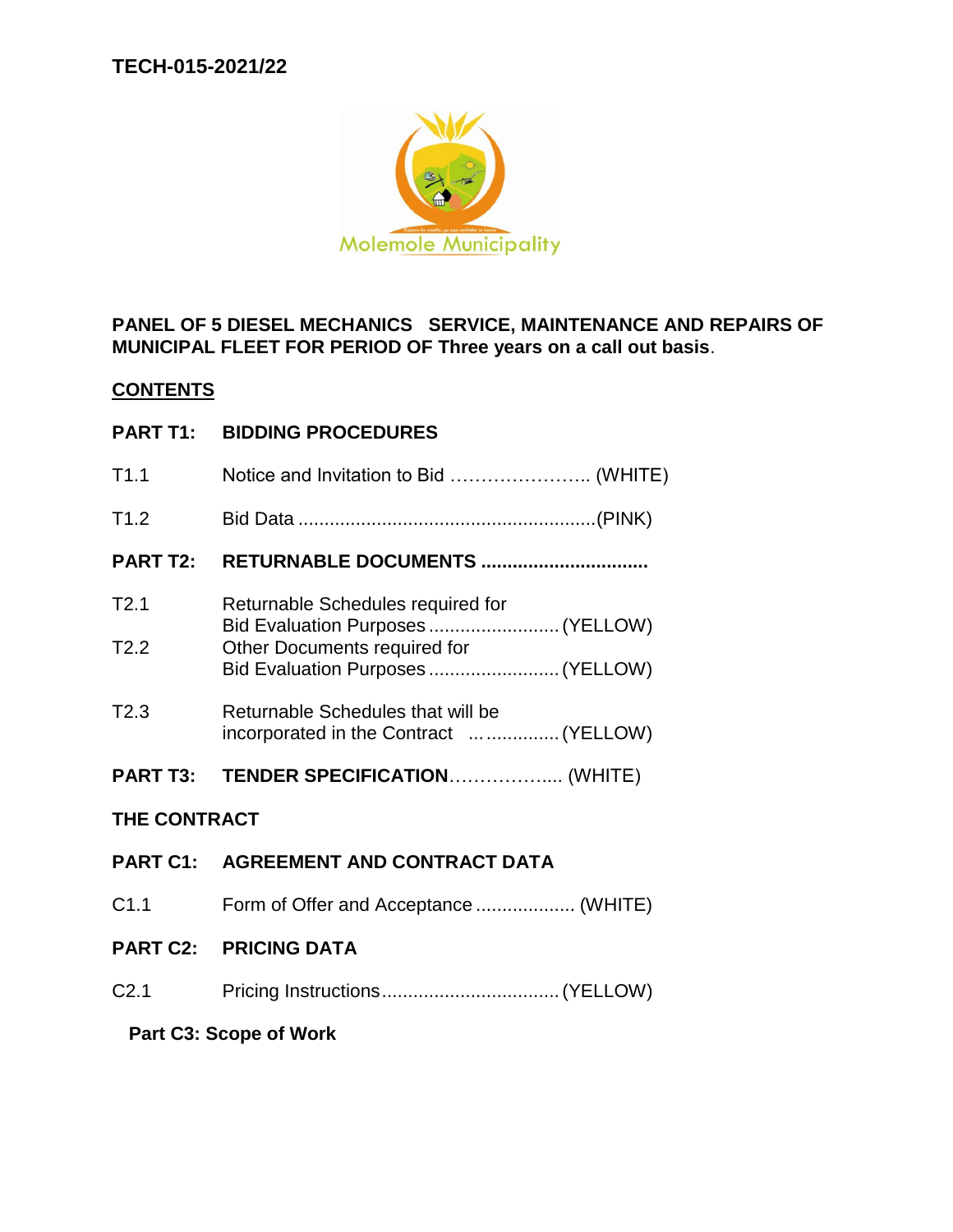| C3.2 Standard Specifications (BLUE) |  |
|-------------------------------------|--|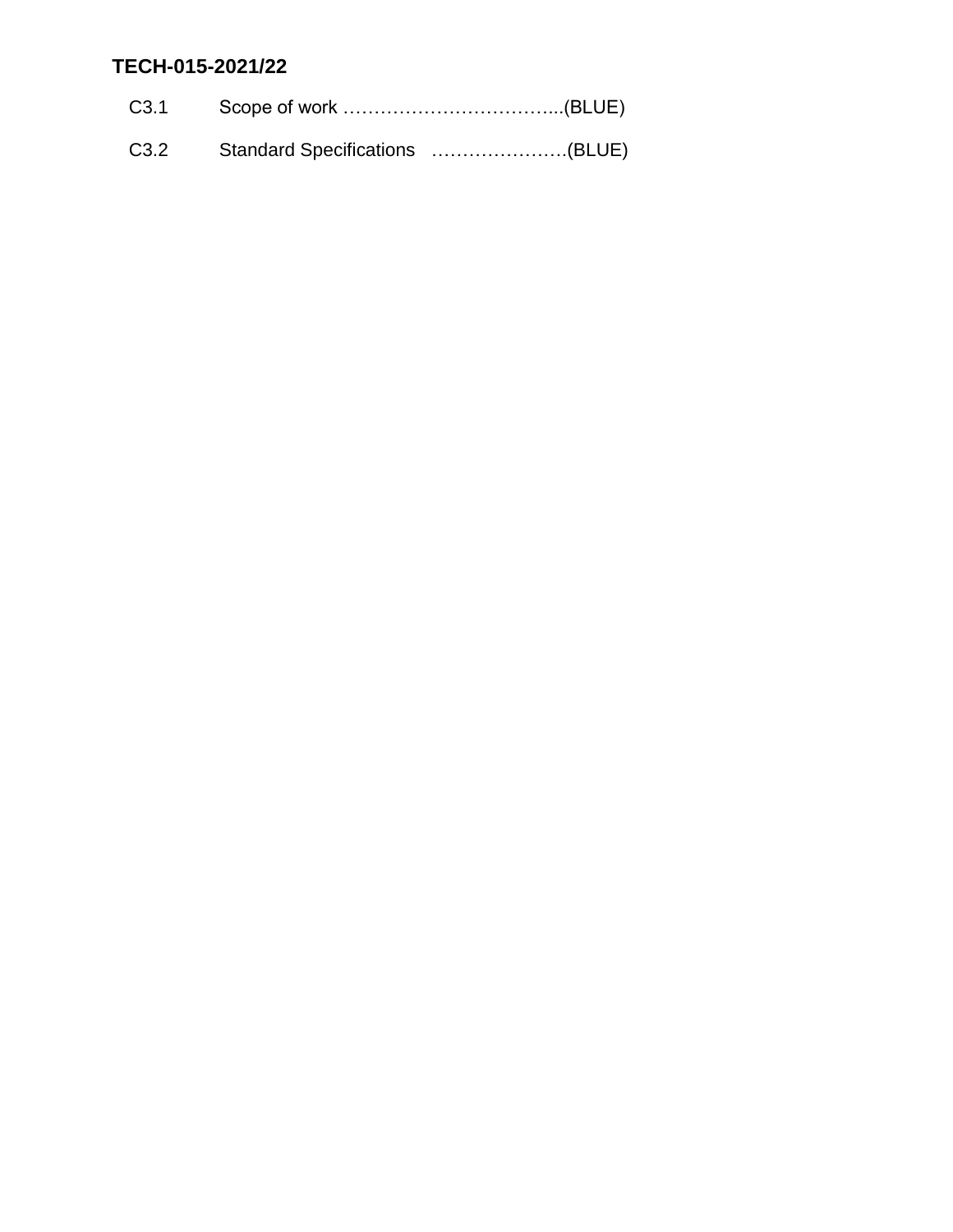

# **Invitation to Tender**

Molemole Local municipality would like to appoint a competent service provider registered on the national Central Supplier Database, for the Appointment of PANEL OF 5 DIESEL MECHANICS for Service, Maintenance and Repairs of Municipal Fleet for Period of Three years on a call out basis.

The municipality will enter into an agreement with the appointed service provider for the PANEL OF 5 DIESEL MECHANICS for Service, Maintenance and Repairs of Municipal Fleet for Period of Three years on a call out basis.

Tender documents containing the Conditions of Tender, Evaluation criteria as well as the applicable procurement terms and conditions can be downloaded from *www.etenders.gov.za/www.molemole.gov.za* as from 09 June 2022

#### *NB. A compulsory clarification meeting with the relevant representatives of the Municipality will take place as follows:*

| <b>Project Number</b> | <b>Bid Description</b>                                                                                                                     | Compulsory<br><b>Briefing</b><br><b>Session</b>                                                                     | <b>Preference Point</b><br><b>System</b>                                                                                             | <b>Closing Date</b><br>and Time | <b>Contact Person</b>                                              |
|-----------------------|--------------------------------------------------------------------------------------------------------------------------------------------|---------------------------------------------------------------------------------------------------------------------|--------------------------------------------------------------------------------------------------------------------------------------|---------------------------------|--------------------------------------------------------------------|
| TECH-015-2021/22      | PANEL OF 5 DIESEL MECHANICS FOR<br>SERVICE, MAINTENANCE AND REPAIRS<br>OF MUNICIPAL FLEET FOR PERIOD OF<br>THREE YEARS ON A CALL OUT BASIS | Date:18 May<br>2022<br>Venue:<br>Mogwadi<br>Community<br>Hall<br>Time:09h00a<br>m<br>S 23° 21' 46"<br>E 29° 19' 38" | 80/20 preference points<br>system 100 points<br>Functionality 80%<br>minimum qualifying<br>score required for<br>evaluation on 80/20 | 09 June<br>2022@<br>11h00am     | Mr. Mabetwa MJ<br>mabetwamj@molem<br>ole.gov.za<br>015 501 2300/55 |

Complete tender documents, fully priced and signed with all the necessary documents attached, must be sealed in an envelope marked TENDER" Description of Project / Project Number" as mentioned above. Closing date of this tender is 09 June 2022@ 11h00am and should be deposited in the tender box at the Mogwadi Municipal offices. Documents returned after the date and time will be returned unopened.

The Municipality shall adjudicate and award tenders in accordance with the Preferential Procurement Policy Framework of 2000, on a 80/20 point system. Tenders will remain valid for 90 (ninety) days. The Municipality reserves the right to appoint or not appoint any bidder.

Enquiries related to this tender and Technical Queries should be addressed to Mr. Y Wasilota at (015) 501 2300 or 015 501 2301 during working hours.

Municipal Address **Mr. ML MOSENA Municipal Manager Molemole Municipality Mogwadi 0715**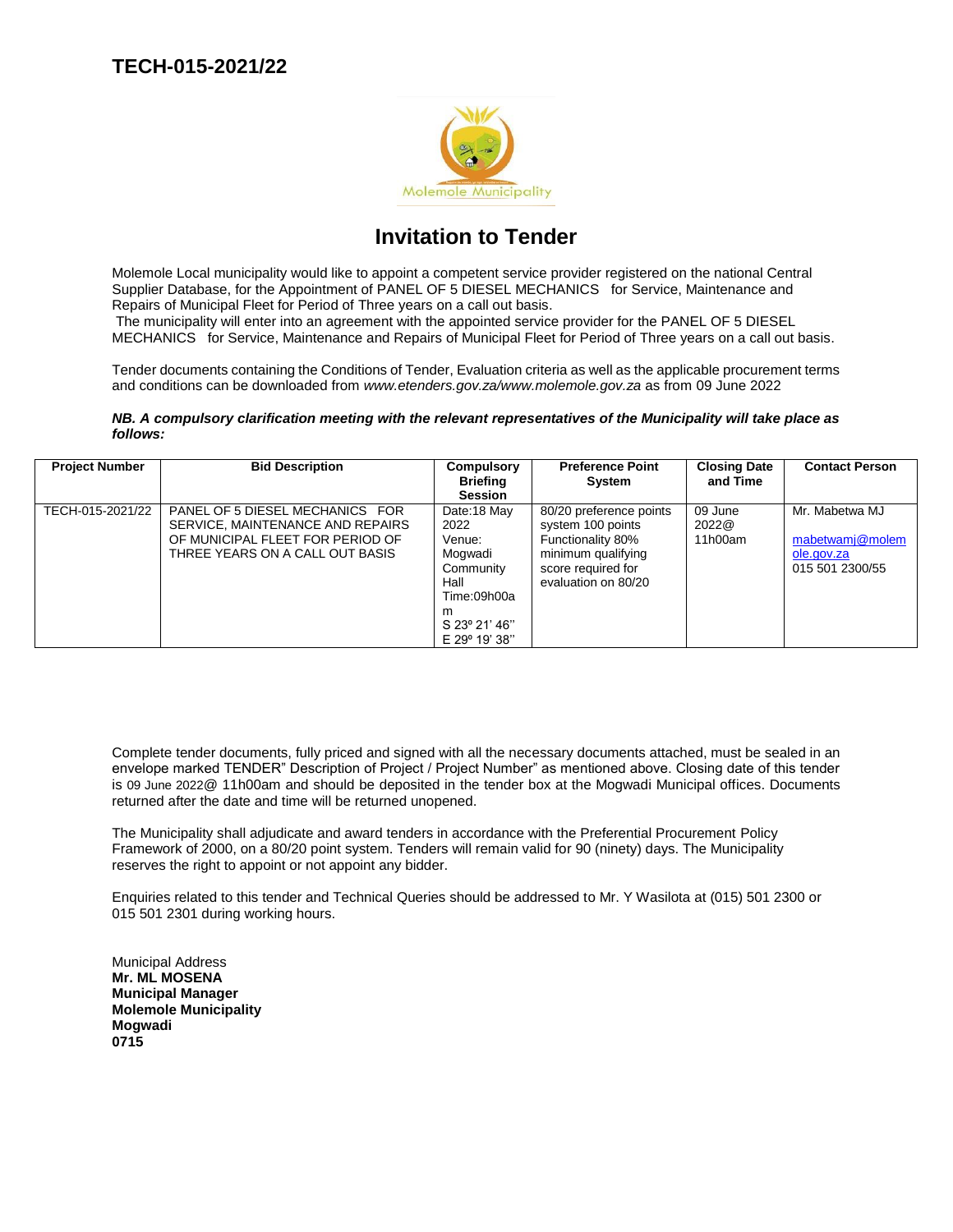# **T1.2 BID DATA**

The **Standard Conditions of Bid** makes several references to the bid data for details that apply specifically to this bid. The bid data shall have precedence in the interpretation of any ambiguity or inconsistency between it and the standard conditions of bid.

| <b>Clause number</b>                                | Data                                                                                                                                                                                                                                                                                                                                                                                                                                                                                                                                                                                                                                                                                                                                                                                                                                                                                                                                                                                                                                             |
|-----------------------------------------------------|--------------------------------------------------------------------------------------------------------------------------------------------------------------------------------------------------------------------------------------------------------------------------------------------------------------------------------------------------------------------------------------------------------------------------------------------------------------------------------------------------------------------------------------------------------------------------------------------------------------------------------------------------------------------------------------------------------------------------------------------------------------------------------------------------------------------------------------------------------------------------------------------------------------------------------------------------------------------------------------------------------------------------------------------------|
| F.1.1<br><b>ACTIONS</b>                             | The Employer is:<br>The Municipal Manager<br><b>MOLEMOLE Local Municipality</b><br>303 Church Street<br>MOGWADI 0715                                                                                                                                                                                                                                                                                                                                                                                                                                                                                                                                                                                                                                                                                                                                                                                                                                                                                                                             |
| F.1.4                                               |                                                                                                                                                                                                                                                                                                                                                                                                                                                                                                                                                                                                                                                                                                                                                                                                                                                                                                                                                                                                                                                  |
| <b>COMMUNICATION AND</b><br><b>EMPLOYER'S AGENT</b> | The Employer's Agent is:<br>Name: Mr MJ Mabetwa<br>Address: 303 Church Street Mogwadi 0715<br>Tel: 015 501 2387                                                                                                                                                                                                                                                                                                                                                                                                                                                                                                                                                                                                                                                                                                                                                                                                                                                                                                                                  |
| F2.1                                                | <b>Eligibility requirements</b><br>Only those tenderers who can demonstrate that they will have in their<br>employ management and supervisory staff satisfying the requirement<br>of the scope of work for labour-intensive competencies for supervisory<br>and management staff during the validity of the contract are eligible to<br>submit tenders                                                                                                                                                                                                                                                                                                                                                                                                                                                                                                                                                                                                                                                                                           |
| F.1.10                                              | The bidder is required to attach the following Valid documents to the tender                                                                                                                                                                                                                                                                                                                                                                                                                                                                                                                                                                                                                                                                                                                                                                                                                                                                                                                                                                     |
| <b>CERTIFICATES AND</b><br>ATTACHMENTS              | document:                                                                                                                                                                                                                                                                                                                                                                                                                                                                                                                                                                                                                                                                                                                                                                                                                                                                                                                                                                                                                                        |
|                                                     | The recent up-to-date central supplier database (CSD) registration<br>a)<br>report detailing all compliance requirements; [Last verified between the<br>advert date and the closing date];<br>Valid Tax compliance status pin.<br>b)<br>Copy of the statement of municipal rates and taxes for the company<br>C)<br>or of its directors (not in arrears for more than three (3) months), if<br>renting a lease agreement and owner's proof of municipal rates must<br>be submitted (not in arrears for more than three (3) months). If the<br>bidder is operating where municipal rates are not applicable, a proof<br>of residence from the traditional authority must be submitted (not<br>older than three (3) months).<br>d)<br>Latest audited annual financial statements for the past three years or<br>since the establishment of the company if is less than three years.<br>Joint venture, consortium agreements (if applicable).<br>e)<br>Note: Failure to attach the above documents will lead to automatic rejection of<br>vour Bid. |
| F.1.11                                              | The time and location for opening of the bid offers                                                                                                                                                                                                                                                                                                                                                                                                                                                                                                                                                                                                                                                                                                                                                                                                                                                                                                                                                                                              |
| OPENING OF BID                                      | Immediately after the closing time 11H00am on the closing date 09 June 2022                                                                                                                                                                                                                                                                                                                                                                                                                                                                                                                                                                                                                                                                                                                                                                                                                                                                                                                                                                      |
| <b>SUBMISSIONS</b>                                  | Location: MOLEMOLE Local Municipality- Old Municipal Building<br>303<br>Church street Mogwadi 0715<br>Any bid received after the deadline for submission of bids prescribed, will be                                                                                                                                                                                                                                                                                                                                                                                                                                                                                                                                                                                                                                                                                                                                                                                                                                                             |
|                                                     | rejected and/or returned unopened to the Bidder.                                                                                                                                                                                                                                                                                                                                                                                                                                                                                                                                                                                                                                                                                                                                                                                                                                                                                                                                                                                                 |
| F.1.12<br><b>TWO-ENVELOPE</b><br><b>SYSTEM</b>      | A two-envelope procedure will not be followed.                                                                                                                                                                                                                                                                                                                                                                                                                                                                                                                                                                                                                                                                                                                                                                                                                                                                                                                                                                                                   |
| F.1.12                                              | a) Where there is a discrepancy between the amounts in figures and in words,<br>the amount in figures shall take precedence.                                                                                                                                                                                                                                                                                                                                                                                                                                                                                                                                                                                                                                                                                                                                                                                                                                                                                                                     |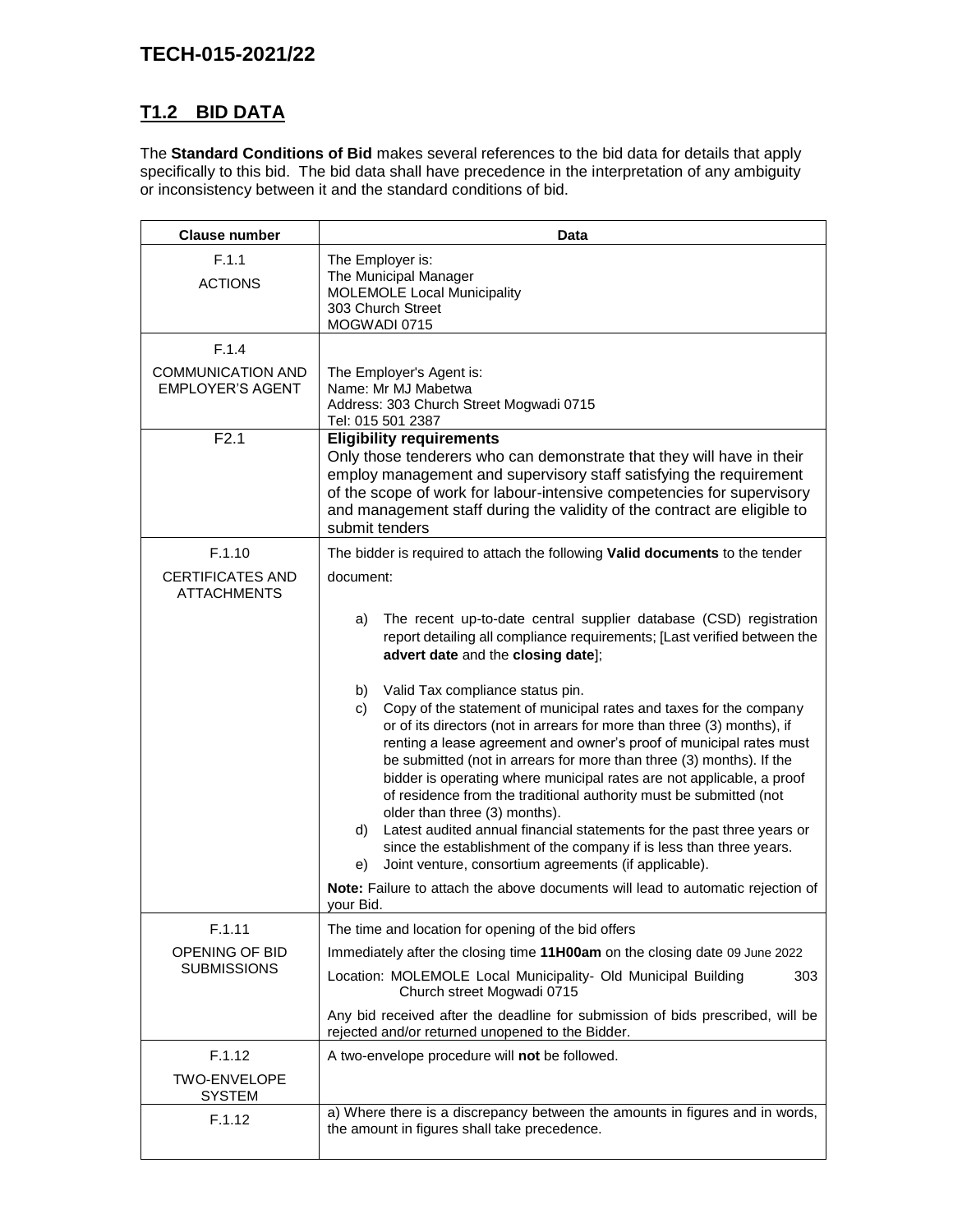| <b>Clause number</b>                                  | Data                                                                                                                                                                                                                                                                                                 |
|-------------------------------------------------------|------------------------------------------------------------------------------------------------------------------------------------------------------------------------------------------------------------------------------------------------------------------------------------------------------|
| <b>ARITHMETICAL</b><br><b>ERRORS</b>                  | b) If bills of quantities (or schedule of quantities or schedule of rates) apply and<br>there is an error in the line item total resulting from the product of the unit rate<br>and the quantity, the rate shall govern and the line item total shall be corrected.                                  |
|                                                       | c) Where there is an error in the total of the prices either as a result of corrections<br>required by this checking process or in the tenderer's addition of prices, the total<br>of the prices shall be adjusted to reflect the arithmetically correct summation of<br>corrected line item totals. |
|                                                       | Consider the rejection of a tender offer if the tenderer does not accept the<br>correction of the arithmetical errors in the manner described above.                                                                                                                                                 |
| F.1.13<br><b>EVALUATION OF BID</b>                    | The preference procedure for evaluation of responsive bid offers shall be the<br>80/20 preference point system.                                                                                                                                                                                      |
| <b>OFFERS</b>                                         | - where 80 points will be allocated in respect of price                                                                                                                                                                                                                                              |
|                                                       | - 20 points will be allocated towards targeted goals                                                                                                                                                                                                                                                 |
|                                                       | Note: All bids will be evaluated for functionality before the evaluation on 80/20<br>point system                                                                                                                                                                                                    |
| F.1.14<br><b>ACCEPTANCE OF BID</b><br><b>OFFER</b>    | Bids containing any one or more of the errors or omissions, or bids not having<br>complied with any one of the required bid conditions as detailed in this bid<br>document, shall not be considered and shall automatically be rejected.                                                             |
| F.1.15<br>PROVIDE COPIES OF<br>THE CONTRACTS          | The number of paper copies of the signed contract to be provided by Molemole<br>Municipality is one.                                                                                                                                                                                                 |
| <b>ADDITIONAL</b>                                     | The additional conditions of bid are:                                                                                                                                                                                                                                                                |
| <b>CONDITIONS</b><br>APPLICABLE TO THIS<br><b>BID</b> | 1<br>The Employer may also request that the bidder provide written evidence<br>on the adequacy of financial, labour and other resources for carrying out<br>the contract.                                                                                                                            |
|                                                       | The Employer reserves the right to appoint a firm of chartered accountants<br>2<br>and auditors and/or execute any other financial investigations on the<br>financial resources of any bidder. The bidder shall provide all reasonable<br>assistance in such investigations.                         |
|                                                       | 3<br>The bidder shall be required to complete the Form of Offer and Acceptance<br>(C1.1) and Bills of Quantity.                                                                                                                                                                                      |
|                                                       | The bid document shall be submitted as a whole and shall not be<br>4<br>submitted in parts.                                                                                                                                                                                                          |
|                                                       | List of returnable documents (PART T2) must be completed in full.<br>5<br>(i.e.: A bidder's company profile will not be used by the MLM to<br>complete PART T2 on behalf of the bidder)                                                                                                              |
|                                                       | NB: If PART T2 is not completed in full by the bidder, the offer will be<br>rejected.                                                                                                                                                                                                                |
| F.2.1                                                 |                                                                                                                                                                                                                                                                                                      |
| <b>ELIGIBILITY</b>                                    | Companies that fit all the requirements of this bid as specified.                                                                                                                                                                                                                                    |
| F.2.12                                                | No alternative bid is to be accepted!                                                                                                                                                                                                                                                                |
| <b>ALTERNATIVE TENDER</b><br><b>OFFERS</b>            |                                                                                                                                                                                                                                                                                                      |
| F.2.7                                                 | Not Applicable                                                                                                                                                                                                                                                                                       |
| <b>CLARIFICATION</b><br><b>MEETING</b>                |                                                                                                                                                                                                                                                                                                      |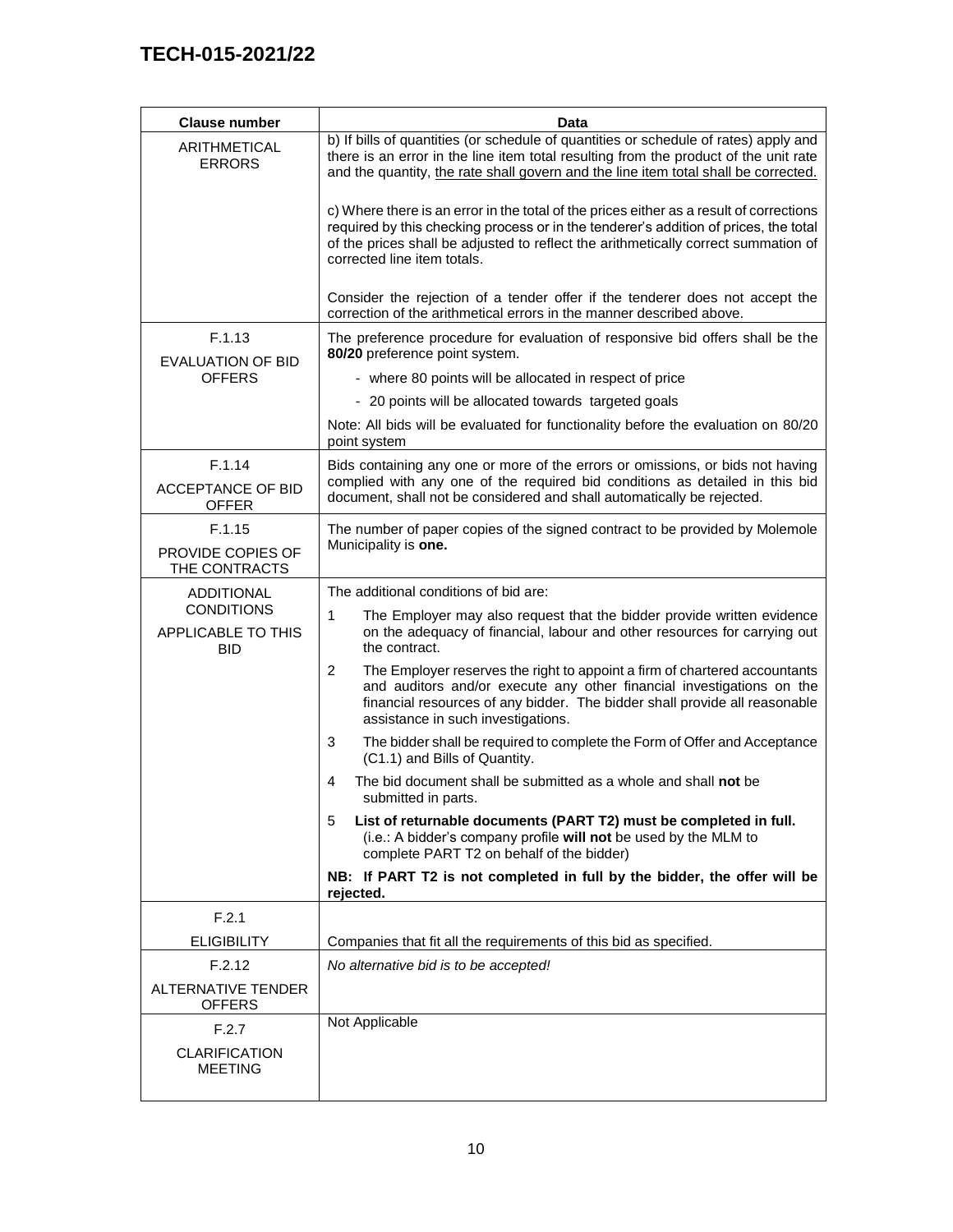| <b>Clause number</b>                       | <b>Data</b>                                                                                                                                                                                                                                                                  |
|--------------------------------------------|------------------------------------------------------------------------------------------------------------------------------------------------------------------------------------------------------------------------------------------------------------------------------|
| F.2.13.2                                   | The <b>whole original</b> bid document, as issued by the Municipality, shall be<br>submitted. No copies will be accepted.                                                                                                                                                    |
| <b>SUBMITTING A TENDER</b><br><b>OFFER</b> | Bids may only be submitted on the Bid documentation issued by the municipality                                                                                                                                                                                               |
| F.2.14                                     | DATE: 09 June 2022                                                                                                                                                                                                                                                           |
| <b>CLOSING DATE &amp; TIME</b>             | TIME : 11H00 am<br>It is the responsibility of the tenderer to ensure that their tender is complete<br>and reaches the correct address by the designated deadline.<br>Late, faxed or e-mailed tenders will not be considered.                                                |
| F.2.15<br><b>TENDER OFFER</b>              | 1. The employer will have up to 90 days (working days) from the closing date<br>within which to consider submitted bids.                                                                                                                                                     |
| <b>VALIDITY</b>                            | 2. The successful bidder will have up to 14 days to respond to the service offer.                                                                                                                                                                                            |
| F <sub>2.18</sub>                          | The tenderer must submit to the Employer, names of all management<br>and supervisory staff that will be employed to supervise the labour-<br>intensive portion of the works together with satisfactory evidence that<br>such staff members satisfy eligibility requirements. |
| F, 3.19                                    | Labour Content:<br>The minimum Labour content for this project shall be 35%                                                                                                                                                                                                  |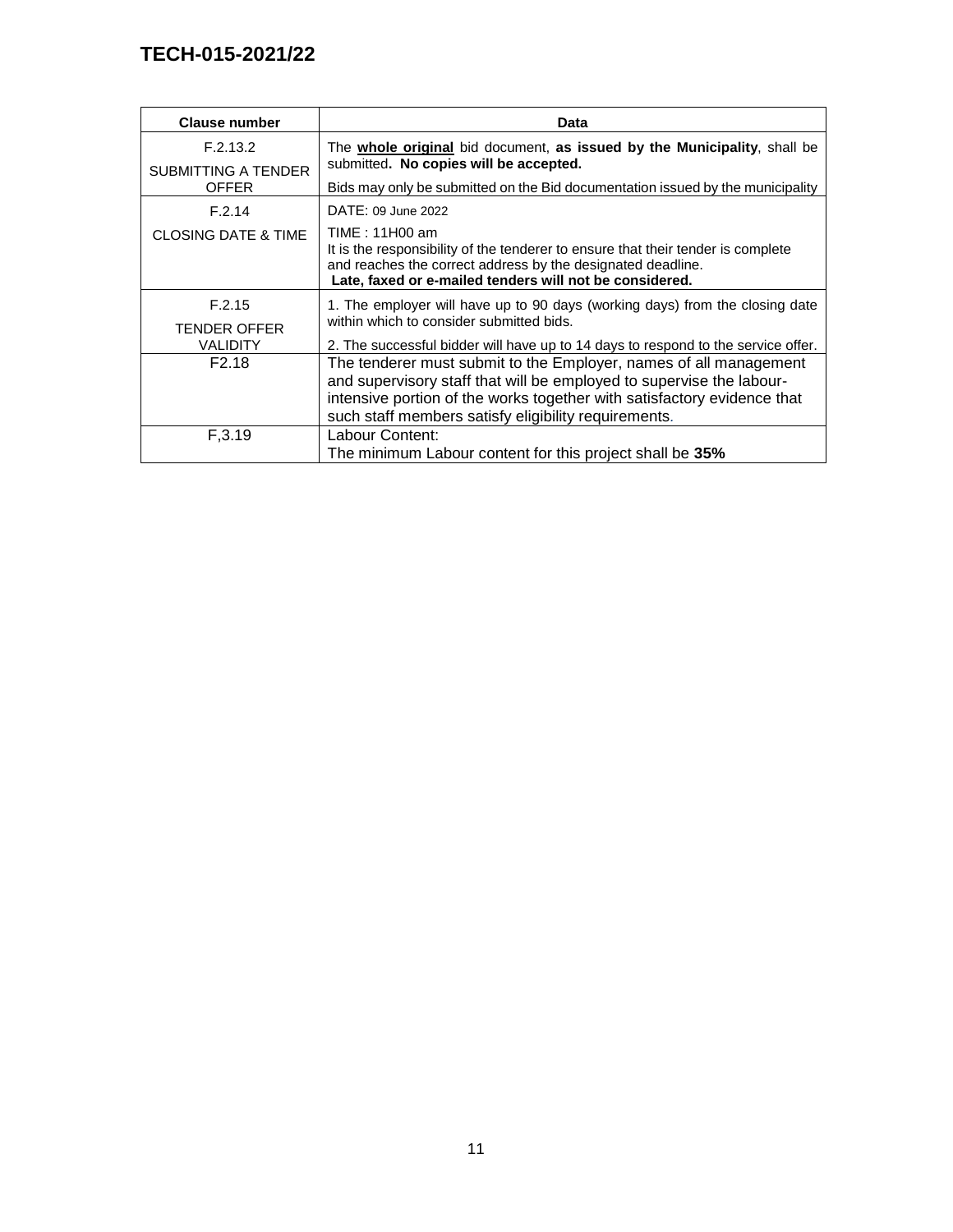### **F.1 Standard Conditions of the Bid**

#### **F.1.1 Actions**

The employer and each tenderer submitting a tender offer shall comply with these conditions of tender. In their dealings with each other, they shall discharge their duties and obligations as set out in F.2 and F.3, timeously and with integrity, and behave equitably, honestly with openness and transparency.

#### **F.1.2 Tender Documents**

The documents issued by the employer for the purpose of a tender offer are listed in the tender data.

#### **F.1.3 Interpretation**

F.1.3.1. the tender data and additional requirements contained in the tender schedules that are included in the returnable documents are deemed to be part of these conditions of tender.

F.1.3.2. these conditions of tender, the tender data and tender schedules which are only required for tender evaluation purposes, shall not form part of any contract arising from the invitation to tender.

F.1.3.3 For the purposes of these conditions for the calling of expressions of interest, the following definitions apply:

a) Comparative offer means the tenderer's financial offer after the factors of non-firm prices, all unconditional discounts and any other tendered parameters that will affect the value of the financial offer have been taken into consideration

b) Corrupt practice means the offering, giving, receiving or soliciting of anything of value to influence the action of the employer or his staff or agents in the tender process; and

c) Fraudulent practice means the misrepresentation of the facts in order to influence the tender process or the award of a contract arising from a tender offer to the detriment of the employer, including collusive practices intended to establish prices at artificial levels.

#### **F.1.4 Communication and employer's agent**

Each communication between the employer and a tenderer shall be to or from the employer's agent only, and in a form that can be read, copied and recorded. Writing shall be in the English language. The employer shall not take any responsibility for non-receipt of communications from or by a tenderer. The name and contact details of the employer's agent are stated in the tender data.

#### **F.1.5 The employer's right to accept or reject any tender offer**

F.1.5.1 The employer may accept or reject any variation, deviation, tender offer, or alternative tender offer, and may cancel the tender process and reject all tender offers at any time before the formation of a contract. The employer shall not accept or incur any liability to a tenderer for such cancellation and rejection, but will give written reasons for such action upon written request to do so.

F.1.5.2 The employer may not, subsequent to the cancellation or abandonment of a tender process or the rejection of all responsive tender offers re-issue a tender covering substantially the same scope of work within a period of three months.

#### **F.2 Tenderer's obligations**

#### **F.2.1 Eligibility**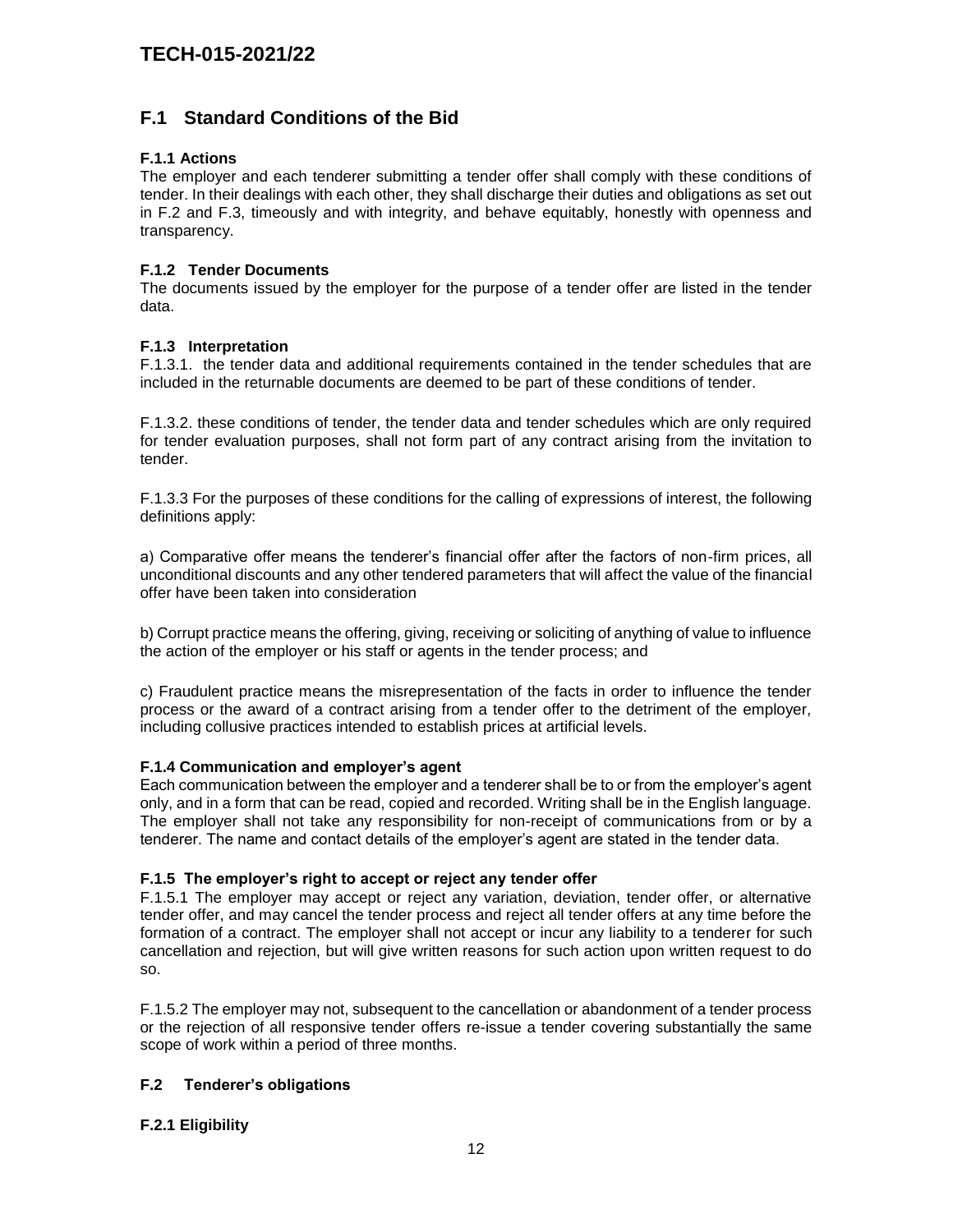Submit a tender offer only if the tenderer satisfies the criteria stated in the tender data and the tenderer, or any of his/ her principals, is not under any restriction to do business with the employer.

#### **F.2.2 Cost of tendering**

Accept that the employer will not compensate the tenderer for any costs incurred in the preparation and submission of a tender offer, including the costs of any testing necessary to demonstrate that aspects of the offer to satisfy requirements.

It is a term of this bid that the employer is indemnified from any liability arising or accruing from expenses or damages or losses incurred by the bidder including in the event the employer opts to cancel or discontinue the bidding process of this tender.

#### **F.2.3 Check documents**

Check the tender documents on receipt for completeness and notify the employer of any discrepancy or omission.

#### **F.2.4 Confidentiality and copyright of documents<sup>i</sup>**

Treat as confidential all matters arising in connection with the tender. Use and copy the documents issued by the employer only for the purpose of preparing and submitting a tender offer in response to the invitation.

The distribution of the tender documents is for the sole purpose of obtaining offers. The distribution does not grant permission or licence to use the documents for any other purpose. Tenderers are required to treat the details of all documents supplied in connection with the tender process as private and confidential. All responses to this invitation to tender will be treated in confidence and no information contained therein will be communicated to any third party without the written permission of the tenderer except insofar as is specifically required for the consideration and evaluation of the response or as may be required under law.

#### **F.2.5 Reference documents**

Obtain, as necessary for submitting a tender offer, copies of the latest versions of standards, specifications, conditions of contract and other publications, which are not attached but which are incorporated into the tender documents by reference.

#### **F.2.6 Acknowledge addenda**

Acknowledge receipt of addenda to the tender documents, which the employer may issue, and if necessary apply for an extension to the closing time stated in the tender data, in order to take the addenda into account.

#### **F.2.7 Clarification meeting**

Attend, where required, a clarification meeting at which tenderers may familiarize themselves with aspects of the proposed work, services or supply and raise questions. Details of the meeting are stated in the tender data.

#### **F.2.8 Seek clarification**

Request clarification of the tender documents, if necessary, by notifying the employer at least five (5) working days before the closing date stated in the tender data.

#### **F.2.9 Insurance**

Be aware that the extent of insurance to be provided by the employer (if any) might not be for the full cover required in terms of the conditions of contract identified in the contract data. The tenderer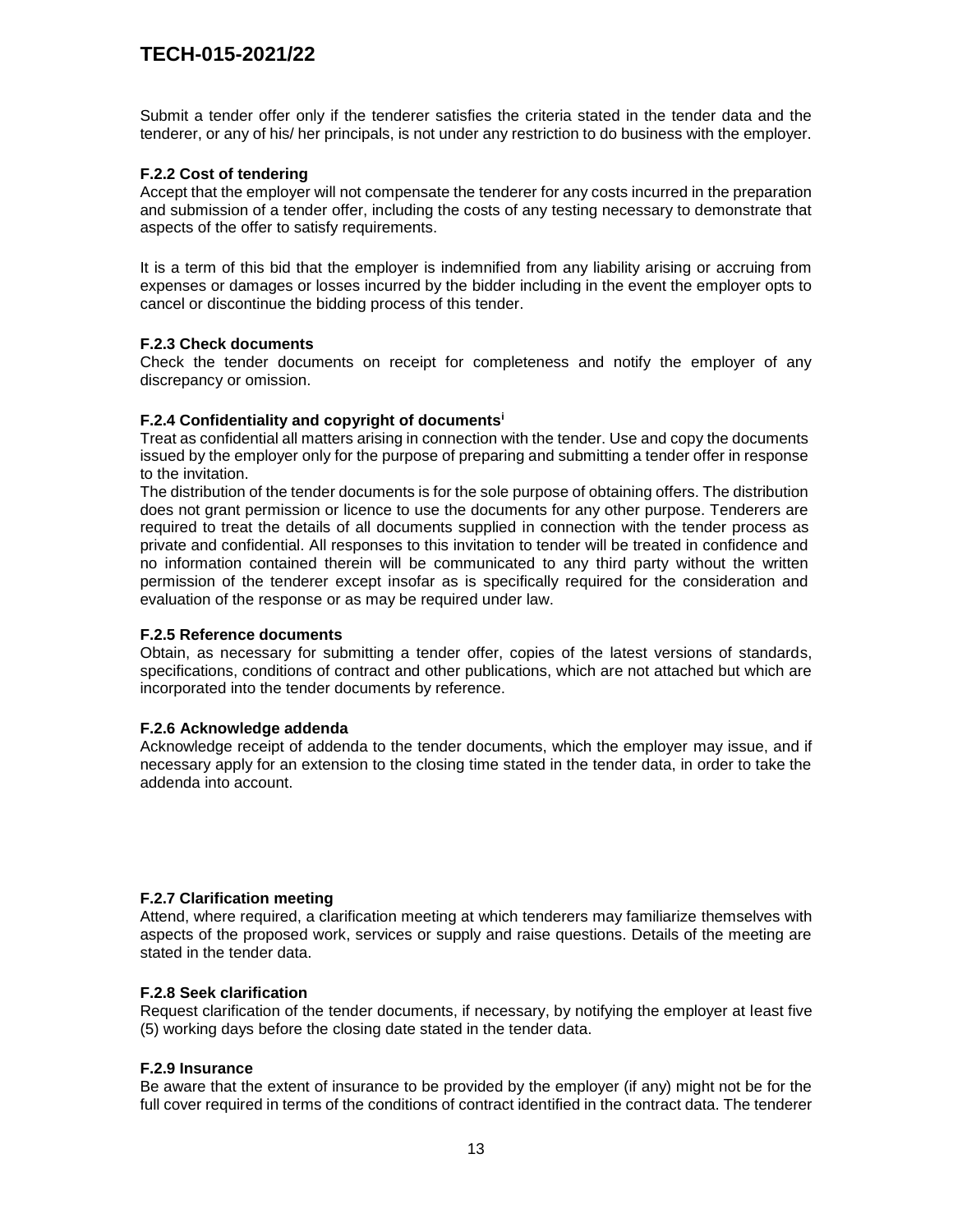is required to seek adequate cover for covering liability that may ensue while delivering to the employer.

#### **F.2.10 Pricing the tender offer**

F.2.10.1 Include in the rates, prices, and the tendered total of the prices (if any) all duties, taxes, Value Added Tax (VAT), and other levies payable to the successful tenderer, such duties, taxes and levies being those applicable fourteen (14) days before the closing time stated in the tender data.

F.2.10.2 Provide rates and prices that are fixed for the duration of the contract, payable after delivery of the goods/service, subject to inspection by the Employer.

F.2.10.3 State the rates and prices in South African Rand.

F.2.10.4 The municipality has limited resources and bids must be competitive, with market related pricing, as this will be one of the deciding factors in the final award of the contract

#### **F.2.11 Alterations to documents**

Not make any alterations or additions to the tender documents, except to comply with instructions issued by the employer, or necessary to correct errors made by the tenderer. All signatories to the tender offer shall initial all such alterations. Erasures and the use of masking fluid or TIPPEX are prohibited.

#### **F.2.12 Alternative tender offers**

F.2.12.1 Submit alternative tender offers only if a main tender offer, strictly in accordance with all the requirements of the tender documents, is also submitted. The alternative tender offer is to be submitted with the main tender offer together with a schedule that compares the requirements of the tender documents with the alternative requirements of the tenderer proposes.

F.2.12.2 Accept that an alternative tender offer may be based only on the criteria stated in the tender data or criteria otherwise acceptable to the employer.

#### **F.2.13 Submitting a tender offer**

F.2.13.1 Submit a tender offer to provide the whole of the works, services or supply identified in the contract data and described in the scope of works, unless stated otherwise in the tender data.

F.2.13.2 Return all returnable documents to the employer after completing them in their entirety.

F.2.13.3 Submit the parts of the tender offer communicated on paper as an original plus the number of copies stated in the tender data, with an English translation of any documentation in a language other than English.

F.2.13.4 Sign the original copies of the tender offer where required in terms of the tender data. The employer will hold all authorized signatories liable on behalf of the tenderer. Signatories for tenderers proposing to contract as joint ventures shall state; which of the signatories is the lead partner whom the employer shall hold liable for the purpose of the tender offer.

F.2.13.5 Seal the original package marking the package as "ORIGINAL"

F.2.13.6 Seal the original tender offer package in an outer package that states on the outside only the employer's address and identification details as stated in the tender data.

F.2.13.7 Accept that the employer will not assume any responsibility for the misplacement or premature opening of the tender offer if the outer package is not sealed and marked as stated.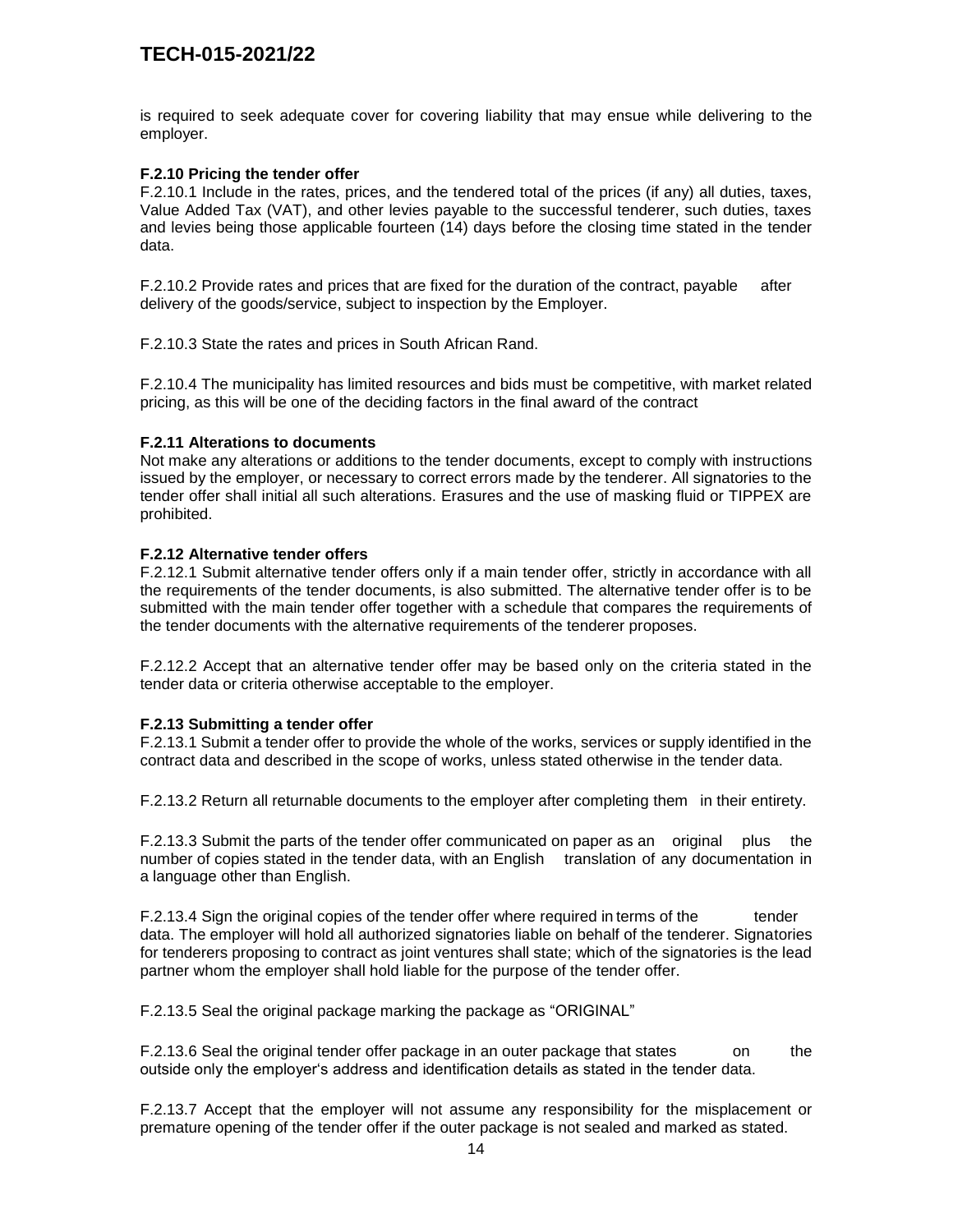#### **F.2.14 Information and data to be completed in all respects**

Accept that tender offers, which do not provide all the data or information requested completely and in the form required, will be regarded by the employer as non-responsive.

#### **F.2.15 Closing Time**

F.2.15.1 Ensure that the employer receives the tender offer at the address specified in the tender data not later than the closing time stated in the tender data. Proof of posting shall not be accepted as proof of delivery. The employer shall not accept tender offers submitted by telegraph, facsimile or e-mail.

F.2.15.2 Accept that, if the employer extends the closing time stated in the tender data for any reason, the requirements of these conditions of tender apply equally to the extended deadline.

#### **F.2.16 Tender Offer Validity**

F.2.16.1 Hold the tender offer(s) valid for acceptance by the employer at any time during the validity period stated in the tender data after the closing time stated in the tender data.

F.2.16.2 If requested by the employer, consider extending the validity period stated in the tender data for an agreed additional period.

#### **F.2.17 Clarification of tender offer after submission**

Provide clarification of a tender offer in response to a request to do so from the employer during the evaluation of tender offers. This may include providing a breakdown of rates or prices and correction of arithmetical errors by the adjustment of certain rates or item prices (Or both).

No change in the competitive position of tenderers or substance of the tender offer is sought, offered, or permitted.

#### **Note: Sub-clause F.2.17 does not preclude the negotiation of the final terms of the contract with a preferred tenderer following a competitive selection process, should the Employer elect to do so.**

#### **F.2.18 Provide other material**

F.2.18.1 Provide, on request by the employer, any other material that has a bearing on the tender offer, the tenderer's commercial position (including notarized joint venture agreements), referencing arrangements, or samples of materials, considered necessary by the employer for the purpose of a full and fair risk assessment. Should the tenderer not provide the material, or a satisfactory reason as to why it cannot be provided, by the time for submission stated in the employer's request, the employer may regard the tender offer as non-responsive.

#### **F.2.19 Inspections, tests and analysis**

Provide access during working hours to premises for inspections, tests and analysis as provided for in the tender data.

#### **F.2.20 Submit securities, bonds, policies, etc.**

If requested, submit for the employer's acceptance before formation of the contract, all securities, bonds, guarantees, policies and certificates of insurance required in terms of the conditions of contract identified in the contract data.

#### **F.2.21 Check final draft**

Check the final draft of the contract provided by the employer within the time available for the employer to issue the contract.

#### **F.2.22 Return of other tender documents**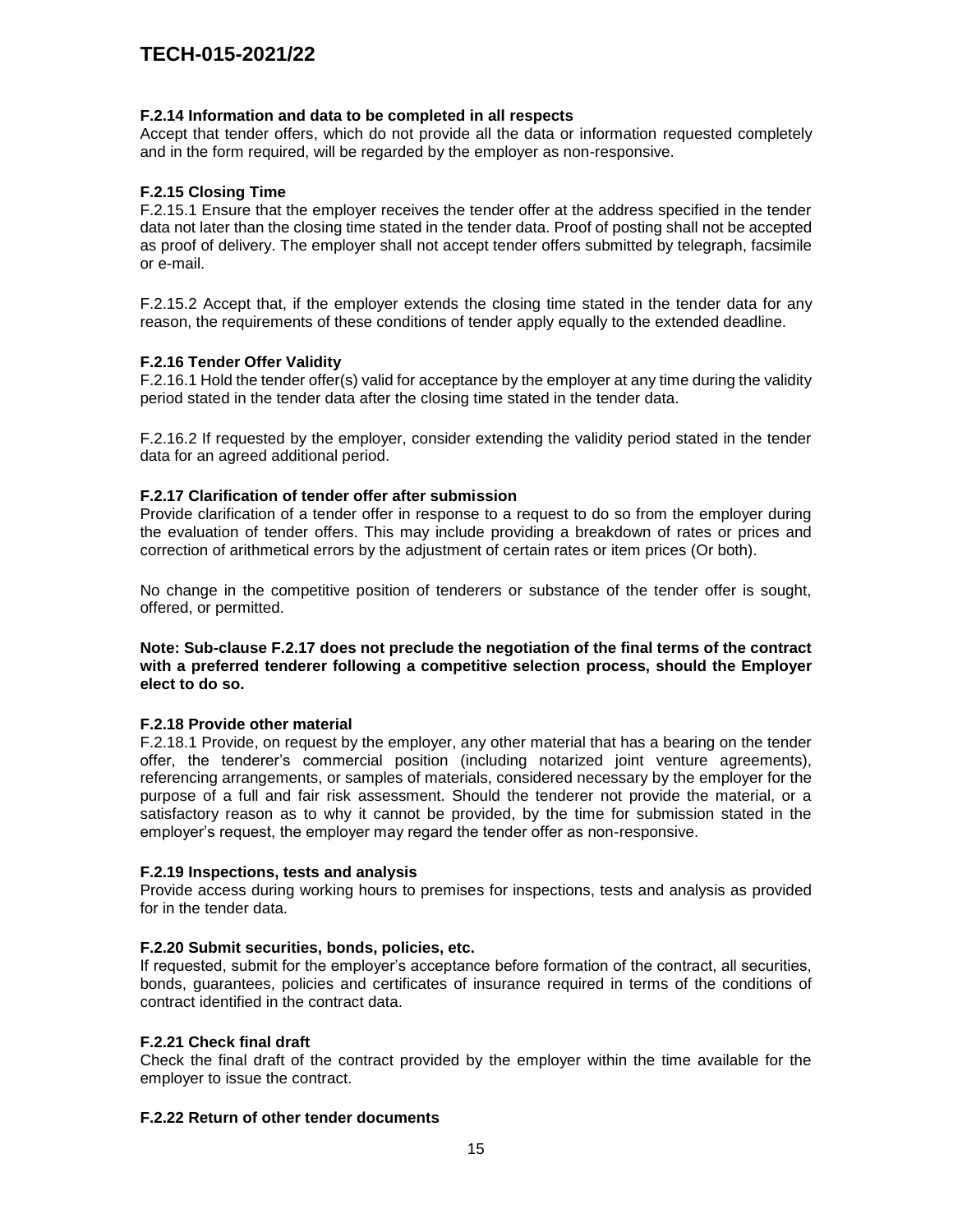If so instructed by the employer, return all retained tender documents within twenty eight (28) days after the expiry of the validity period stated in the tender data.

#### **F.2.23 Certificates**

Include in the tender submission or provide the employer with any certificates as stated in the tender data.

#### **F.3 The employer's undertakings**

#### **F.3.1 Respond to clarification**

Respond to a request for clarification received up to five (5) working days before the tender closing time stated in the Tender Data and notify all tenderers who drew procurement documents.

#### **F.3.2 Issue Addenda**

If necessary, issue addenda that may amend or amplify the tender documents to each tenderer during the period from the date that tender documents are available until seven (7) days before the tender closing time stated in the Tender Data. If, as a result a tenderer applies for an extension to the closing time stated in the Tender Data, the Employer may grant such extension and, shall then notify all tenderers who drew documents.

#### **F.3.3 Return late tender offers**

Return tender offers received after the closing time stated in the Tender Data, unopened, (unless it is necessary to open a tender submission to obtain a forwarding address), to the tenderer concerned.

#### **F.3.4 Opening of tender submissions**

F.3.4.1 Unless the two-envelope system is to be followed, open valid tender submissions in the presence of tenderers' agents who choose to attend at the time and place stated in the tender data. Tender submissions for which acceptable reasons for withdrawal have been submitted will not be opened.

F.3.4.2 Announce at the meeting held immediately after the opening of tender submissions, at a venue indicated in the tender data, the name of each tenderer whose tender offer is opened, the total of his prices, preferences claimed and time for completion, if any, for the main tender offer only.

F.3.4.3 Make available the record outlined in F.3.4.2 to all interested persons upon a formal request.

#### **F.3.5 Two-envelope system**

F.3.5.1 Where stated in the tender data that a two-envelope system is to be followed, open only the technical proposal of valid tenders in the presence of tenderers' agents who choose to attend at the time and place stated in the tender data and announce the name of each tenderer whose technical proposal is opened.

F.3.5.2 Evaluate the quality of the technical proposals offered by tenderers, then advice tenderers who remain in contention for the award of the contract of the time and place when the financial proposals will be opened. Open only the financial proposals of tenderers, who score in the quality evaluation more than the minimum number of points for quality stated in the tender data, and announce the score obtained for the technical proposals and the total price and any preferences claimed. Return unopened financial proposals to tenderers whose technical proposals failed to achieve the minimum number of points for quality.

#### **F.3.6 Non-disclosure**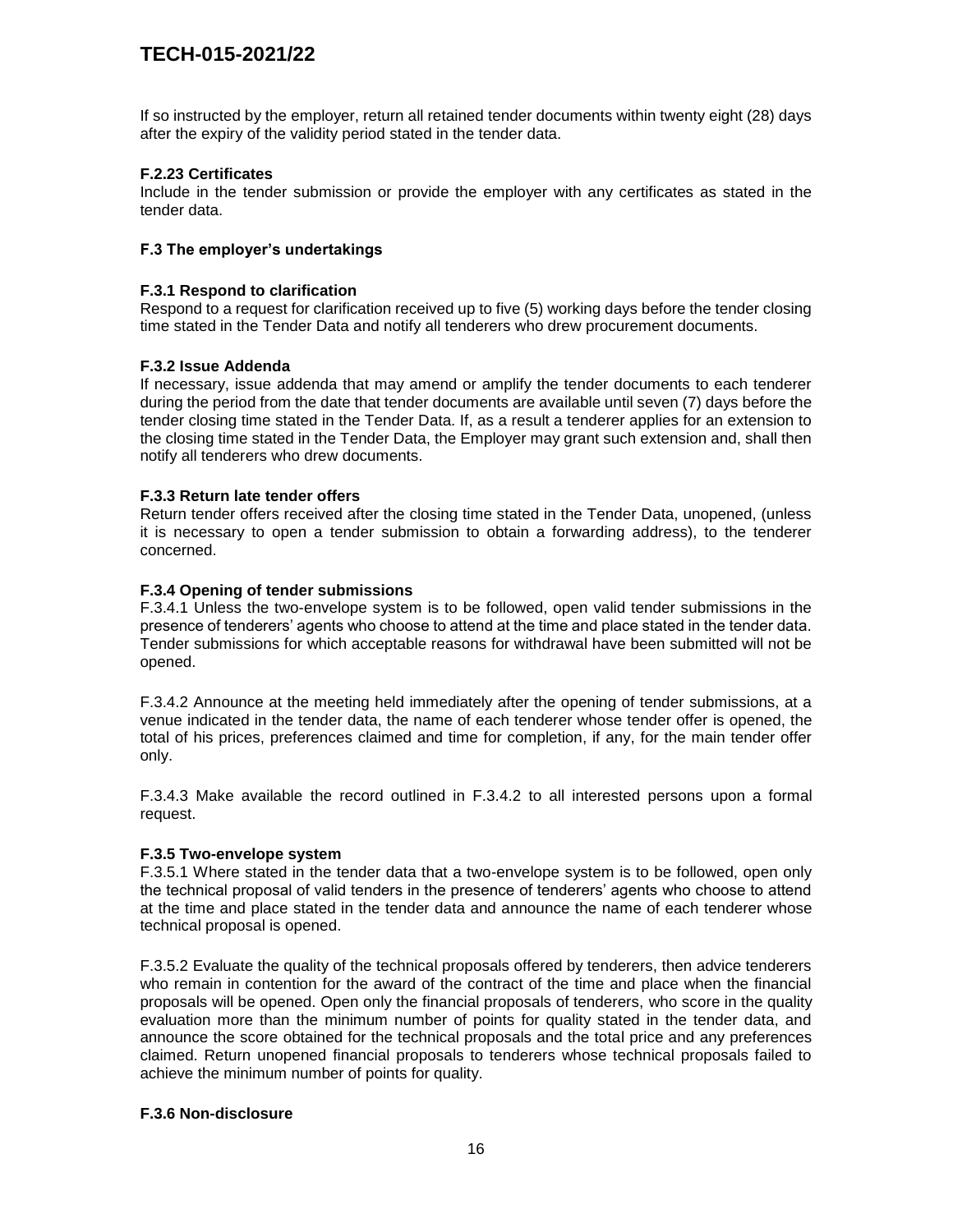To not disclose to tenderers, or to any other person not officially concerned with such processes, information relating to the evaluation and comparison of tender offers, the final evaluation price and recommendations for the award of a contract, until after the award of the contract to the successful tenderer.

#### **F.3.7 Grounds for rejection and disqualification**

Determine whether there has been any effort by a tenderer to influence the processing of tender offers and instantly disqualify a tenderer (and his tender offer) if it is established that he engaged in corrupt or fraudulent practices.

#### **F.3.8 Test for responsiveness**

F.3.8.1 Determine, after opening and before detailed evaluation, whether each tender offer properly received:

- a. Complies with the requirements of these Conditions of Tender,
- b. Has been properly and fully completed and signed, and

#### **F.3.9 Arithmetical errors**

F.3.9.1 Check responsive tender offers for arithmetical errors, correcting them in the following manner:

- a. Where there is a discrepancy between the amounts in figures and in words, the amount in figures shall govern.
- b. If bills of quantities (or schedule of quantities or schedule of rates) apply and there is an error in the line item total resulting from the product of the unit rate and the quantity, the rate shall govern and the total shall be corrected.
- c. Where there is an error in the total of the prices either as a result of other corrections required by this checking process or in the tenderer's addition of prices, the rate shall govern and the tenderer will be asked to revise selected item prices to achieve the tendered total of the prices.
- F.3.9.2 Consider the rejection of a tender offer if the tenderer does not correct or accept the correction of his/ her arithmetical errors in the manner described in F.3.9.1.

#### **F.3.10 Clarification of a tender offer**

Obtain clarification from a tenderer on any matter that could give rise to ambiguity in a contract arising from the tender offer.

#### **F.3.11 Evaluation Methodology**

- a. In addition to all items highlighted under Page 2 titled **"Very Important Notice on Disqualifications",** the tenders will be evaluated in terms of the Municipality Supply Chain Management policy, Preferential Procurement Framework Act (Act 5 of 2000) and its regulations as enacted in 2001.
- b. Tenders will be evaluated using the 80/20 points allocation system. The total points out of a possible maximum of 100 will be calculated using various formulae to calculate price as well as for preferential procurement.

#### **F.3.13 Acceptance of tender offer**

F.3.13.1 Accept tender offer only if the tenderer complies with the legal requirements stated in the Tender Data.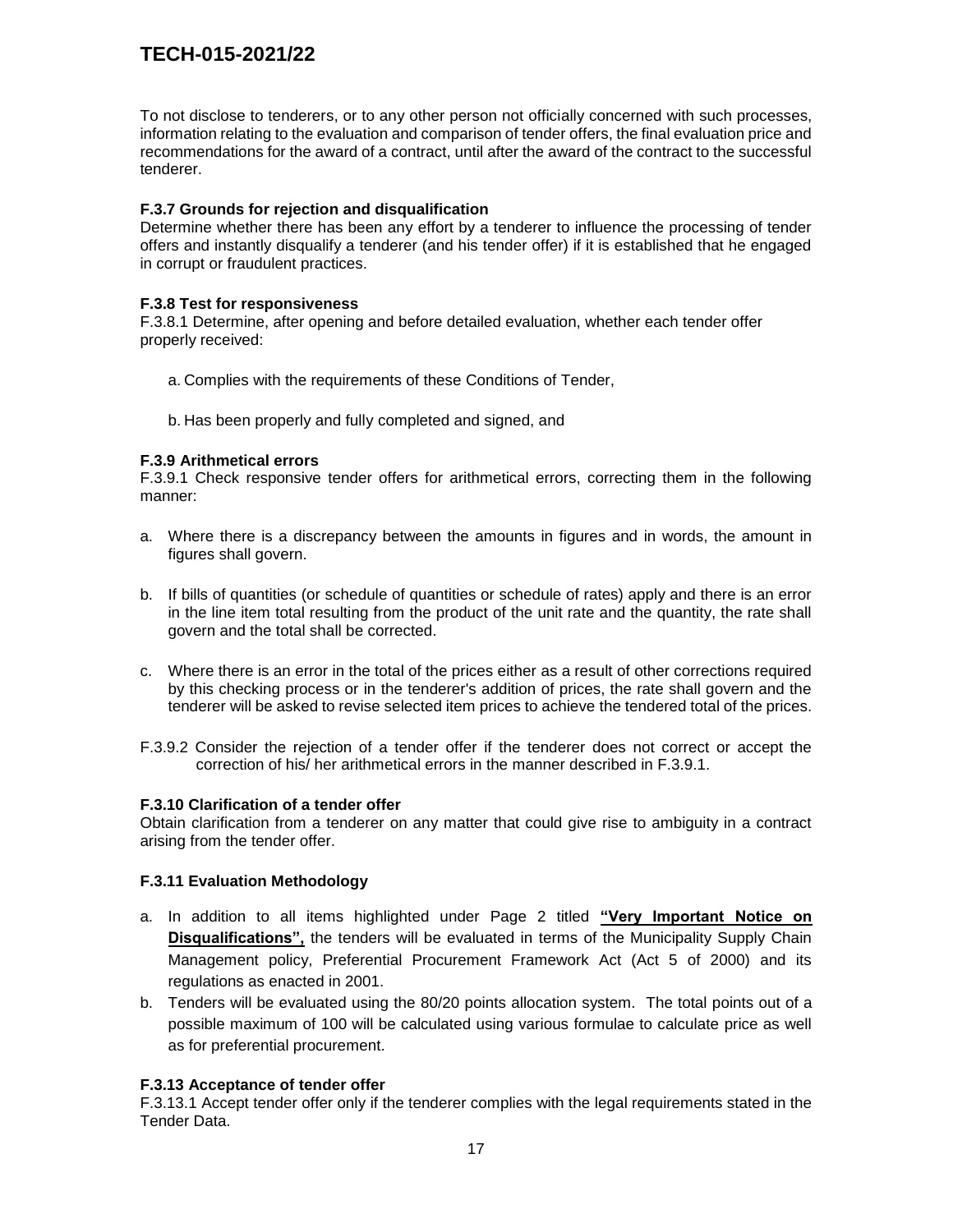F.3.13.2 Notify the successful tenderer of the employer's acceptance of his/her tender offer by completing and returning one copy of the form of offer and acceptance before the expiry of the validity period stated in the tender data, or agreed additional period. Providing the form of offer and acceptance does not contain any qualifying statements, it will constitute the formation of a contract between the employer and the successful tenderer as described in the form of offer and acceptance.

#### **F.3.14 Notice to unsuccessful tenderers**

After the successful tenderer has acknowledged the employer's notice of acceptance, the employer will publicise a list of successful bidders on the municipal website

#### F.3.14 **Municipality's right to accept or reject any or all Bids**

*The municipality reserves the right to:*

- Accept or reject any bid;
- Annul the tender process and reject all bids at any time prior to contract award;
- Award the contract to one or more bidders; without thereby incurring any liability to the affected Bidder or bidders.
- Accept one or more bids submissions.
- **Reject all bids submitted.**
- **Request further information from any bidder after the closing date.**
- **Cancel this bid or any part thereof any time, or**
- Award this bid or any part thereof to any one or more bidders.
- Vary the site or number of sites and/or guards due to operational or budgetary requirements.

#### **F.3.15. Prepare contract documents**

Revise documents that shall form part of the contract and that were issued by the employer as part of the tender documents to take account of:

- addenda issued during the tender period,
- inclusion of the returnable documents,
- other revisions agreed between the employer and the successful tenderer, and
- the schedule of deviations attached to the form of offer and acceptance, if any.

#### **F.3.16 Issue final contract**

Prepare and issue the final draft of contract documents to the successful tenderer for acceptance within fourteen (14) days after the date of the employer's signing of the form of offer and acceptance (including the schedule of deviations, if any). Only those documents that the conditions of tender require the tenderer to submit, after acceptance by the employer, shall be included.

#### **F.3.17 Provide copies of the contracts**

Provide to the successful tenderer the number of copies stated in the Tender Data of the signed copy of the contract as soon as possible after completion and signing of the form of offer and acceptance.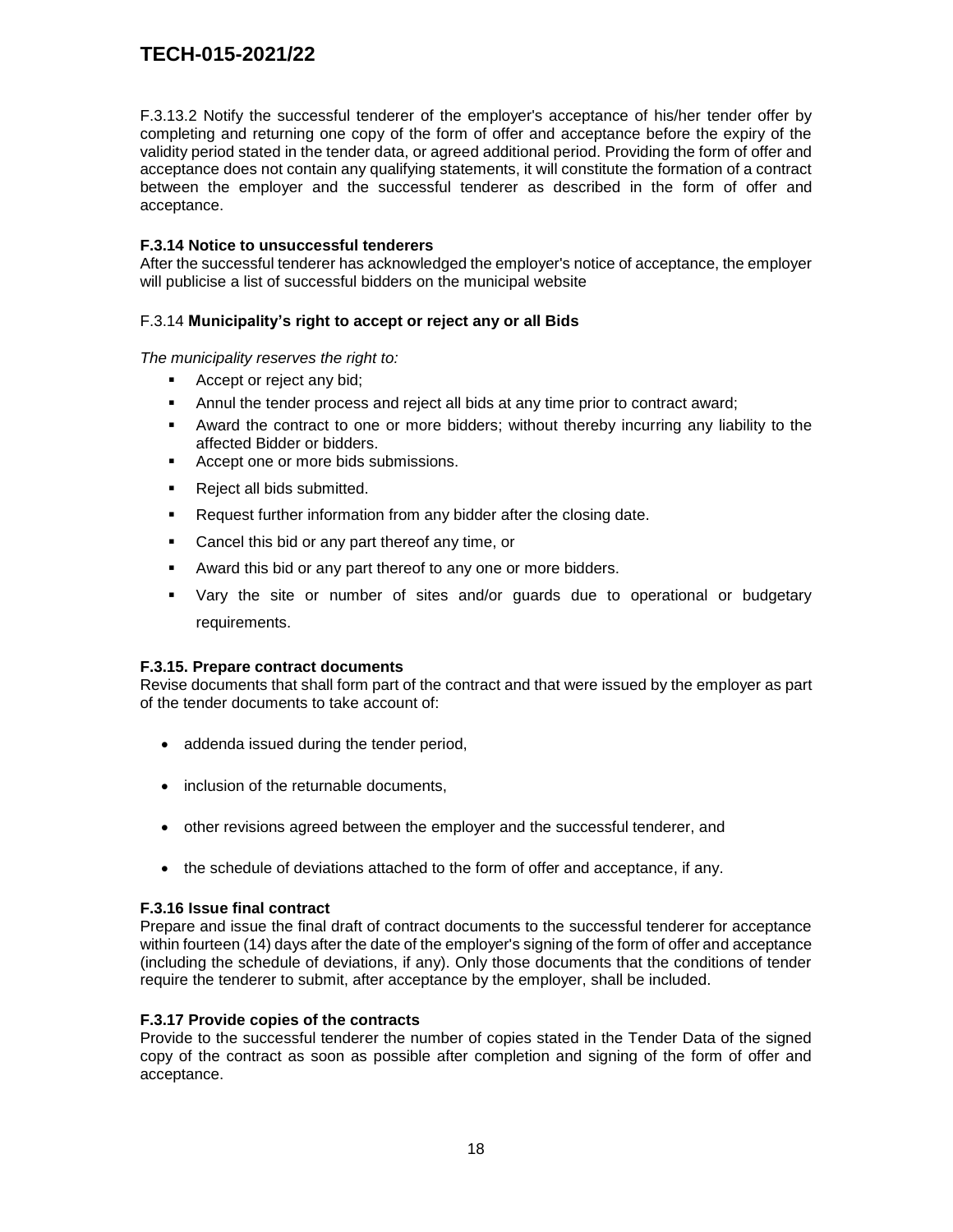### **3. List of attachments required for Evaluation Purposes**

- **a)** The recent up-to-date central supplier database (CSD) registration report detailing all compliance requirements; [Last verified between the **advert date** and the **closing date**];
- **b)** Valid Tax compliance status pin.
- **c)** Copy of the statement of municipal rates and taxes for the company or of its directors (not in arrears for more than three (3) months), if renting a lease agreement and owner's proof of municipal rates must be submitted (not in arrears for more than three (3) months). If the bidder is operating where municipal rates are not applicable, a proof of residence from the traditional authority must be submitted (not older than three (3) months).
- **d)** Latest audited annual financial statements for the past three years or since the establishment of the company if is less than three years.
- **e)** Joint venture/consortium agreements (if applicable);
- **f)** Submit the above documents (a to d) for each company if bidding as a joint venture/consortium;

### **4. Bid Evaluation guideline**

 **Bids will be evaluated in terms of the following stages:**

### **Guidelines for Evaluation using the Weighting method**

- a. Score sheets will be prepared and provided to panel members to evaluate the bids.
- b. The score sheet should contain all the criteria and the weight for each criterion as well as the values to be applied for evaluation as indicated in the bid documents.
- c. Each panel member should after thorough evaluation independently award his / her own value to each individual criterion.
- d. Score sheets should be signed by panel members and if necessary, written motivation may be requested from panel members where vast discrepancies in the values awarded for each criterion exist.
- e. If the minimum qualifying score for functionality is indicated as a percentage in the bid documents, the percentage scored for functionality may be calculated as follows:
- i. The value awarded for each criterion should be multiplied by the weight for the relevant criterion to obtain the score for the various criteria;
- ii. The scores for each criterion should be added to obtain the total score; and
- iii. The following formula should be used to convert the total score to percentage for functionality:

*Ps = (So/Ms) x 100* Where:

**Ps** = percentage scored for functionality by bid under consideration **So** = total score of bid under consideration

*Ms* = maximum possible score [the highest score by any bidder]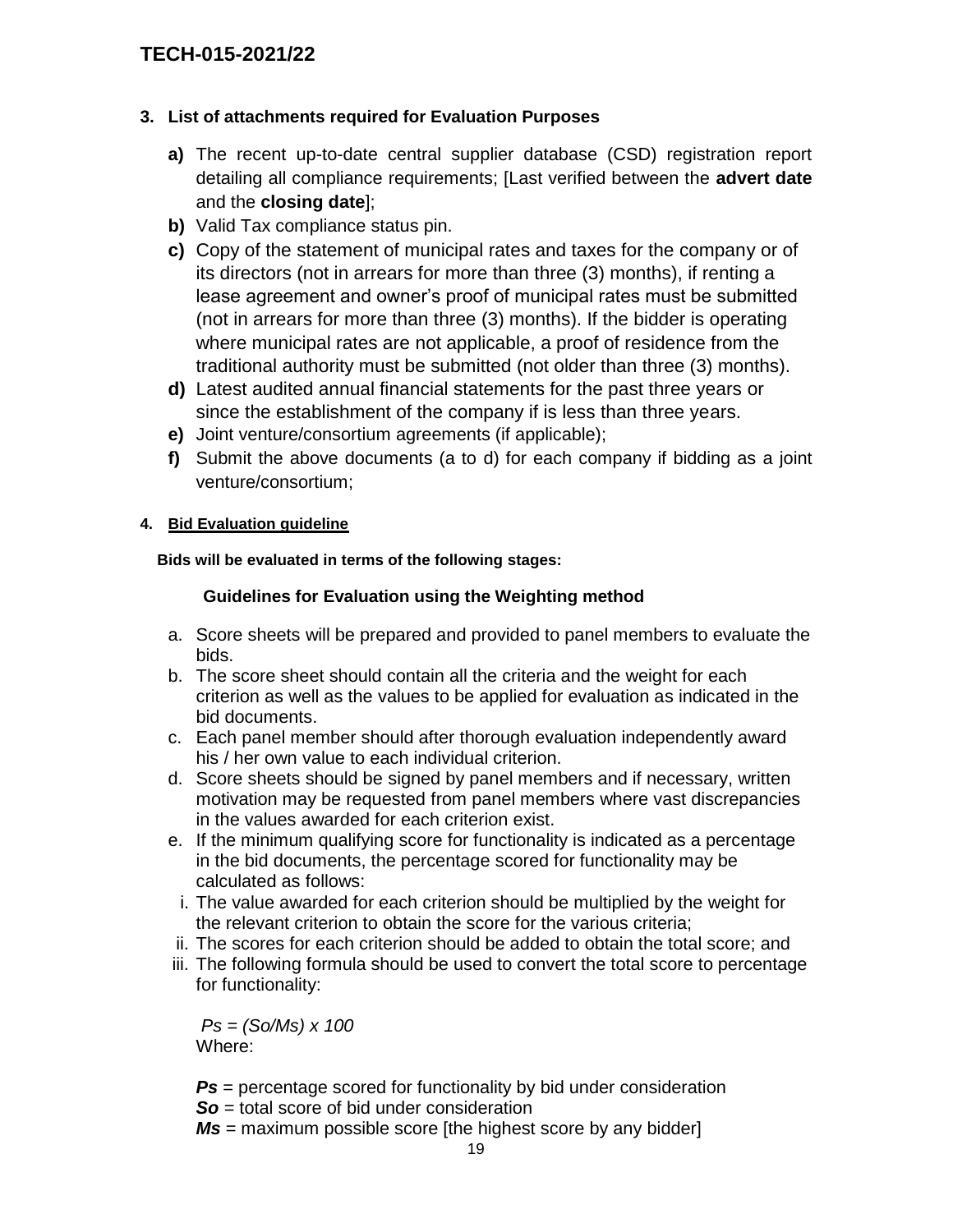The percentage of each panel member should be added and divided by the number of panel members to establish the average percentage obtained by each bidder for functionality.

### **Stage 1: Evaluation on Functionality**

Bidders must achieve a minimum of 80% ((rounded to the nearest decimal point)) for functionality (quality) in order to be considered for further evaluation in stage 2 (Evaluation on Price and BBBEE). Bidders that score less than 80% (rounded to the nearest decimal point) will be disqualified from further evaluation.

| <b>Criteria</b>                                                                                                                                                                                                                                                                                                                                                                                                                                                                                                                                                                                                                                                                                                                                                                                                                                                                                | <b>Weights</b> | <b>Applicable values</b> |       |  |
|------------------------------------------------------------------------------------------------------------------------------------------------------------------------------------------------------------------------------------------------------------------------------------------------------------------------------------------------------------------------------------------------------------------------------------------------------------------------------------------------------------------------------------------------------------------------------------------------------------------------------------------------------------------------------------------------------------------------------------------------------------------------------------------------------------------------------------------------------------------------------------------------|----------------|--------------------------|-------|--|
| <b>Company Experience</b>                                                                                                                                                                                                                                                                                                                                                                                                                                                                                                                                                                                                                                                                                                                                                                                                                                                                      | 25             | Poor                     | $= 1$ |  |
| Attach maximum five (5) completed and stamped assessment forms<br>[Annexure A] and related appointment letters with valid contact<br>details, of past or current contracts of service, repairs and                                                                                                                                                                                                                                                                                                                                                                                                                                                                                                                                                                                                                                                                                             |                | Average                  | $= 2$ |  |
| maintenance of fleet.                                                                                                                                                                                                                                                                                                                                                                                                                                                                                                                                                                                                                                                                                                                                                                                                                                                                          |                | Good                     | $= 3$ |  |
| The municipality reserves the right to call the bidder's clients as part<br>of evaluation.                                                                                                                                                                                                                                                                                                                                                                                                                                                                                                                                                                                                                                                                                                                                                                                                     |                | Very good = $4$          |       |  |
| <b>Workshop and Equipment</b>                                                                                                                                                                                                                                                                                                                                                                                                                                                                                                                                                                                                                                                                                                                                                                                                                                                                  | 30             |                          |       |  |
| Proof of ownership for on-site field service vehicle<br>$\bullet$<br>Diagnostic machine – provide proof of ownership and colour<br>photographs.<br>Low bed truck (Abnormal load) – provide proof of ownership<br>$\bullet$<br>and colour photographs.<br>Tow truck for passenger vehicles – provide proof of ownership<br>$\bullet$<br>and colour photographs.<br>Engine lifting equipment – provide proof of ownership and<br>$\bullet$<br>colour photograph.<br>Physical address of a compliant Bidder's workshop for<br>$\bullet$<br>repairing of vehicle - provide proof of ownership and colour<br>photographs of the workshop<br>The workshop and equipment above are to be owned or rented by<br>the bidder. Attach proof ownership and lease agreement if renting,<br>The municipality reserves the right to conduct site inspection in<br>order to verify the workshop and equipment. |                | Excellent $= 5$          |       |  |
| <b>Methodology</b>                                                                                                                                                                                                                                                                                                                                                                                                                                                                                                                                                                                                                                                                                                                                                                                                                                                                             | 10             |                          |       |  |
| A detailed project implementation plan which fully outline the below:<br>- Fault reporting procedures, response time (including weekends<br>and public holidays)<br>- Technical Assistance response time<br>- Warranty periods for spare parts and service<br><b>Project Manager</b>                                                                                                                                                                                                                                                                                                                                                                                                                                                                                                                                                                                                           | 15             |                          |       |  |
|                                                                                                                                                                                                                                                                                                                                                                                                                                                                                                                                                                                                                                                                                                                                                                                                                                                                                                |                |                          |       |  |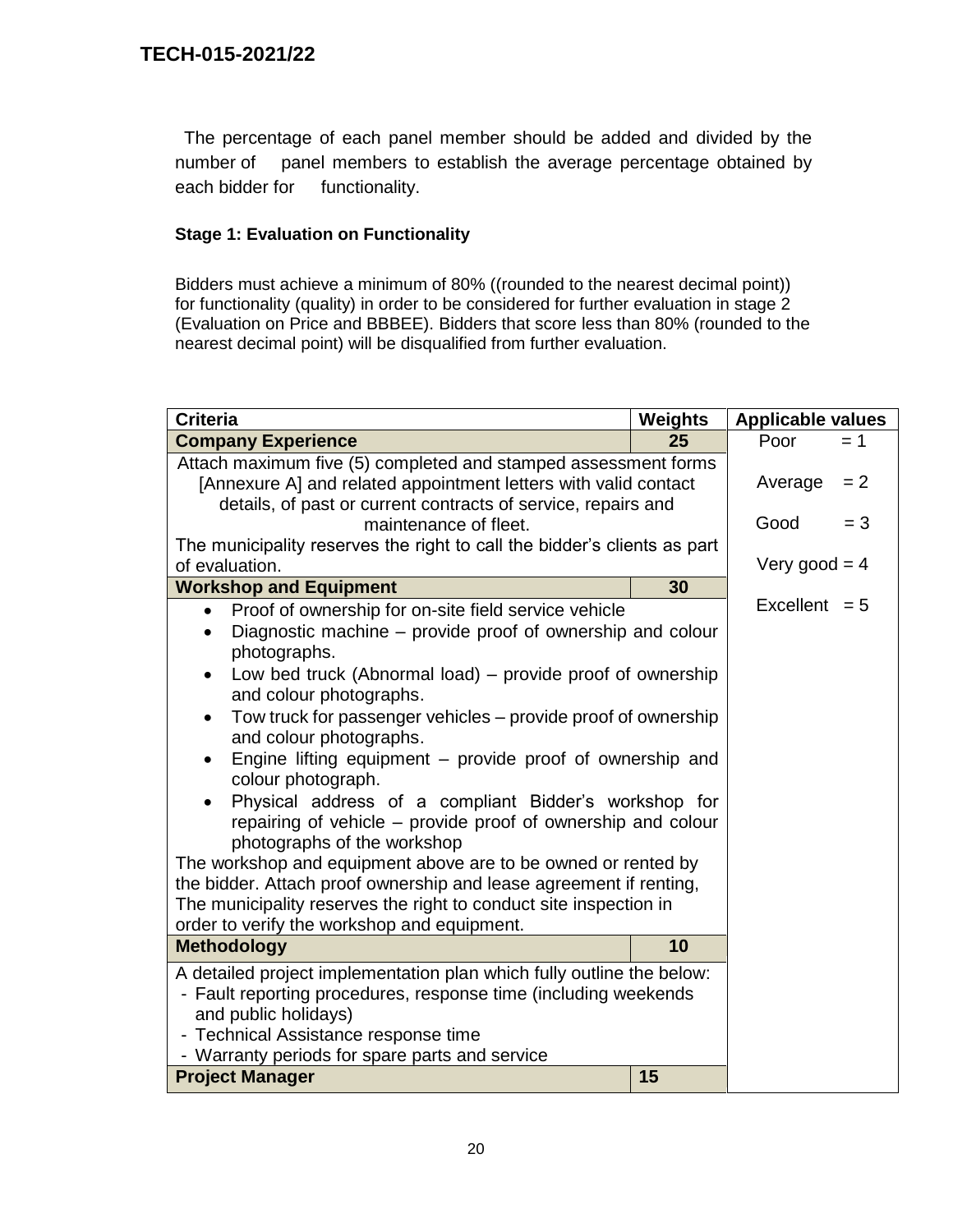| Company Director with a minimum of ten (10) years' proven<br>experience in service, repairs and maintenance of vehicles (Earth<br>moving equipment, Heavy and Light duty).<br>Attach CV plus certified copy of N6 in Diesel Mechanic or<br><b>Automotive Engineering or Higher and Trade Test</b><br><b>Key Support Personnel</b><br>15                                                                                                                                                                                                                                                     |     |  |
|---------------------------------------------------------------------------------------------------------------------------------------------------------------------------------------------------------------------------------------------------------------------------------------------------------------------------------------------------------------------------------------------------------------------------------------------------------------------------------------------------------------------------------------------------------------------------------------------|-----|--|
|                                                                                                                                                                                                                                                                                                                                                                                                                                                                                                                                                                                             |     |  |
| 2x Mechanical Artisans with a minimum proven experience of 7 years'<br>proven experience in service, repairs and maintenance of vehicles.<br>Attach CV and certified copy of N6 Diesel Mechanic or Higher and<br>certified copy Trade Test certificate.<br>2x Mechanical Assistants with certified copy of N4 Diesel Mechanic<br>certificate or Higher and minimum of 5 years' experience relevant in<br>service, repairs and maintenance of fleet.<br><b>OHS Officer SAMTRAC or NOSA Certificate or any accredited OHS</b><br>Related Certificate with at least Five (5) years experience. |     |  |
| <b>Financial Viability</b><br>05                                                                                                                                                                                                                                                                                                                                                                                                                                                                                                                                                            |     |  |
| Bank rating (Attach proof from the bank not more than one month<br>old before tender advert date) bank rating C or higher                                                                                                                                                                                                                                                                                                                                                                                                                                                                   |     |  |
| <b>Total functionality Score</b>                                                                                                                                                                                                                                                                                                                                                                                                                                                                                                                                                            | 100 |  |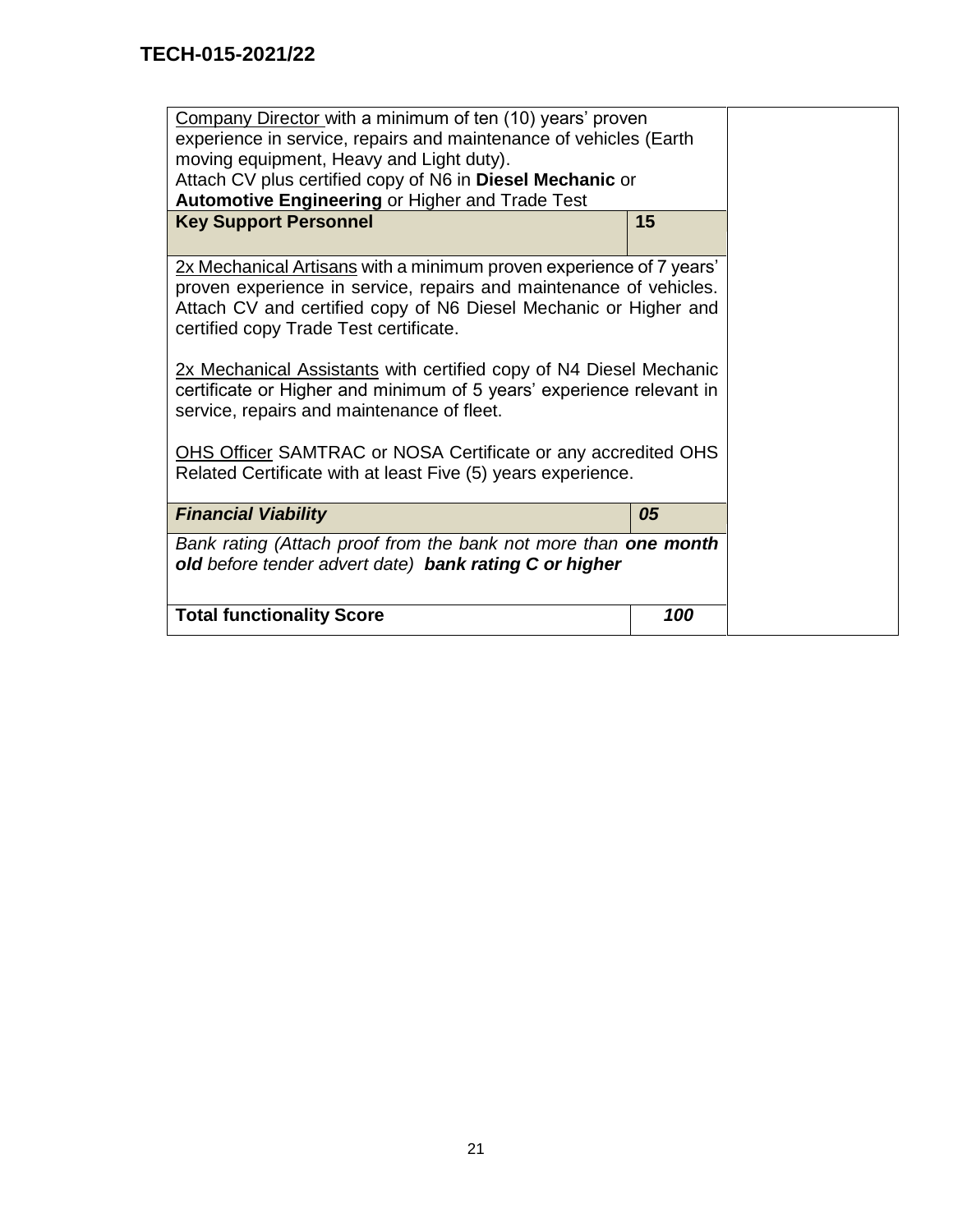### **BIDDER ASSESSMENT FORM**

(This must be completed by the bidder's clients listed in the Experience of Tenderer schedule. (Attach 5 references and appointment letters)

# **Annexure A (MAKE ADDITIONAL COPIES FOR MORE REFERENCES)**

| <b>Name of Bidder</b>                                                                                                                                                   |   |   |                |   |                  |   |
|-------------------------------------------------------------------------------------------------------------------------------------------------------------------------|---|---|----------------|---|------------------|---|
| Contract/Tender Number or Order number<br>(whichever applicable)                                                                                                        |   |   |                |   |                  |   |
| <b>Value of Contract</b>                                                                                                                                                | R |   |                |   |                  |   |
| <b>Date of Commencement</b>                                                                                                                                             |   |   |                |   |                  |   |
| <b>Period of Contract</b>                                                                                                                                               |   |   |                |   |                  |   |
| <b>Workshop Facility as Per RMI standards</b>                                                                                                                           |   |   |                |   |                  |   |
| Number of Low bed trucks (Abnormal load)                                                                                                                                |   |   |                |   |                  |   |
| Number of Tow truck for passenger vehicles                                                                                                                              |   |   |                |   |                  |   |
| <b>Number of Experienced Personnel</b>                                                                                                                                  |   |   |                |   |                  |   |
| Your assessment of the Contractor's performance in the following<br>areas: Please tick one of the blocks on the right hand side. $1 = \text{Poor}$ ; 5<br>$=$ Excellent |   | 1 | $\overline{2}$ | 3 | $\boldsymbol{4}$ | 5 |
| Turn-around times                                                                                                                                                       |   |   |                |   |                  |   |
| Quality of feedback                                                                                                                                                     |   |   |                |   |                  |   |
| Accessibility and availability                                                                                                                                          |   |   |                |   |                  |   |
| Reliability                                                                                                                                                             |   |   |                |   |                  |   |
| <b>Customer satisfaction</b>                                                                                                                                            |   |   |                |   |                  |   |
| $1 = Poor$ ; $2 = Unsatisfactory$ ; $3 = Average$ ; $4 = Good$ ; $5 = Excellent$                                                                                        |   |   |                |   |                  |   |
| <b>COMMENTS:</b>                                                                                                                                                        |   |   |                |   |                  |   |
|                                                                                                                                                                         |   |   |                |   |                  |   |
| <b>Name of Person Completing this Assessment</b><br>Form                                                                                                                |   |   |                |   |                  |   |
| Position of the Person completing this form                                                                                                                             |   |   |                |   |                  |   |
| <b>Company Telephone Number</b>                                                                                                                                         |   |   |                |   |                  |   |
| <b>Email Address</b>                                                                                                                                                    |   |   |                |   |                  |   |
| Date of Assessment (between advert date and<br>closing date]                                                                                                            |   |   |                |   |                  |   |
| Signature of person completing this form                                                                                                                                |   |   |                |   |                  |   |

| AFFIX STAMP OF ABOVE COMPANY |
|------------------------------|
| <b>HERE</b>                  |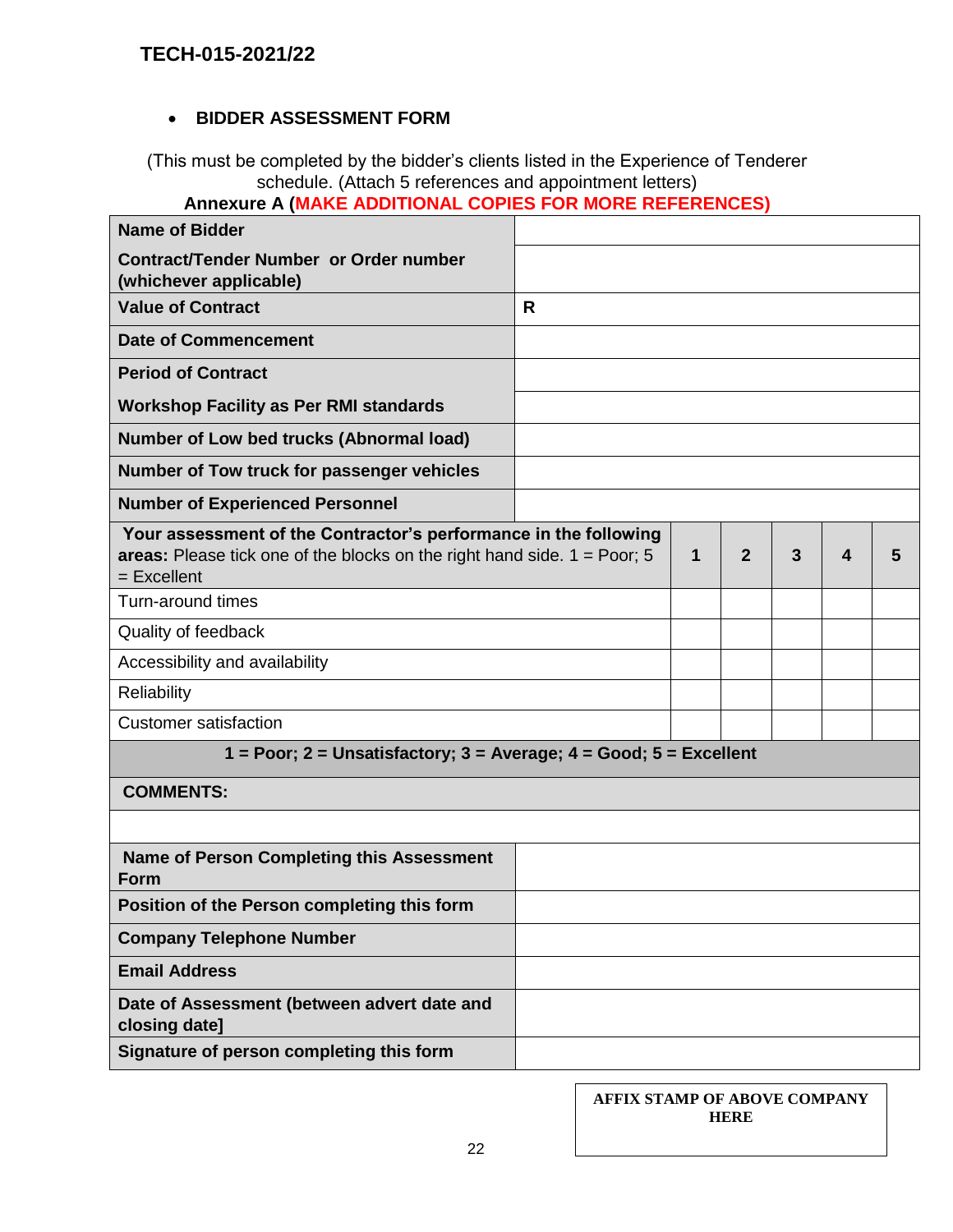### **4. Stage 2: Evaluation on Price and BBBEE 80/20**

### **Financial offer and evaluation on price points**

- Score Bid evaluation points for financial offer.
- Confirm that Bidders are eligible for the BBBEE claimed, and if so, score Bid evaluation points for BBBEE.
- Calculate total Bid evaluation points (Price points plus BBBEE points)
- Rank Bid offers from the highest number of Bid evaluation points to the lowest.
- Recommend Bidders with the highest number of Bid evaluation points for the award of the contract, unless there are compelling and justifiable reasons not to do so.

### **4.1 Price formula**

Score the financial offers of remaining responsive Bid offers using the following formula:

Ps = Points scored

 $Pt = Tender price$ 

 $Pmin = Minimum price.$ 

| Formula | <b>Evaluation Formula</b> | <b>Option 1</b>                         |
|---------|---------------------------|-----------------------------------------|
|         | <b>Evaluation Formula</b> | Έt<br>$- P_{\text{min}}$<br>80(1<br>min |

#### **4.2 Stage 2: Evaluation on price 80/20 and BBBEE status**

#### **4.2.1. Financial offer and evaluation on price points**

- **Score Bid evaluation points for financial offer.**
- Confirm that Bidders are eligible for the BBBEE claimed, and if so, score Bid evaluation points for BBBEE.
- Calculate total Bid evaluation points (Price points plus BBBEE points)
- Rank Bid offers from the highest number of Bid evaluation points to the lowest.
- The bidder obtaining the highest number of total points will be awarded the contract.
- Preference points shall be calculated after prices have been brought to a comparative basis taking into account all factors of non-firm prices and all unconditional discounts;.
- Points scored must be rounded off to the nearest 2 decimal places.
- In the event that two or more bids have scored equal total points, the successful bids must be the one scoring the highest number of preference points for B-BBEE.
- However, when functionality is part of the evaluation process and two or more bids have scored equal points including equal preference points for B-BBEE, the successful bid must be the one scoring the highest score for functionality.
- Should two or more bids be equal in all respects, the award shall be decided by the drawing of lots.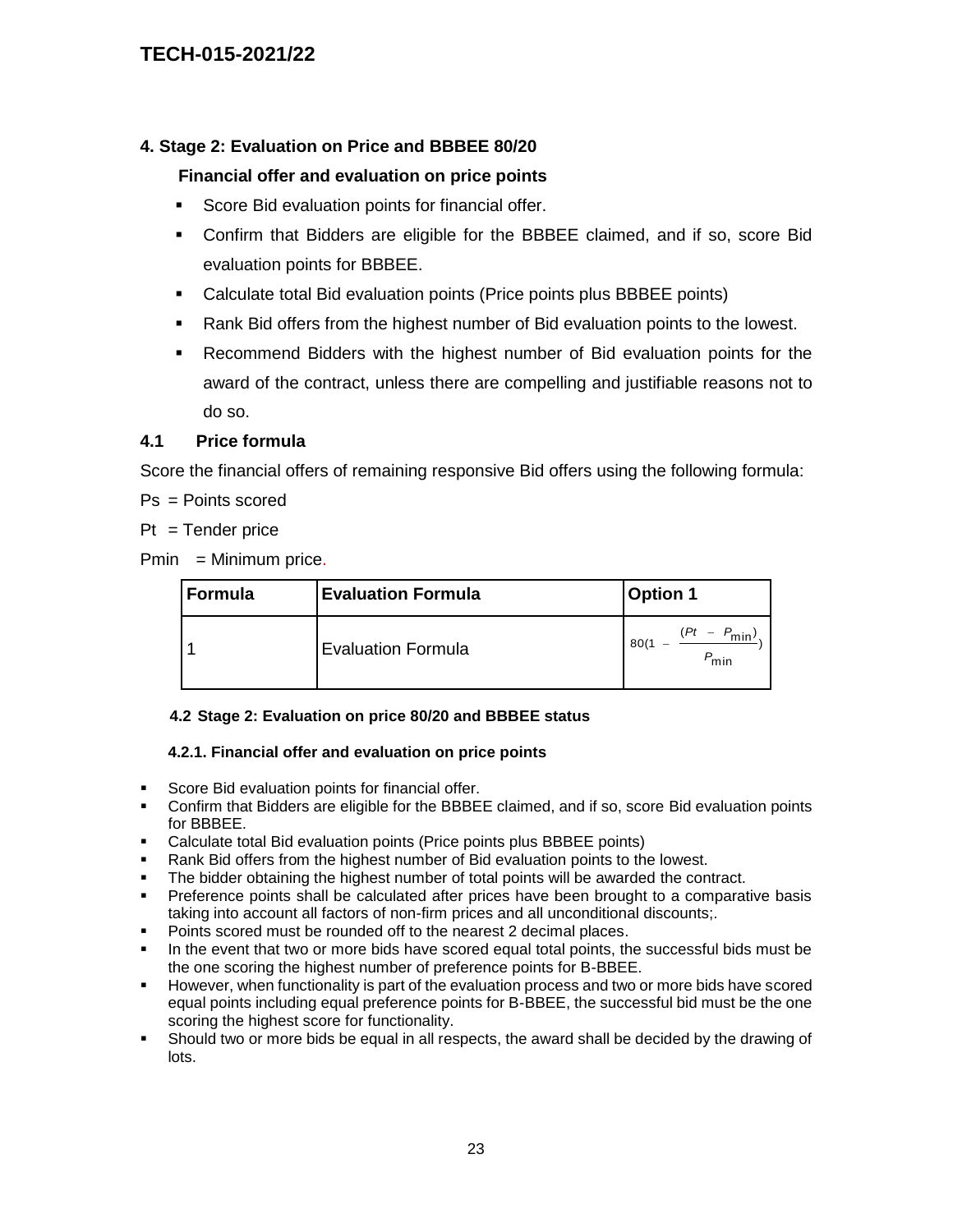### **4.2.2. Price formula**

$$
Ps = 80(1 - \frac{(Pt - P_{min})}{P_{min}})
$$

Where-

Ps = Points scored for price of tender under consideration; Pt = Price of tender under consideration; and Pmin = Price of lowest acceptable tender.

### **a) Scoring for BBBEE**

- Bids will evaluated in accordance with the prescripts of the Preferential Procurement Policy Framework Act (PPPFA) and the associated Preferential Procurement Regulations of 2017, which stipulate a 80/20 preference point system for acquisition of goods or services for Rand value equal to or above R30 000 and up to R50 million
- Bidders must attach certified copies of BBBEE to claim BBBEE points. Failure to attach the valid BBBEE points shall not disqualify the Bidder from further evaluation; but only points will be forfeited.

| <b>B-BBEE</b><br><b>Status</b><br><b>Level</b><br><b>Contributor</b> | of<br><b>Number of Points</b><br>(80/20system) |
|----------------------------------------------------------------------|------------------------------------------------|
| 1                                                                    | 20                                             |
| $\overline{2}$                                                       | 18                                             |
| 3                                                                    | 14                                             |
| 4                                                                    | 12                                             |
| 5                                                                    | 8                                              |
| 6                                                                    | $6\phantom{1}6$                                |
| 7                                                                    | 4                                              |
| 8                                                                    | $\overline{2}$                                 |
| <b>Non-compliant contributor</b>                                     | 0                                              |
|                                                                      |                                                |

### **B-BBEE Status Level of Contributor Number of points (80/20 system)**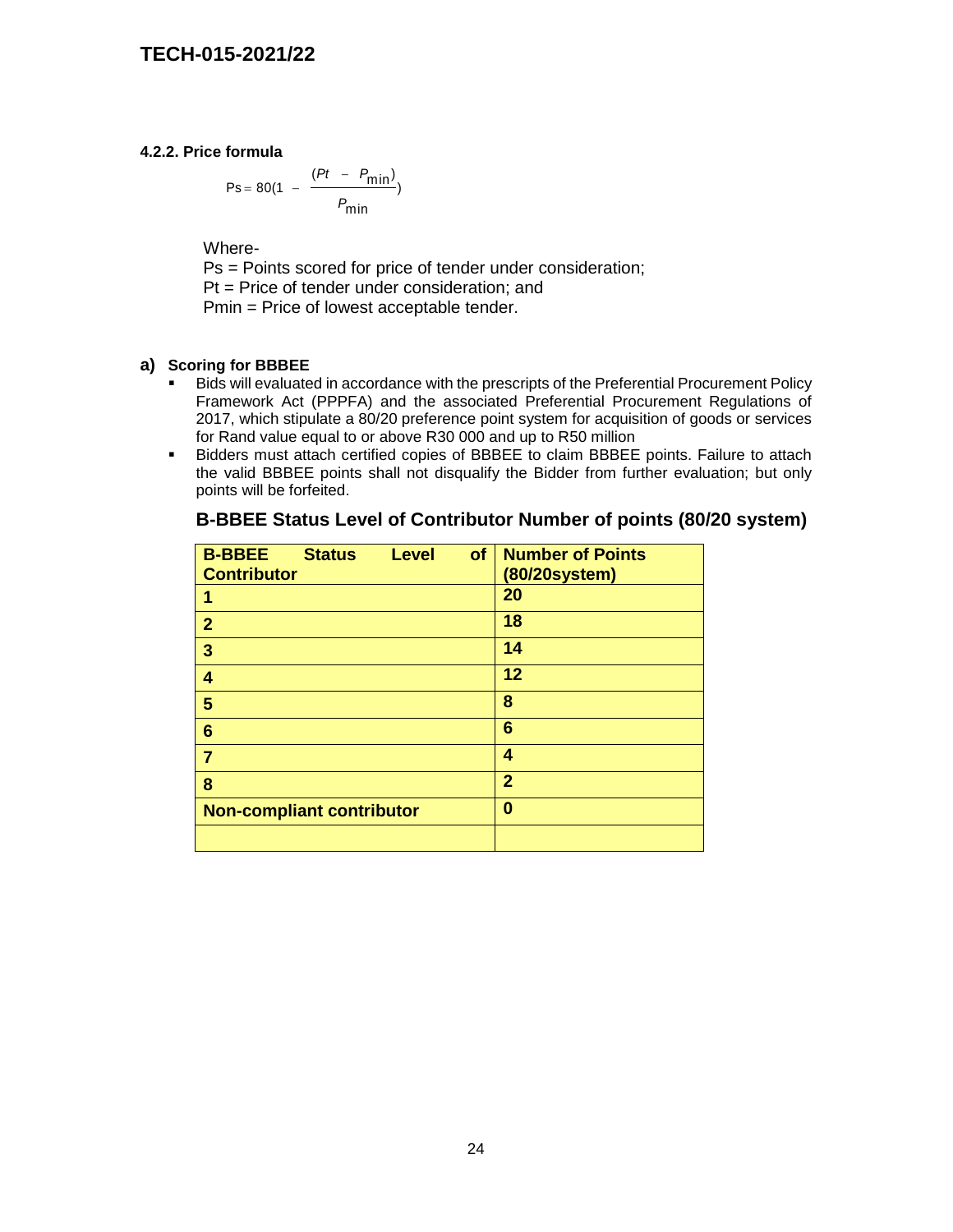

### **PANEL OF 5 DIESEL MECHANICS FOR SERVICE, MAINTENANCE AND REPAIRS OF MUNICIPAL FLEET FOR PERIOD OF Three years on a call out basis.**

### **PART T2 LIST OF RETURNABLE DOCUMENTS**

*The bidder must complete the following returnable documents.*

| T <sub>2</sub> 1 | RETURNABLE SCHEDULES REQUIRED FOR BID          |
|------------------|------------------------------------------------|
| T2.2             | OTHER DOCUMENTS REQUIRED FOR BID               |
| T2 3             | RETURNABLE SCHEDULES THAT WILL BE INCORPORATED |
| T2 4             | OTHER DOCUMENTS THAT WILL BE INCLUDED IN       |
|                  |                                                |

# **NOTE:**

Although the documents under Part T2 is headed "Returnable Documents" in line with the CIDB model, these are not the only documents to be returned together with the bid. **All** the documents indicated on Part T1 must be completed and signed where applicable and submitted as a **complete set of documents**.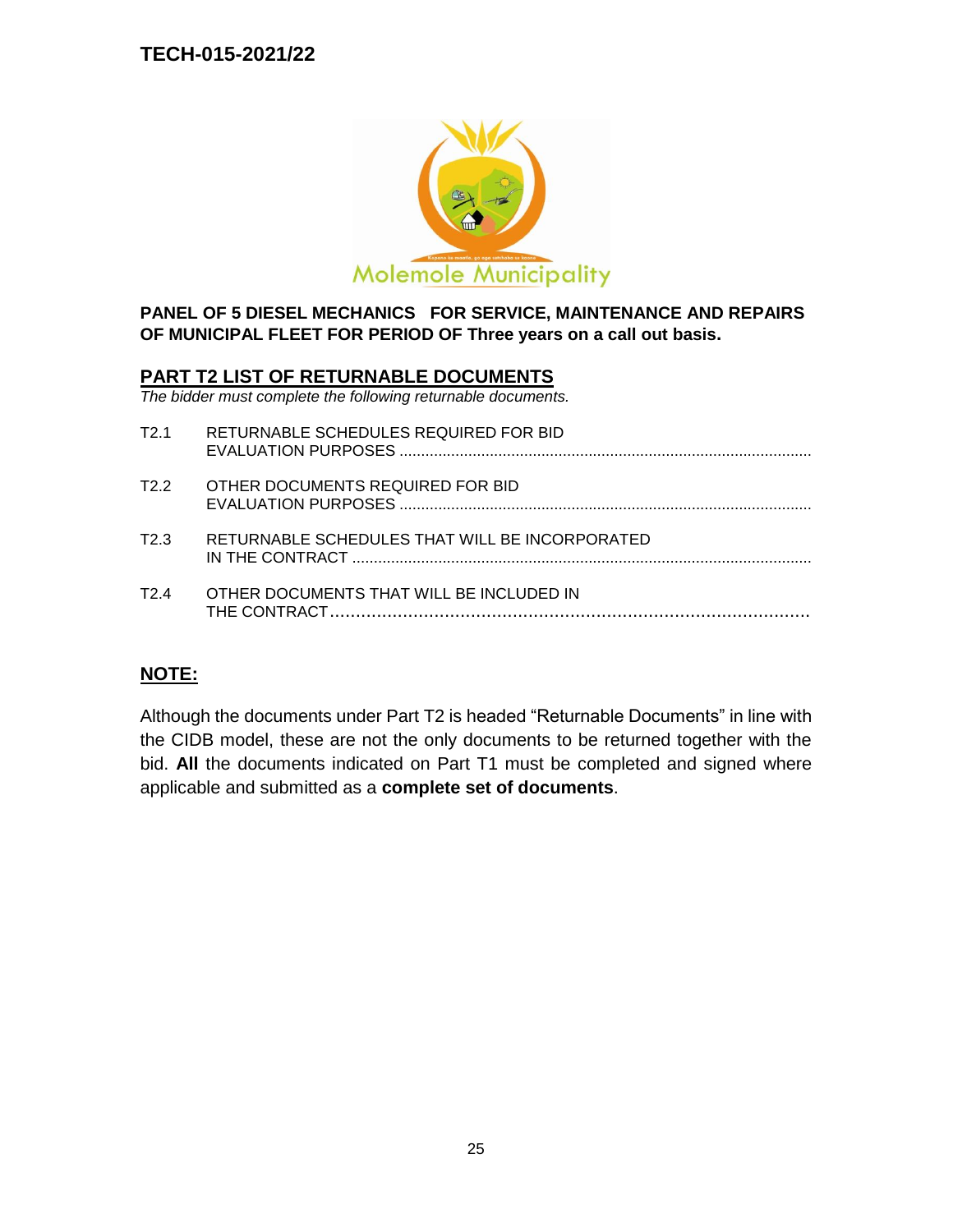# **T2.1 RETURNABLE SCHEDULES REQUIRED FOR BID EVALUATION PURPOSES CONTENTS**

- FORM 2.1.1: SIZE OF ENTERPRISE AND CURRENT WORKLOAD
- FORM 2.1.2: CERTIFICATE OF AUTHORITY FOR JOINT VENTURE (WHERE APPLICABLE)
- FORM 2.1.3: SCHEDULE OF PREVIOUS WORK CARRIED OUT BY BIDDER
- FORM 2.1.4: SCHEDULE OF PROPOSED SUB-CONTRACTORS
- FORM 2.1.5: FINANCIAL REFERENCES
- FORM 2.1.6: DETAILS OF ALTERNATIVE BIDS SUBMITTED
- FORM 2.1.7: AMENDMENTS & QUALIFICATIONS BY BIDDER

**[PLEASE NOTE IT IS COMPULSORY FOR ALL FORMS TO BE COMPLETED]**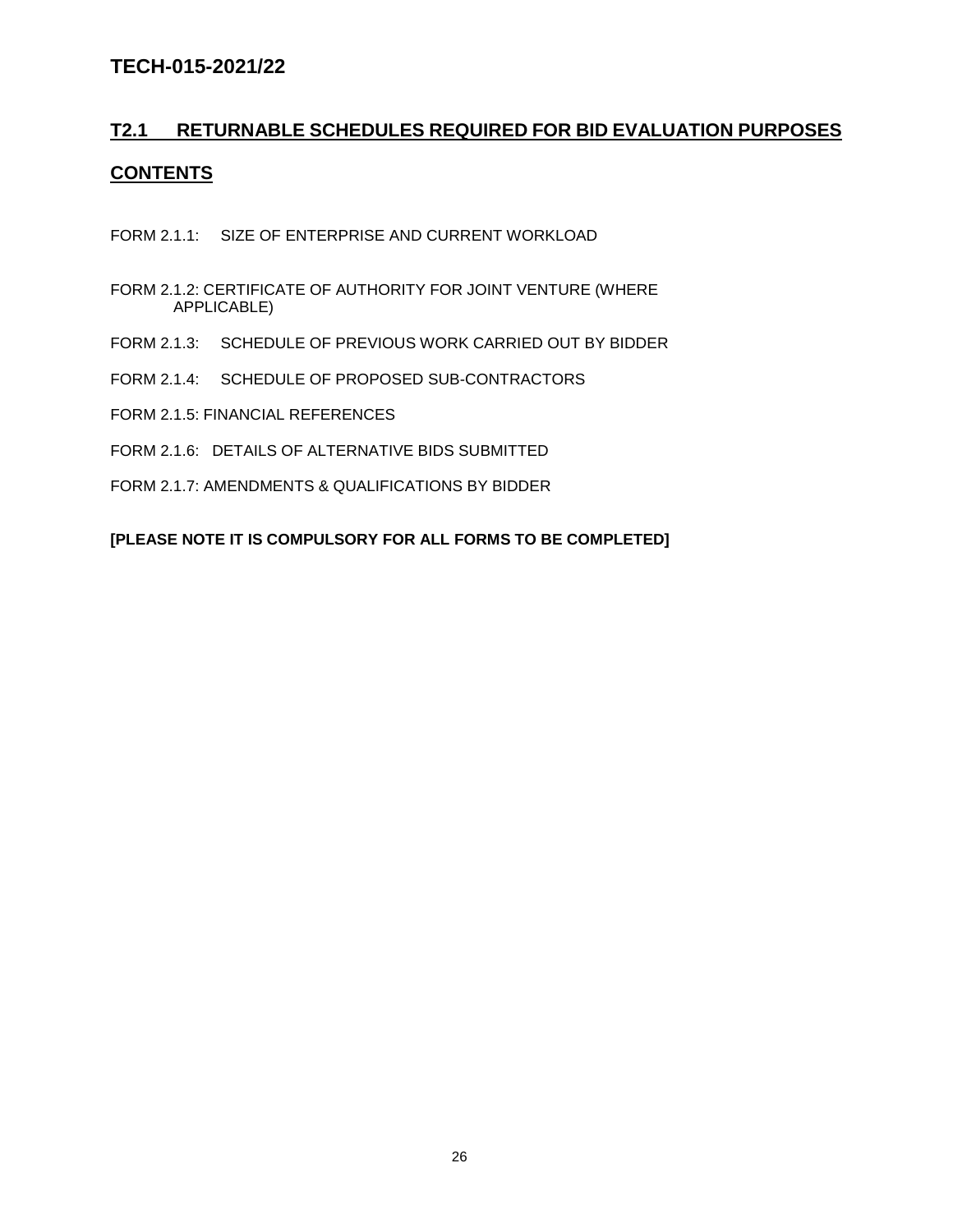b)

# **FORM 2.1.1 SIZE OF ENTERPRISE AND CURRENT WORKLOAD**

a) Total Turnover in the previous financial year? R\_\_\_\_\_\_\_\_\_\_\_\_\_\_\_\_\_\_\_\_\_\_\_\_\_\_\_\_\_

c) Estimated turnover for current financial year? R\_\_\_\_\_\_\_\_\_\_\_\_\_\_\_\_\_\_\_\_\_\_\_\_\_\_\_\_\_

# **List your current contracts and obligations [maximum]:**

| <b>Description</b> | Location | Value (R) | <b>Start date</b> | <b>Duration</b> | <b>Expected</b><br>completed<br>date |
|--------------------|----------|-----------|-------------------|-----------------|--------------------------------------|
|                    |          |           |                   |                 |                                      |
|                    |          |           |                   |                 |                                      |
|                    |          |           |                   |                 |                                      |
|                    |          |           |                   |                 |                                      |
|                    |          |           |                   |                 |                                      |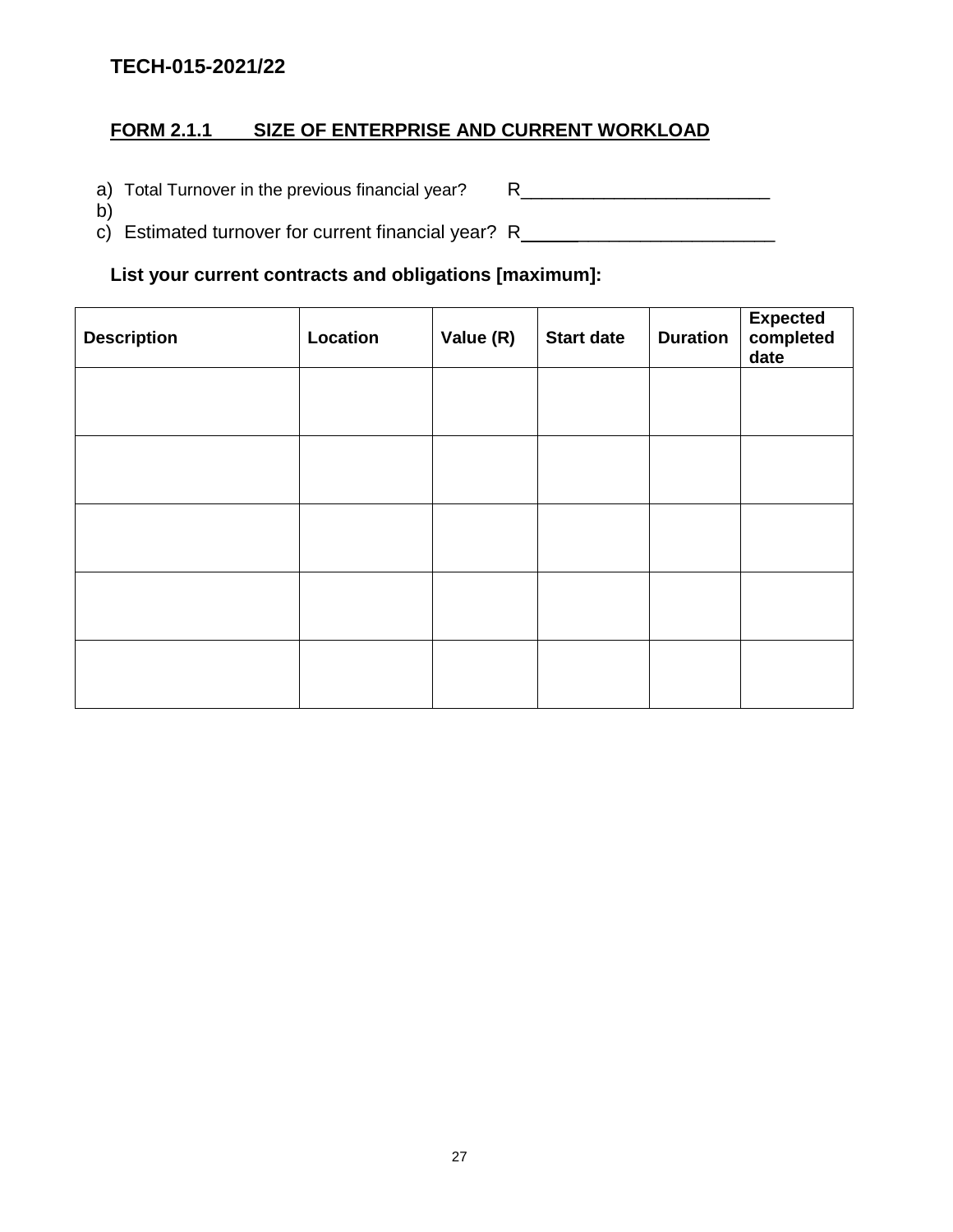# **FORM 2.1.2 CERTIFICATE OF AUTHORITY FOR JOINT VENTURE [WRITE N/A IF NOT APPLICABLE]**

# **[PLEASE ATTACH A CERTIFIED COPY OF THE CERTIFICATE]**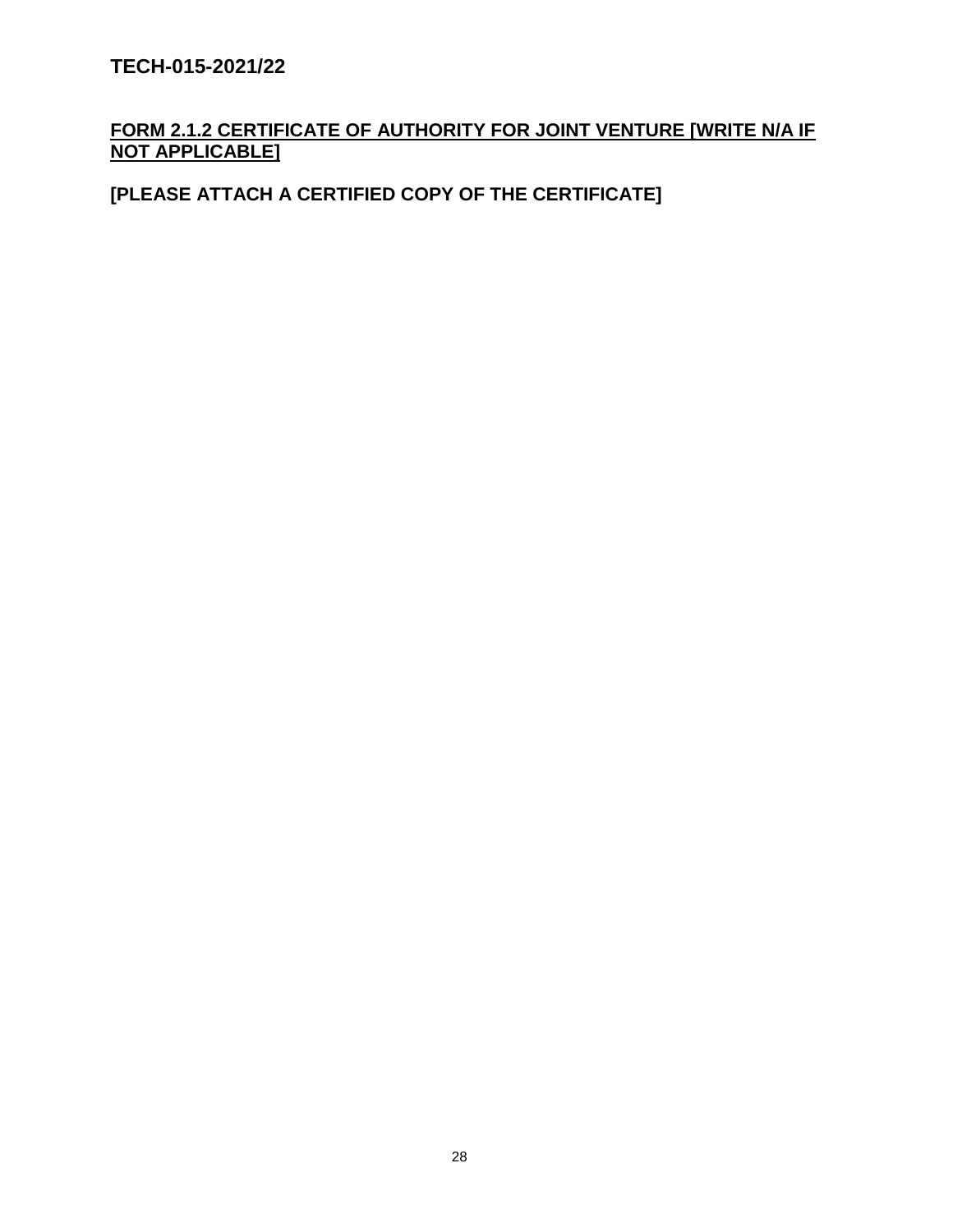# **FORM 2.1.3 SCHEDULE OF PREVIOUS WORK CARRIED OUT BY BIDDER [N.B. COMPULSORY: TO BE USED FOR EVALUATION PURPOSES]**

Provide the following information on **relevant previous experience.** Indicate comparable projects of similar or larger size. This information is material to the award of the Contract.

**Give a minimum of two (2) names and telephone numbers and e-mail address per reference. Please provide latest contact details.**

| <b>CLIENT NAME</b><br><b>AND PLACE WHERE</b><br><b>PROJECT</b><br><b>WASIMPLEMENTED</b> | TEL NO &<br><b>EMAIL</b><br><b>ADDRESS</b> | <b>DESCRIPTION OF WORK</b> | <b>CONTRACT</b><br><b>VALUE</b><br>(R) | <b>DURATION</b><br><b>CONTRACT</b><br><b>PERIOD</b> |
|-----------------------------------------------------------------------------------------|--------------------------------------------|----------------------------|----------------------------------------|-----------------------------------------------------|
|                                                                                         |                                            |                            |                                        |                                                     |
|                                                                                         |                                            |                            |                                        |                                                     |
|                                                                                         |                                            |                            |                                        |                                                     |
|                                                                                         |                                            |                            |                                        |                                                     |
|                                                                                         |                                            |                            |                                        |                                                     |
|                                                                                         |                                            |                            |                                        |                                                     |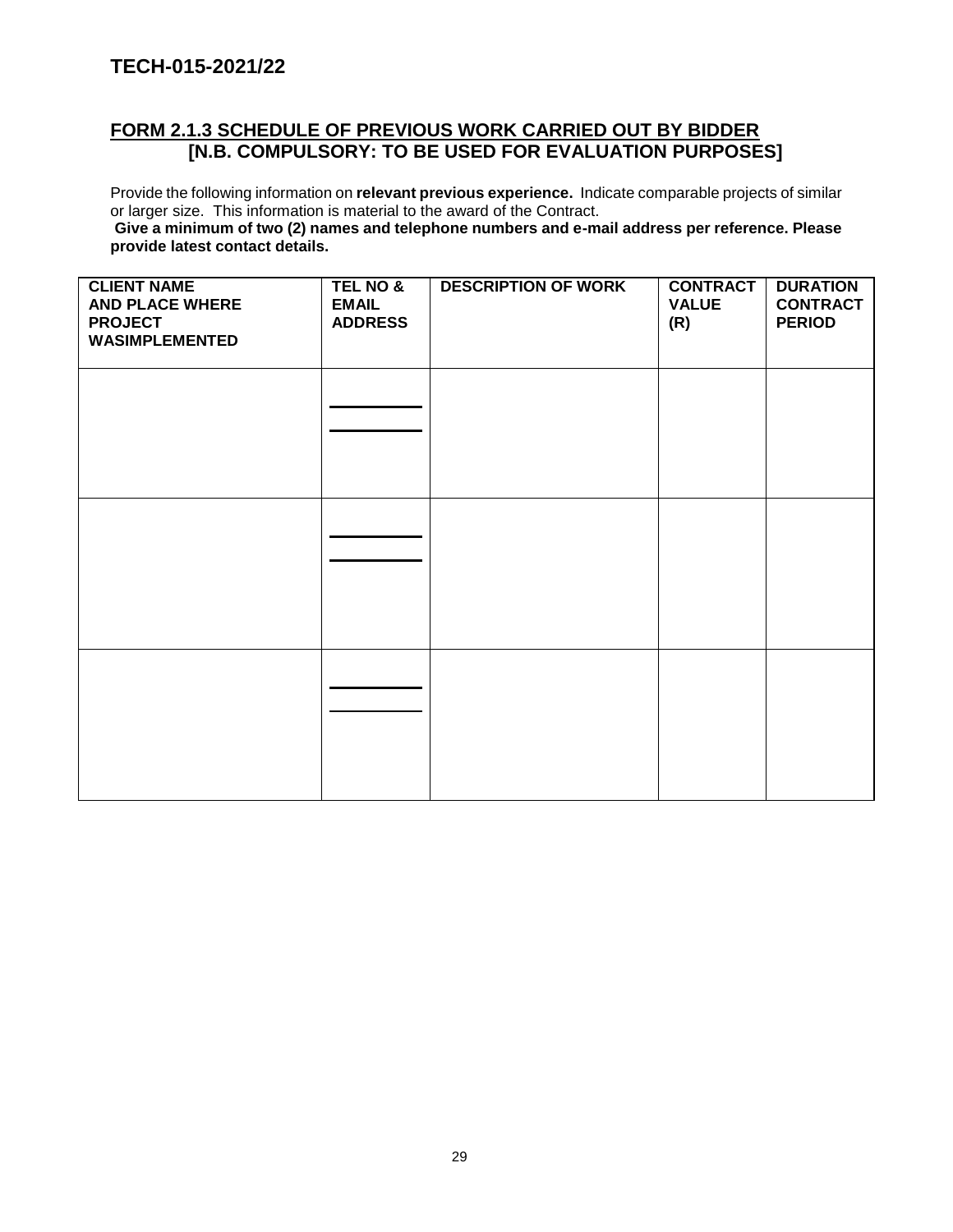# **FORM 2.1.4 SCHEDULE OF PROPOSED SUB-CONTRACTORS [IF NOT WRITE N/A ACROSS THE TABLE]**

Provide details on all sub-contractors you intend utilising for this contract

|                                           | a                  |                                                | B                    | $c = a \times b$                                        |
|-------------------------------------------|--------------------|------------------------------------------------|----------------------|---------------------------------------------------------|
| Type of work to<br>be used for            | $%$ of<br>contract | Name of sub-<br>contractor                     | % HDI owner-<br>ship | <b>Total</b><br>contribution to<br><b>HDI ownership</b> |
|                                           |                    |                                                |                      |                                                         |
|                                           |                    |                                                |                      |                                                         |
|                                           |                    |                                                |                      |                                                         |
|                                           |                    |                                                |                      |                                                         |
|                                           |                    |                                                |                      |                                                         |
|                                           |                    |                                                |                      |                                                         |
|                                           |                    |                                                |                      |                                                         |
| Total % of<br>contract sub-<br>contracted |                    | <b>Total contribution of HDI</b><br>ownership: |                      |                                                         |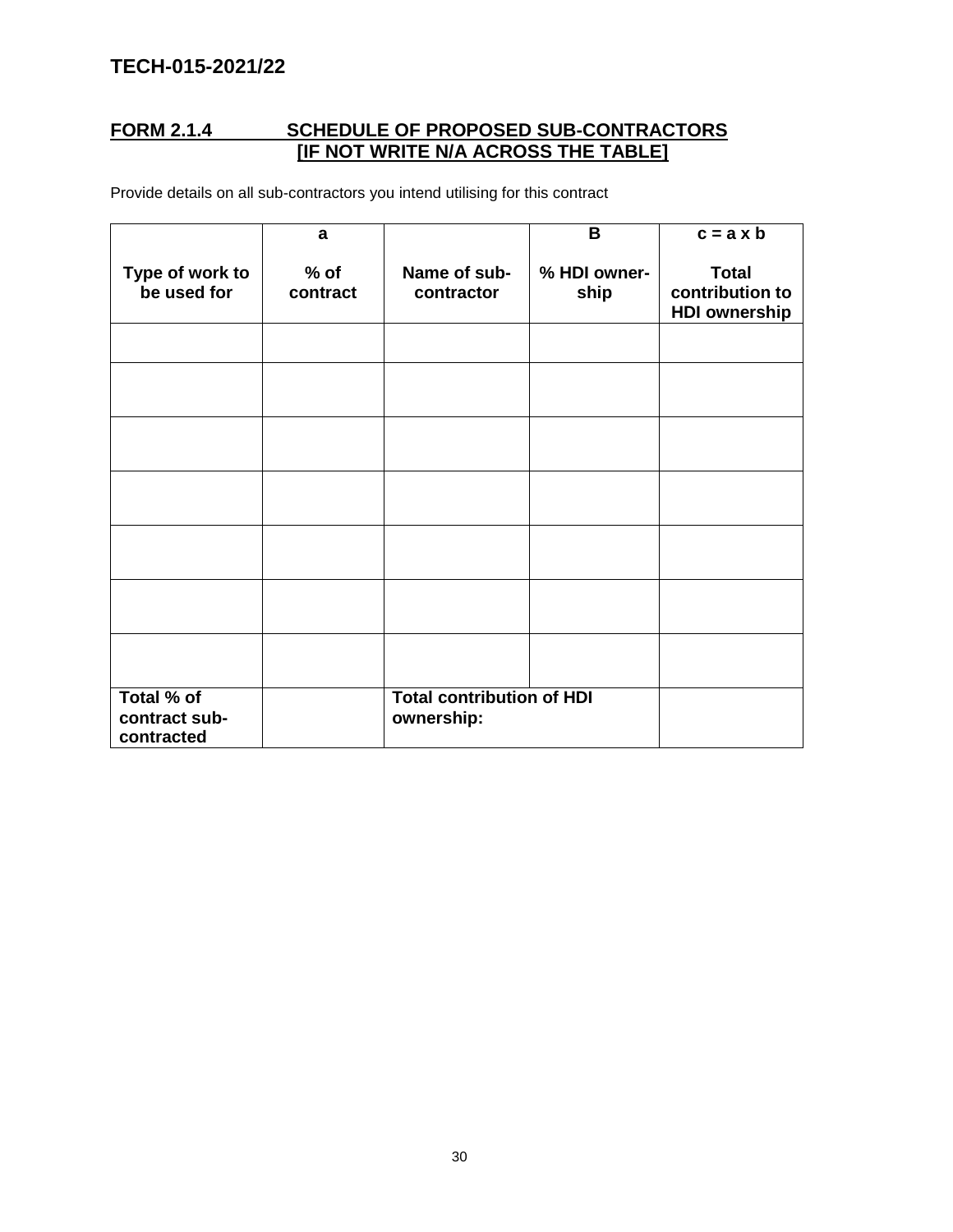### **FORM 2.1.5 FINANCIAL REFERENCES**

### - **FINANCIAL STATEMENTS (delete which is not applicable)**

I/We \_\_\_\_\_\_\_\_\_\_\_\_\_\_\_\_\_\_\_\_\_\_\_\_\_\_ (name of authorized representative

Agree / Disagree, if required, to furnish an audited copy of the latest set of financial statements together with my/our Directors' and Auditors' report.

### - **DETAILS OF BIDDING ENTITY'S BANK**

#### **If the bidder is a Joint Venture or partnership, the information requested below is required for each member / partner.**

I/ We hereby authorise the Employer to approach all or any of the following banks for the purposes of obtaining a financial reference:

| <b>DESCRIPTION OF</b><br><b>BANK DETAIL</b>                              | <b>BANK DETAILS APPLICABLE TO</b><br><b>BIDDER</b> |
|--------------------------------------------------------------------------|----------------------------------------------------|
| Name of bank                                                             |                                                    |
| Contact person                                                           |                                                    |
| Branch name & code                                                       |                                                    |
| Street address                                                           |                                                    |
| Bank Telephone number                                                    |                                                    |
| Account number                                                           |                                                    |
| Type of account, (i.e.<br>cheque account)<br>Bank rating [A, B, C, etc.] |                                                    |

*Note: Information supplied will be treated with the strictest confidence*

Affix dated bank stamp here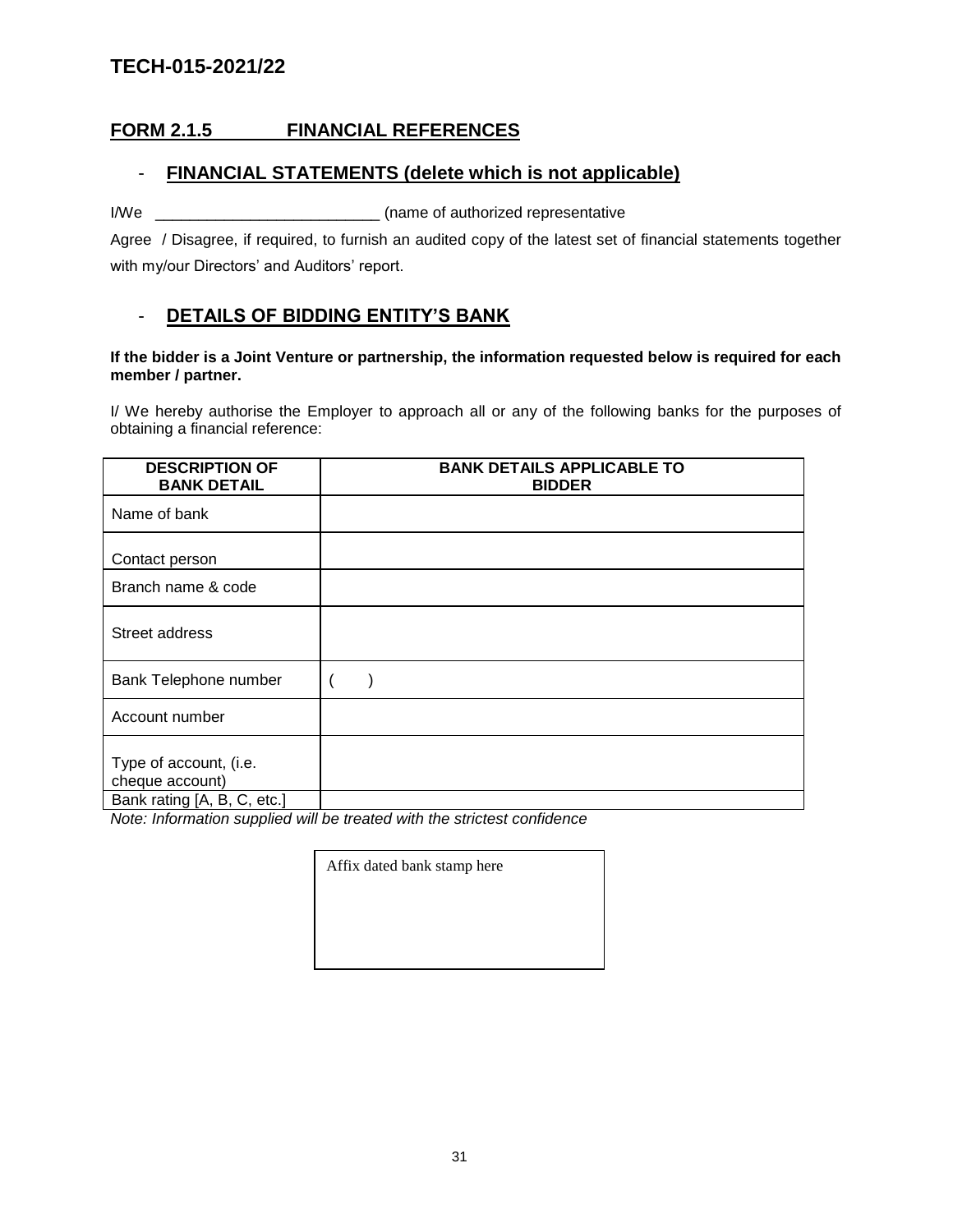## **FORM 2.1.6 DETAILS OF ALTERNATIVE BIDS SUBMITTED [WRITE N/A ACROSS THE TABLE IF NOT APPLICABLE]**

See condition of bid.

| <b>DESCRIPTION</b> |
|--------------------|
|                    |
|                    |
|                    |
|                    |
|                    |
|                    |
|                    |
|                    |
|                    |
|                    |
|                    |
|                    |
|                    |
|                    |
|                    |
|                    |
|                    |
|                    |
|                    |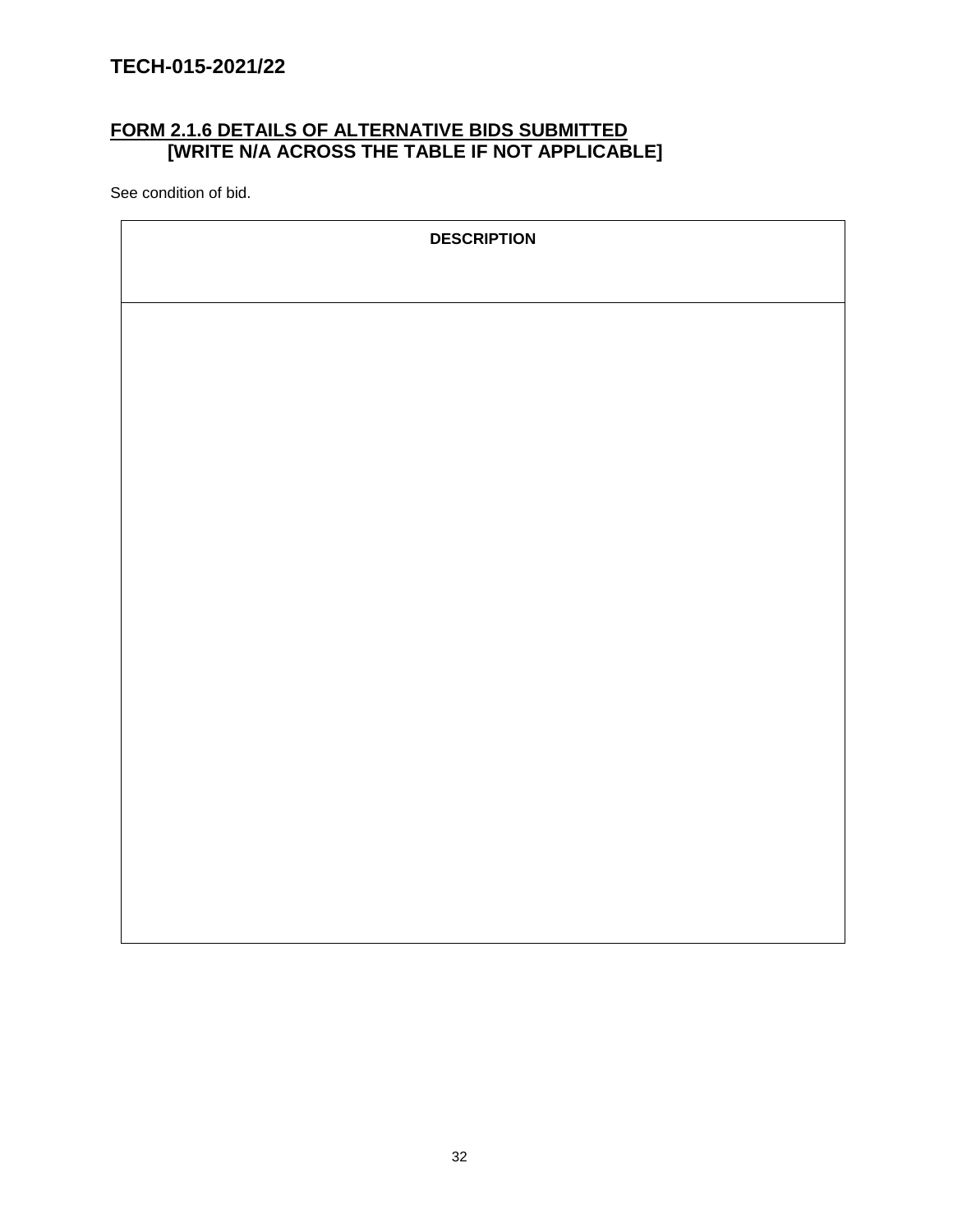# **FORM 2.1.7 AMENDMENTS AND QUALIFICATIONS BY BIDDER [WRITE N/A ACROSS THE TABLE IF NOT APPLICABLE]**

See condition of bid

Attach additional information on separate sheets and initial all of them

| <b>PAGE</b> | <b>DESCRIPTION</b> |
|-------------|--------------------|
|             |                    |
|             |                    |
|             |                    |
|             |                    |
|             |                    |
|             |                    |
|             |                    |
|             |                    |
|             |                    |
|             |                    |
|             |                    |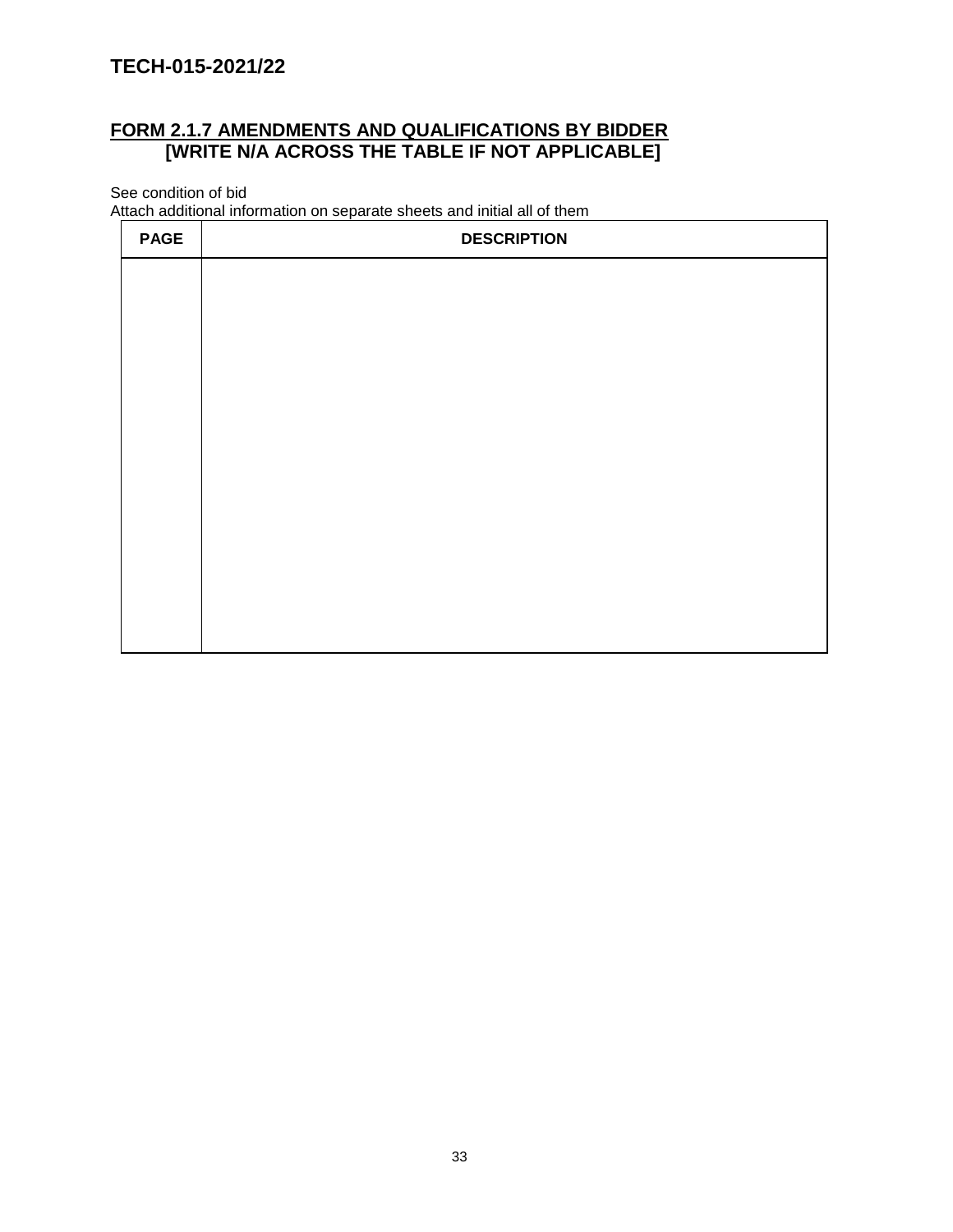

# **PANEL OF 5 DIESEL MECHANICS SERVICE, MAINTENANCE AND REPAIRS OF MUNICIPAL FLEET FOR PERIOD OF THREE YEARS ON A CALL OUT BASIS.**

# **T2.2 OTHER DOCUMENTS REQUIRED FOR BID EVALUATION PURPOSES**

### **CONTENTS**

- FORM 2.2.1 DECLARATION
- FORM 2.2.2 DECLARATION OF INTEREST
- FORM 2.2.5 MBD 9
- FORM 2.2 MDB 5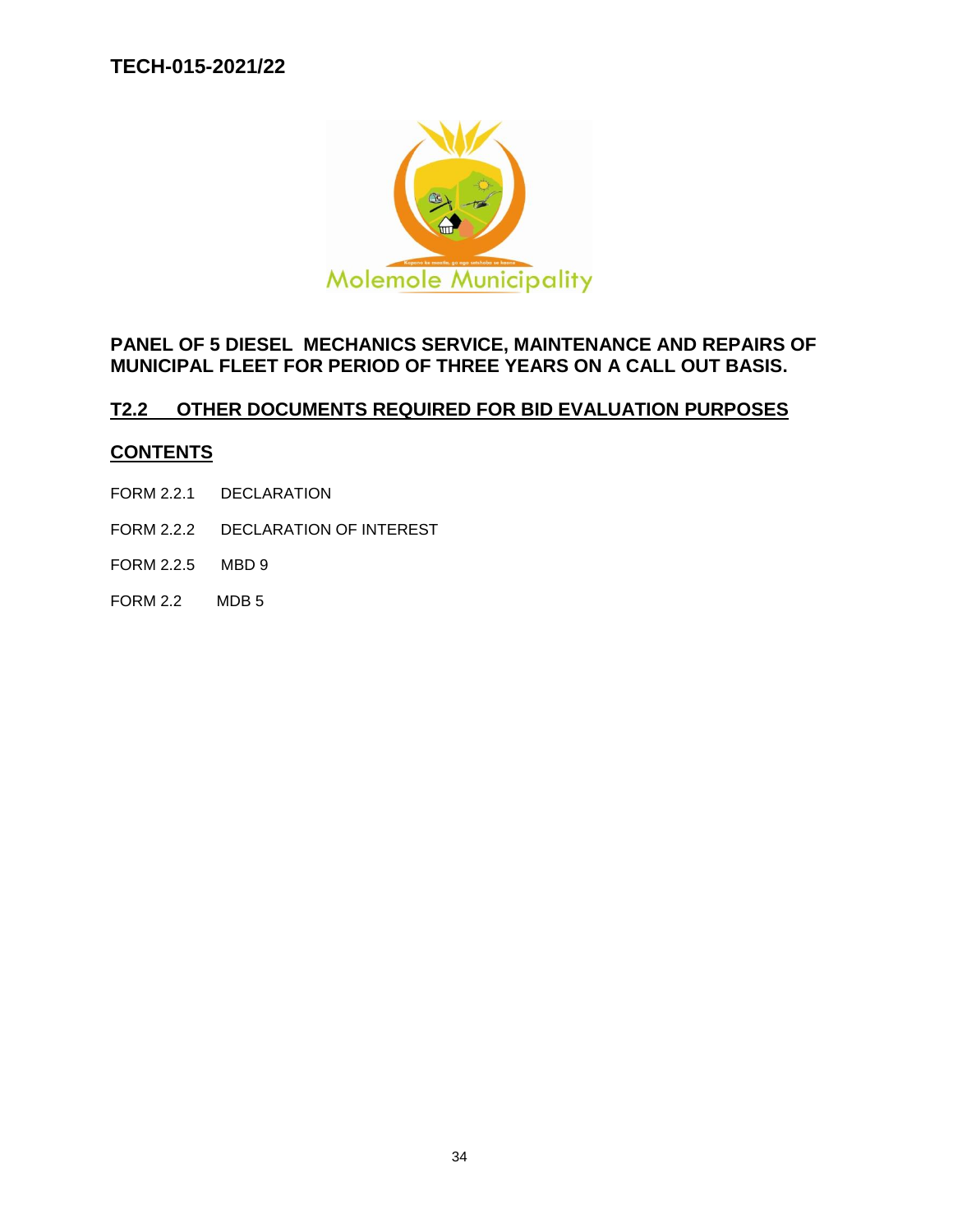### **FORM 2.2.2 DECLARATION:**

I/ We, the undersigned:

- (a) Bid for PANEL OF 5 DIESEL MECHANICS for Service, Maintenance And Repairs Of Municipal Fleet For Period Of Three years on a call out basis to MOLEMOLE LOCAL MUNICIPALITY at Mogwadi main office, described both in this and the other Schedules to this Contract to which I shall annex my signature;
- (b) agree that we will be bound by the specifications, prices, terms and conditions stipulated in those Schedules attached to this bid document, regarding execution of duties;
- (c) further agree to be bound by those conditions, set out in, "PARTS T1; T2; C1; C2; and C3", attached hereto, should this bid be accepted;
- (d) confirm that this bid may only be accepted by Molemole Local Municipality by way of a duly authorised Letter of Acceptance within fourteen (14) days from the date of appointment;
	- (e) declare that we are fully acquainted with the Bid document and Schedules and the contents thereof and that we have signed the Bill of Quantities and completed the Returnable Schedules and declarations, attached hereto;
- (f) declare that all amendments to the bid document have been initialled by the relevant authorised person and that the document constitutes a proper contract between MLM and the undersigned;
- (g) certify that the item/s mentioned in the bid document, qualifies/qualify for the preference(s) shown.;
- (h) acknowledge that the information furnished is true and correct;
- (i) Accept that in the event of the contract being awarded as a result of preference claimed in this bid document, I may be required to furnish documentary proof to the satisfaction of MLM that the claims are correct. If the claims are found to be inflated, MLM may in addition to any other remedy it may have, recover from the company or me all costs, losses or damages incurred or sustained by MLM as a result of the award of the contract and/or cancel the contract and claim any damages which MLM may suffer by having to make less favourable arrangements after such cancellation;
- (j) declare that no municipal rates and taxes or municipal service charges owed by the bidder or any of its directors to the municipality, or to any other municipality or municipal entity, are in arrears, and
- (k) declare that I have not failed to perform satisfactorily during the last five (5) years on a previous contract with the Municipality, Municipal entity or any other organ of state, after written notice was given to me that my performance was not satisfactory.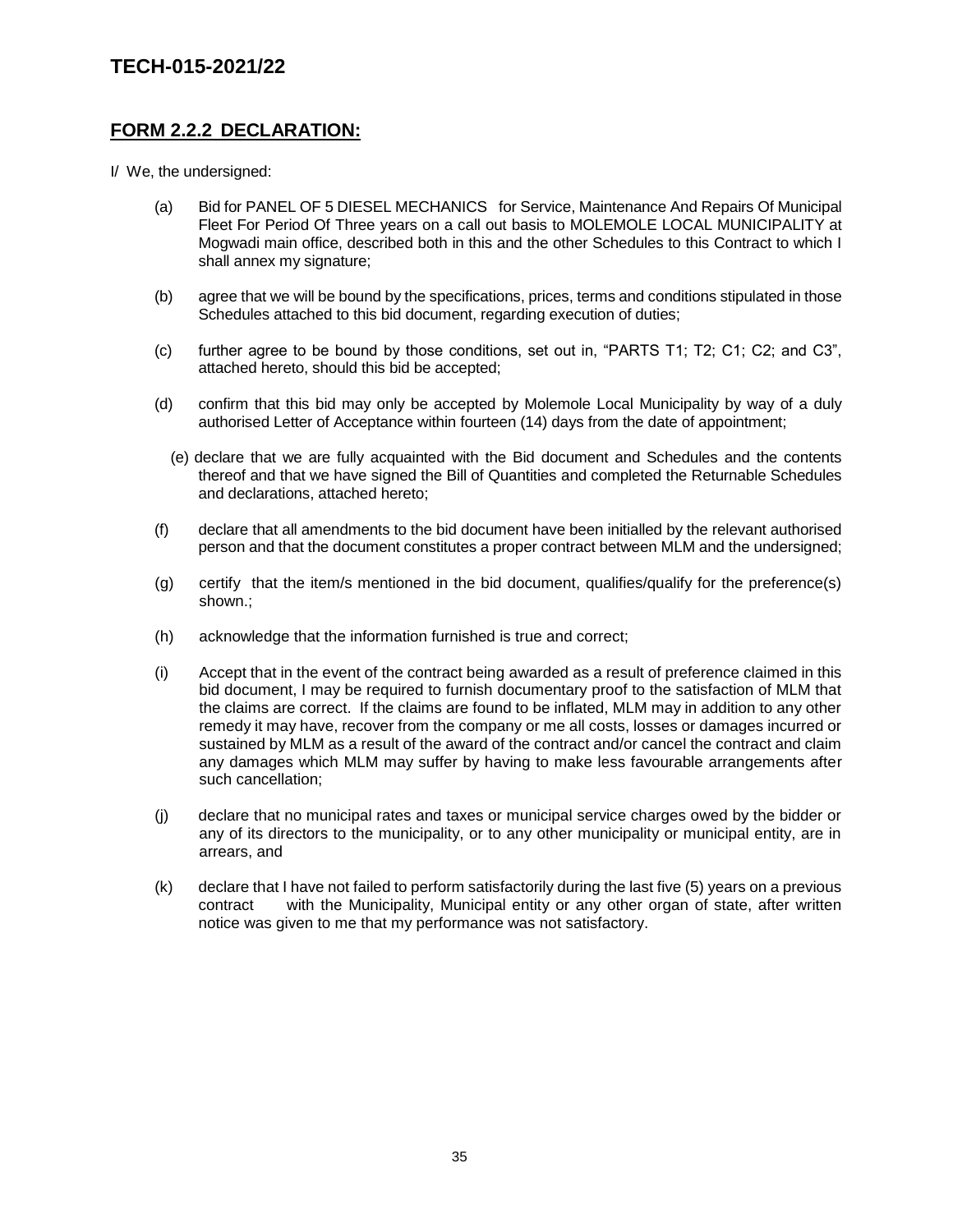| [PLEASE SIGN ON BEHALF OF THE BIDDER] |  |           |
|---------------------------------------|--|-----------|
|                                       |  | <b>20</b> |
| Authorised Signature: ______________  |  |           |
|                                       |  |           |
| Date:                                 |  |           |
| As witness:                           |  |           |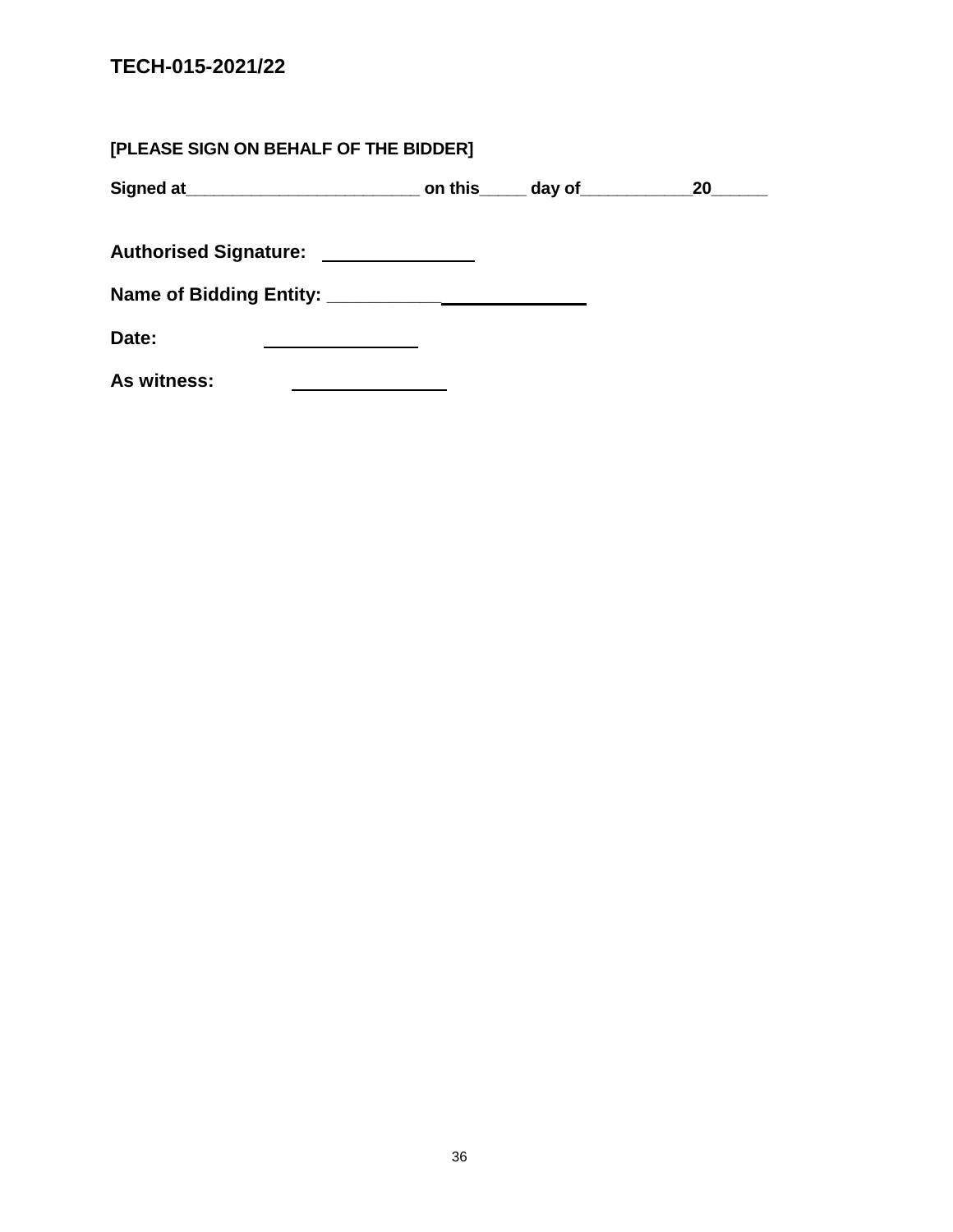### **FORM 2.2.3 DECLARATION OF INTEREST**

**1. No bid will be accepted from persons in the service of the state including in instances of non-directors of the entity and also those who may be sub-contracting.**

- 2. Any person, having a kinship with persons in the service of the state, including a blood relationship, may make an offer or offers in terms of this invitation to bid. In view of possible allegations of favouritism, should the resulting bid, or part thereof, be awarded to persons connected with or related to persons in service of the state, it is required that the bidder or their authorised representative declare their position in relation to the evaluating/adjudicating authority and/or take an oath declaring his/her interest.
- 3 In order to give effect to the above, the following questionnaire must be completed with honesty and submitted with the bid.

|                 | <b>Full Name:</b>   |                                                                                                                                                                                                                                 |
|-----------------|---------------------|---------------------------------------------------------------------------------------------------------------------------------------------------------------------------------------------------------------------------------|
|                 |                     |                                                                                                                                                                                                                                 |
|                 | <b>Tax Number:</b>  |                                                                                                                                                                                                                                 |
|                 | <b>VAT Number:</b>  | <u> 1989 - Andrea Station Barbara, actor a contra a contra a contra a contra a contra a contra a contra a con</u>                                                                                                               |
| 3.1             |                     | Are you presently in the service of the state* YES / NO _______                                                                                                                                                                 |
|                 |                     | 3.2 Have you been in the service of the state for the past twelve (12) months? YES /NO                                                                                                                                          |
|                 |                     |                                                                                                                                                                                                                                 |
| 3.3             | YES / NO __________ | Do you have any relationship (family, friend, other) with persons in the service of the state and who<br>may be involved with the evaluation and or adjudication of this bid?                                                   |
| <b>YES / NO</b> |                     | 3.4 Are any of the company's directors, managers, shareholders or stakeholders in service of the state?                                                                                                                         |
|                 |                     |                                                                                                                                                                                                                                 |
|                 |                     |                                                                                                                                                                                                                                 |
|                 | (a) a member of $-$ | * SCM Regulations: "in the service of the state" means to be -                                                                                                                                                                  |
|                 | (i)                 | any municipal Council;                                                                                                                                                                                                          |
|                 | (ii)                | any provincial legislature; or                                                                                                                                                                                                  |
|                 | (iii)               | the national Assembly or the national Council of provinces;                                                                                                                                                                     |
|                 |                     | (b) a member of the board of directors of any municipal entity;                                                                                                                                                                 |
|                 |                     | $\ell$ . An account of the state of the state of the state of the state of the state of the state of the state of the state of the state of the state of the state of the state of the state of the state of the state of the s |

(c) an official of any municipality or municipal entity;

**YES / NO**

- (d) an employee of any national or provincial department, national or provincial public entity or constitutional institution within the meaning of the Public Finance Management Act, 1999 (Act No.1 of 1999);
- (e) a member of the accounting authority of any national or provincial public entity; or
- (f) an employee of Parliament or a provincial legislature.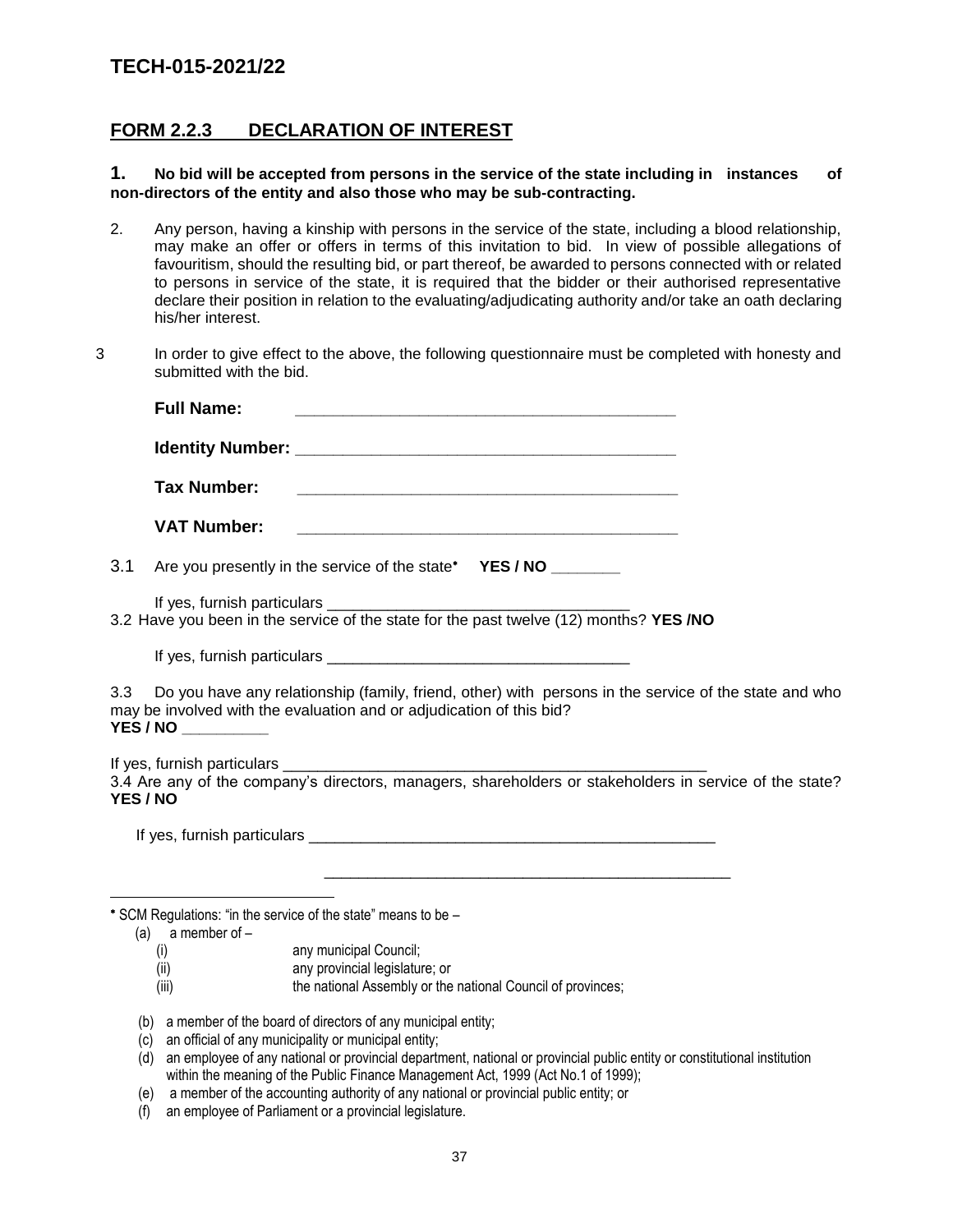3.5 Are any spouse, child or parent of the company's directors, managers, principle shareholders or stakeholders in service of the state? **YES / NO**

If yes, furnish particulars \_\_\_\_\_\_\_\_\_\_\_\_\_\_\_\_\_\_\_\_\_\_\_\_\_\_\_\_\_\_\_\_\_\_\_\_\_\_\_\_\_\_

 $\frac{1}{\sqrt{2}}$  ,  $\frac{1}{\sqrt{2}}$  ,  $\frac{1}{\sqrt{2}}$  ,  $\frac{1}{\sqrt{2}}$  ,  $\frac{1}{\sqrt{2}}$  ,  $\frac{1}{\sqrt{2}}$  ,  $\frac{1}{\sqrt{2}}$  ,  $\frac{1}{\sqrt{2}}$  ,  $\frac{1}{\sqrt{2}}$  ,  $\frac{1}{\sqrt{2}}$  ,  $\frac{1}{\sqrt{2}}$  ,  $\frac{1}{\sqrt{2}}$  ,  $\frac{1}{\sqrt{2}}$  ,  $\frac{1}{\sqrt{2}}$  ,  $\frac{1}{\sqrt{2}}$ 

\_\_\_\_\_\_\_\_\_\_\_\_\_\_\_\_\_\_\_\_\_ \_\_\_\_\_\_\_\_\_\_\_\_\_\_\_\_

I, THE UNDERSIGNED (NAME) \_\_\_\_\_ CERTIFY THAT THE INFORMATION FURNISHED ON THIS DECLARATION FORM IS CORRECT.

#### **I ACCEPT THAT THE STATE MAY ACT AGAINST ME SHOULD THIS DECLARATION PROVE TO BE FALSE.**

SHOULD THE INFORMATION REQUIRED ON THIS FORM NOT DULY BE SUPPLIED, THIS BID WILL BE AUTOMATICALLY REJECTED.

Signature Date

\_\_\_\_\_\_\_\_\_\_\_\_\_\_\_\_\_\_\_\_\_ \_\_\_\_\_\_\_\_\_\_\_\_\_\_\_\_\_\_\_\_\_\_\_\_\_\_\_\_\_\_\_

Position **Company Name**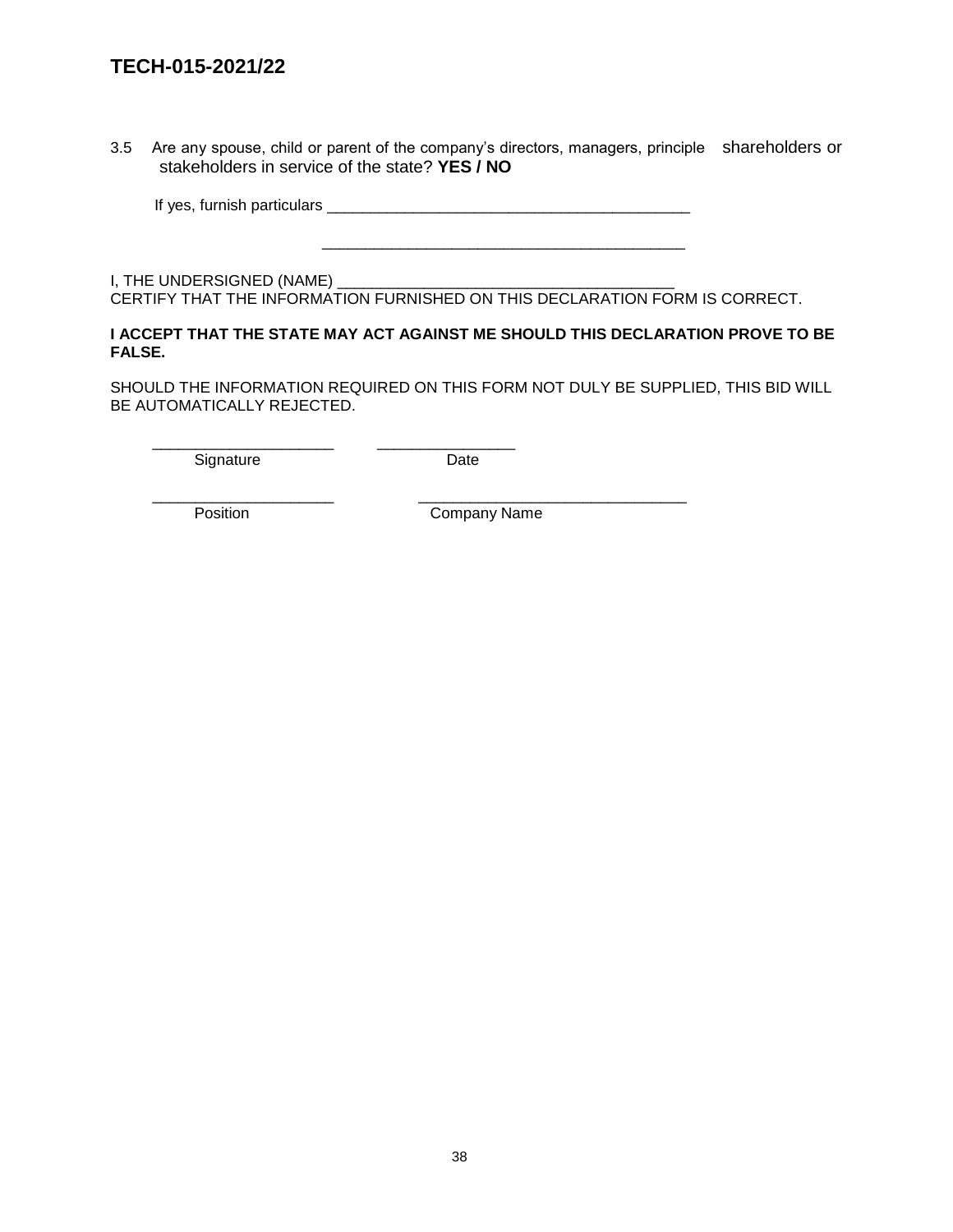#### **FORM 2.2.4 CERTIFICATE OF INDEPENDENT BID DETERMINATION**

- a) This Standard Bidding Document (MBD) must form part of all bids<sup>1</sup> invited.
- b) Section 4 (1) (b) (iii) of the Competition Act No. 89 of 1998, as amended, prohibits an agreement between, or concerted practice by, firms, or a decision by an association of firms, if it is between parties in a horizontal relationship and if it involves collusive bidding (or bid rigging).<sup>2</sup>
- c) Treasury Regulation 16A9 prescribes that accounting officers and accounting authorities must take all reasonable steps to prevent abuse of the supply chain management system and authorizes accounting officers and accounting authorities to:
	- i. Disregard the bid of any bidder if that bidder, or any of its directors have abused the institution's supply chain management system and or committed fraud or any other improper conduct in relation to such system.
	- ii. Cancel a contract awarded to a supplier of goods and services if the supplier committed any corrupt or fraudulent act during the bidding process or the execution of that contract.
- d) This MBD serves as a certificate of declaration that would be used by institutions to ensure that, when bids are considered, reasonable steps are taken to prevent any form of bid-rigging.
- e) In order to give effect to the above, the attached Certificate of Bid Determination (MBD 9) must be completed and submitted with the bid:

**¹ Includes price quotations, advertised competitive bids, limited bids and proposals.**

**² Bid rigging (or collusive bidding) occurs when businesses, that would otherwise be expected to compete, secretly conspire to raise prices or lower the quality of goods and / or services for purchasers who wish to acquire goods and / or services through a bidding process. Bid rigging is, therefore, an agreement between competitors not to compete.**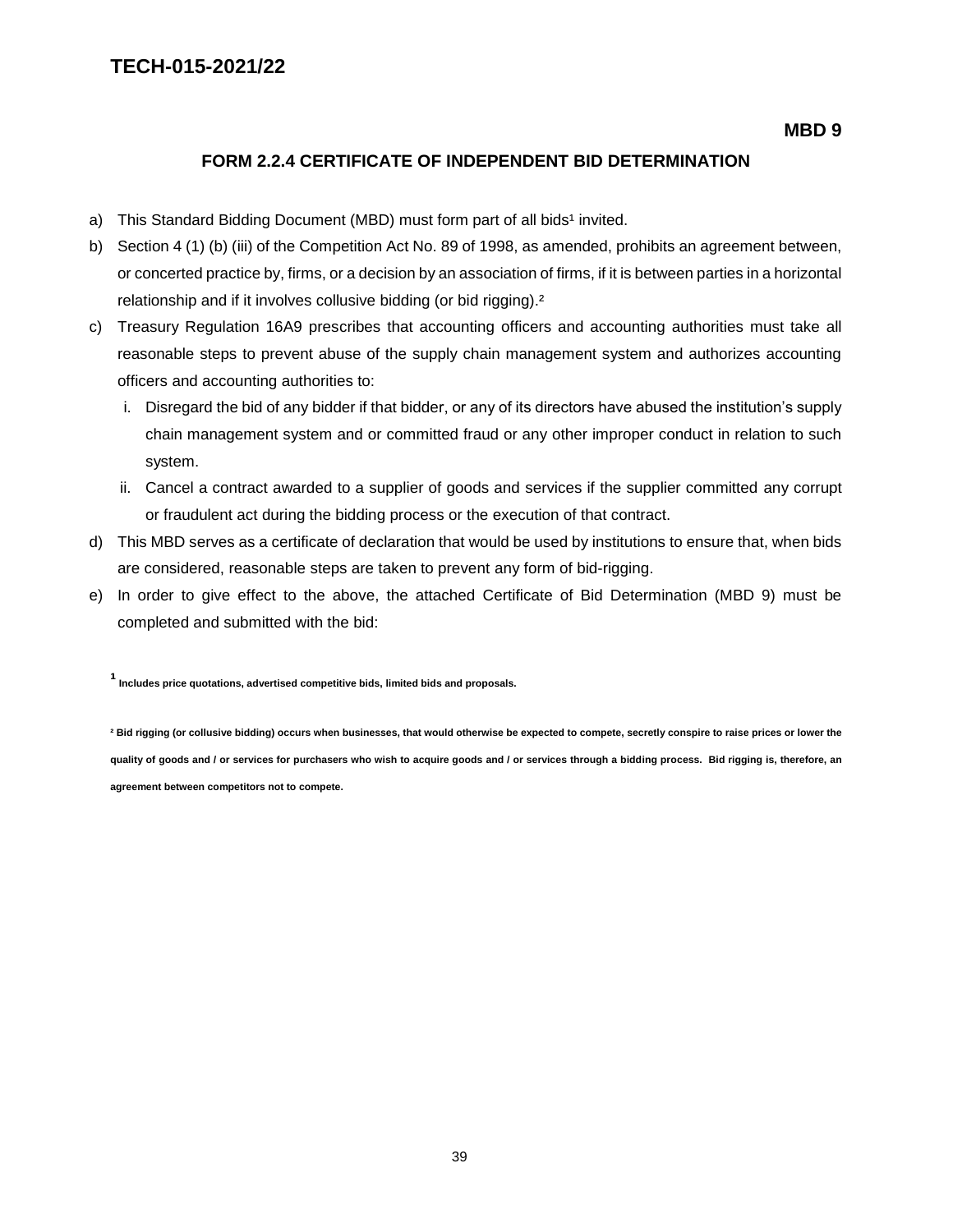### **CERTIFICATE OF INDEPENDENT BID DETERMINATION**

I, the undersigned, in submitting the accompanying bid:

(Bid Number and Description)

in response to the invitation for the bid made by:

(Name of Institution)

do hereby make the following statements that I certify to be true and complete in every respect:

\_\_\_\_\_\_\_\_\_\_\_\_\_\_\_\_\_\_\_\_\_\_\_\_\_\_\_\_\_\_\_\_\_\_\_\_\_\_\_\_\_\_\_\_\_\_\_\_\_\_\_\_\_\_\_\_\_\_\_\_\_\_\_\_\_\_\_\_\_\_

\_\_\_\_\_\_\_\_\_\_\_\_\_\_\_\_\_\_\_\_\_\_\_\_\_\_\_\_\_\_\_\_\_\_\_\_\_\_\_\_\_\_\_\_\_\_\_\_\_\_\_\_\_\_\_\_\_\_\_\_\_\_\_\_\_\_\_\_\_\_\_

\_\_\_\_\_\_\_\_\_\_\_\_\_\_\_\_\_\_\_\_\_\_\_\_\_\_\_\_\_\_\_\_\_\_\_\_\_\_\_\_\_\_\_\_\_\_\_\_\_\_\_\_\_\_\_\_\_\_\_\_\_\_\_\_\_\_\_\_\_

I certify, on behalf of

(Name of Bidder)

that:

- 1. I have read and I understand the contents of this Certificate;
- 2. I understand that the accompanying bid will be disqualified if this Certificate is found not to be true and complete in every respect;
- 3. I am authorized by the bidder to sign this Certificate, and to submit the accompanying bid, on behalf of the bidder;
- 4. Each person whose signature appears on the accompanying bid has been authorized by the bidder to determine the terms of, and to sign the bid, on behalf of the bidder;
- 5. For the purposes of this Certificate and the accompanying bid, I understand that the word "competitor" shall include any individual or organization, other than the bidder, whether or not affiliated with the bidder, who:
- has been requested to submit a bid in response to this bid invitation;
- could potentially submit a bid in response to this bid invitation, based on their qualifications, abilities or experience; and
- provides the same goods and services as the bidder and/or is in the same line of business as the bidder
- 6. The bidder has arrived at the accompanying bid independently from, and without consultation, communication, agreement or arrangement with any competitor. However communication between partners in a joint venture or consortium<sup>3</sup> will not be construed as collusive bidding.
- 7. In particular, without limiting the generality of paragraphs 6 above, there has been no consultation, communication, agreement or arrangement with any competitor regarding:
	- a) prices;
	- b) geographical area where product or service will be rendered (market allocation)
	- c) methods, factors or formulas used to calculate prices;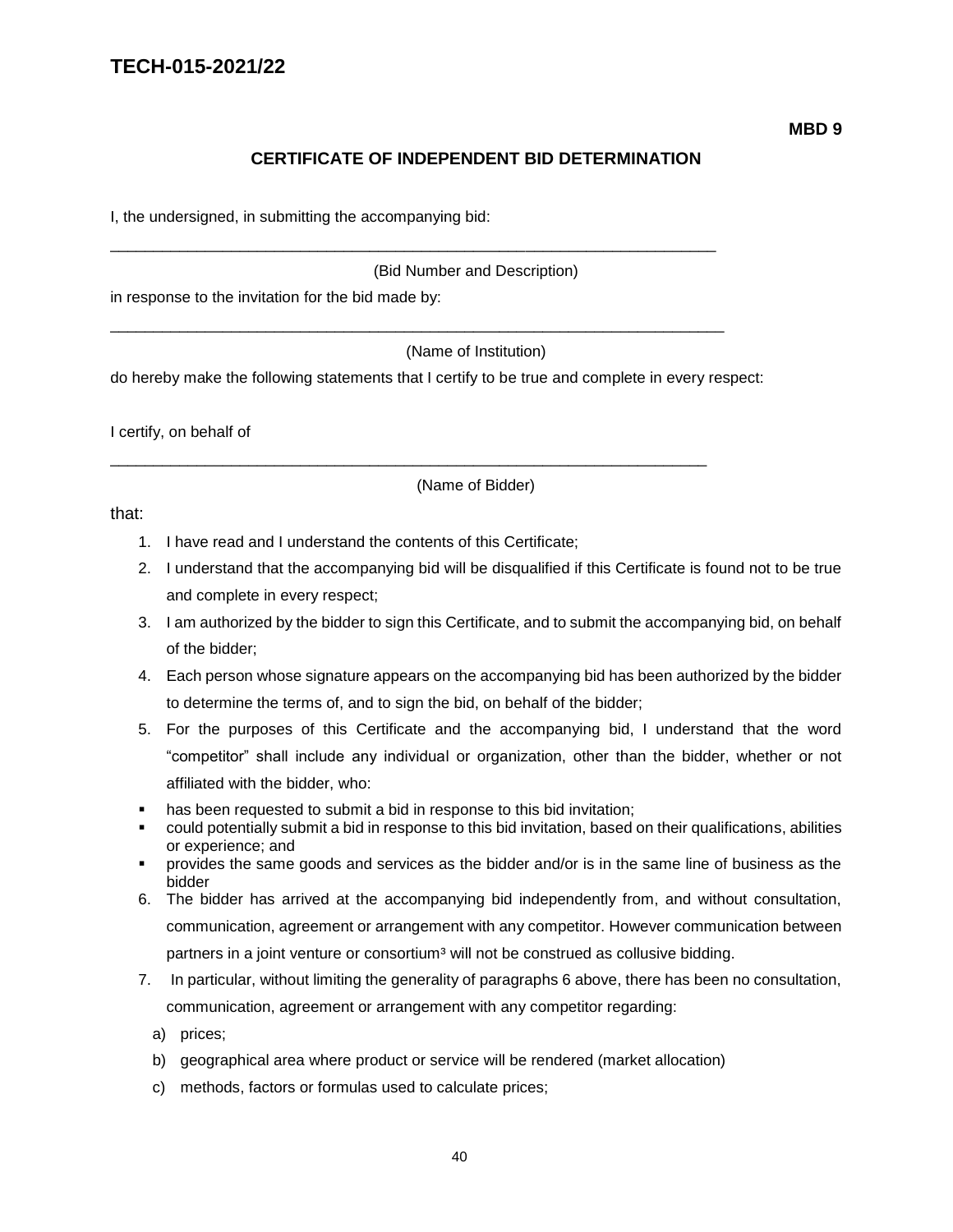- d) the intention or decision to submit or not to submit, a bid;
- e) the submission of a bid which does not meet the specifications and conditions of the bid; or bidding with the intention not to win the bid.
- 8. In addition, there have been no consultations, communications, agreements or arrangements with any competitor regarding the quality, quantity, specifications and conditions or delivery particulars of the products or services to which this bid invitation relates.
- 9. The terms of the accompanying bid have not been, and will not be, disclosed by the bidder, directly or indirectly, to any competitor, prior to the date and time of the official bid opening or of the awarding of the contract.

**³ Joint venture or Consortium means an association of persons for the purpose of combining their expertise, property, capital, efforts, skill and knowledge in an activity for the execution of a contract.**

10. I am aware that, in addition and without prejudice to any other remedy provided to combat any restrictive practices related to bids and contracts, bids that are suspicious will be reported to the Competition Commission for investigation and possible imposition of administrative penalties in terms of section 59 of the Competition Act No 89 of 1998 and or may be reported to the National Prosecuting Authority (NPA) for criminal investigation and or may be restricted from conducting business with the public sector for a period not exceeding ten (10) years in terms of the Prevention and Combating of Corrupt Activities Act No 12 of 2004 or any other applicable legislation.

### **[PLEASE SIGN BELOW ON BEHALF OF THE BIDDER]**

**\_\_\_\_\_\_\_\_\_\_\_\_\_\_\_\_ \_\_\_\_\_\_\_\_\_\_\_\_\_\_\_\_**

**\_\_\_\_\_\_\_\_\_\_\_\_\_\_\_\_\_\_\_\_\_ \_\_\_\_\_\_\_\_\_\_\_\_\_\_\_\_\_**

**Signature Date** 

**Position Name of Bidder**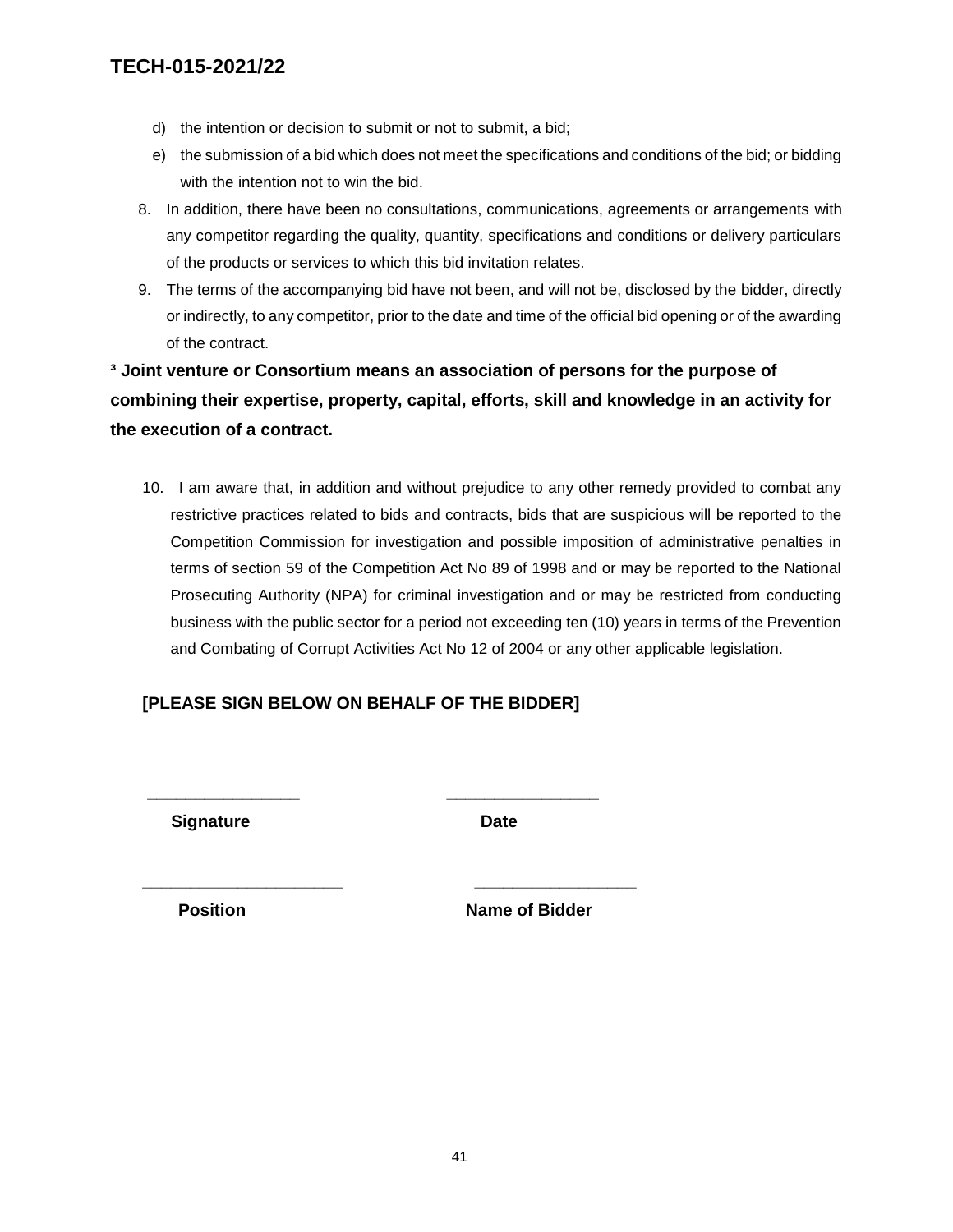### **DECLARATION FOR PROCUREMENT ABOVE R10 MILLION (ALL APPLICABLE TAXES INCLUDED)**

**For all procurement expected to exceed R10 million (all applicable taxes included), bidders must complete the following questionnaire:** 

- **1. Are you by law required to prepare annual Financial Statements for auditing?**
- **1.1 If yes, submit audited annual financial statements for the past three years or since the date of establishment if established during the past three years. YES/NO**

 **……………………………………………………………… ………………………………………………………………** 

- **2 Do you have any outstanding undisputed commitments for municipal services towards any municipality for more than three months or any other service provider in respect of which payment is overdue for more than 30 days? \*YES / NO**
- **2.1 If no, this serves to certify that the bidder has no undisputed commitments for municipal services towards any municipality for more than three months or other service provider in respect of which payment is overdue for more than 30 days.**
- **2.2 If yes, provide particulars.**

 **……………………………………………………………… ………………………………………………………………. ………………………………………………………………. ……………………………………………………………..** 

- **\* Delete if not applicable \*YES / NO**
- **3 Has any contract been awarded to you by an organ of state during the past five years, including particulars \*YES / NO of any material non-compliance or dispute concerning the execution of such contract?**

**MBD 5**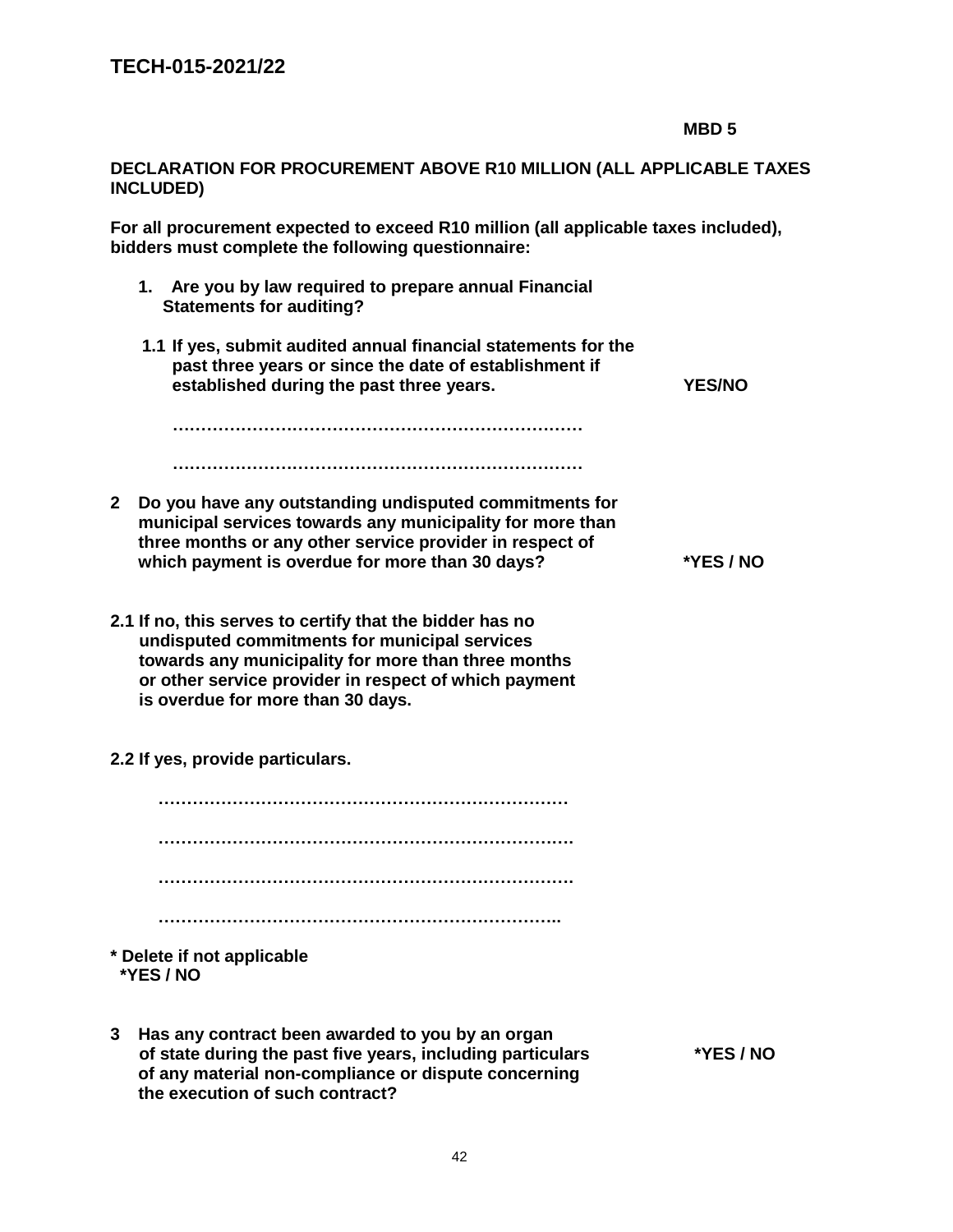**3.1 If yes, furnish particulars** 

 **…………………………………………………… ……………………………………………………** 

**4. Will any portion of goods or services be sourced from outside \*YES / NO the Republic, and, if so, what portion and whether any portion of payment from the municipality / municipal entity is expected to be transferred out of the Republic?** 

**4.1 If yes, furnish particulars** 

**…………………………………………………….. ……………………………………………………..** 

**CERTIFICATION** 

**I, THE UNDERSIGNED (NAME) ………………………………………………………………………** 

**CERTIFY THAT THE INFORMATION FURNISHED ON THIS DECLARATION FORM IS CORRECT.** 

**I ACCEPT THAT THE STATE MAY ACT AGAINST ME SHOULD THIS DECLARATION PROVE TO BE** 

**FALSE.** 

**………………………………….. …………………………………….. Signature** Date **Date Date** 

**………………………................. …………………………………….**

**Name of Bidder** 

43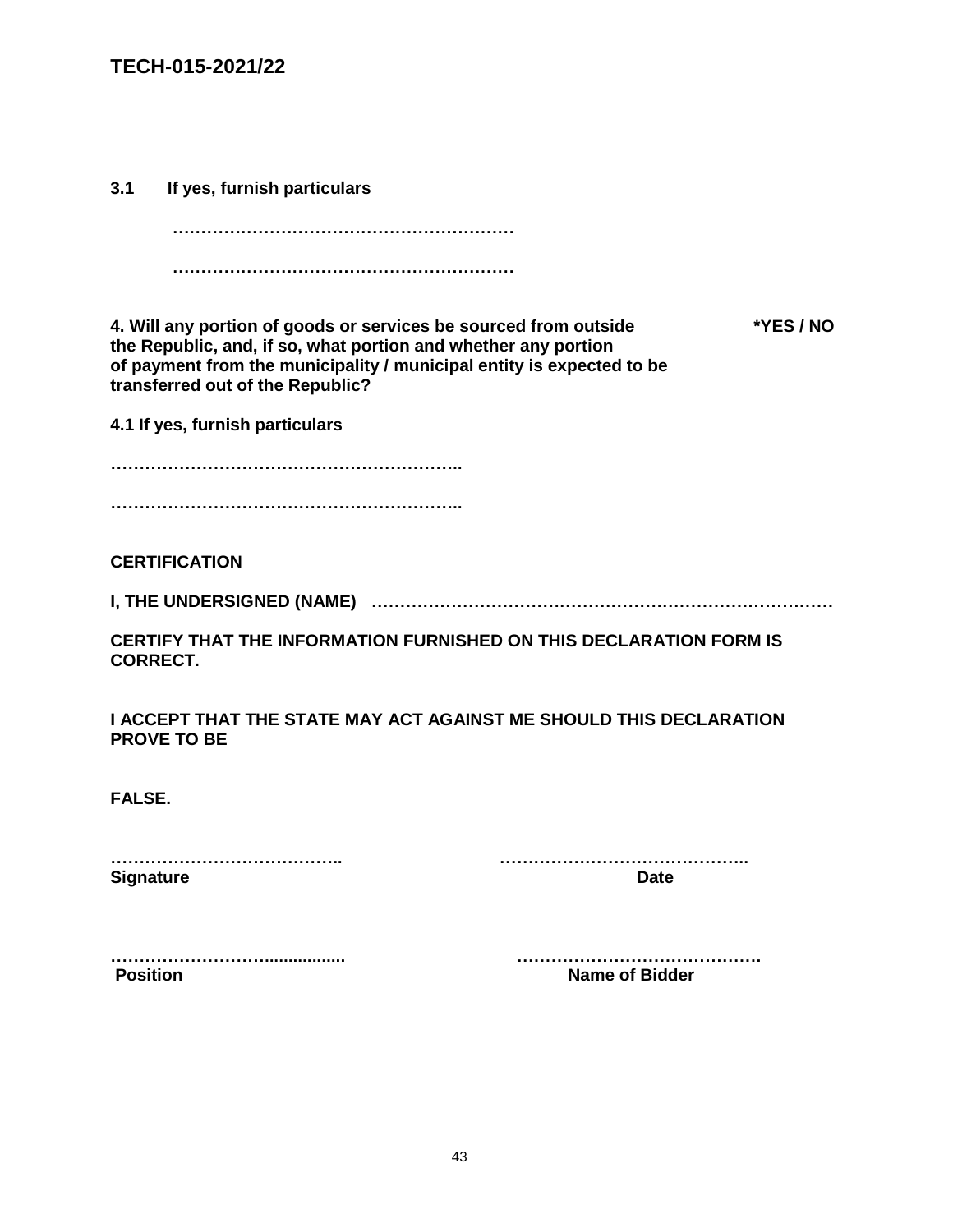

### **PART T3: TENDER SPECIFICATIONS**

### **BID SPECIFICATION**

# **7.1 PANEL OF 5 DIESEL MECHANICS FOR SERVICE, MAINTENANCE AND REPAIRS OF MUNICIPAL FLEET FOR PERIOD OF THREE YEARS ON A CALL OUT BASIS.**

*The project is located at Molemole Local Municipality Offices, Limpopo province.*

### *7.2 Work Description (scope)*

### **a. SPECIFICATION ELEMENTS/COMPONENTS OF THE SERVICE APPOINTING A PANEL OF 5 DIESEL MECHANICS FOR SERVICE, MAINTENANCE AND REPAIRS OF MUNICIPAL FLEET FOR PERIOD OF THREE YEARS ON A CALL OUT BASIS**

Appointment of a panel of 5 diesel mechanics for service, maintenance and repairs of municipal fleet for period of Three years on a call out basis must have the following minimum specifications or more, similarly approved

### **b. PRICING SCHEDULE FOR THE DURATION OF THE CONTRACT**

### **SPECIAL CONDITIONS OF CONTRACT**

- a) The existing Municipal Fleet consists basically of sedans, LDV's, trucks more than 3 ton, refuse removal trucks (compactors), tractors, Graders and TLBs
- b) The municipality may purchase new vehicle/s and/or equipment during the subsistence of this agreement. Attached under Annexure B is list of existing vehicles in the Municipal fleet.
- c) No work done must be done prior receipt of a formal work order issued by the Municipality.
- d) The work will be categorized in a labour rate and a "spares at cost mark-up percentage" amount for all vehicles.
- e) All work must be executed by or under the supervision of a qualified mechanic.
- f) Prices must include VAT and remain valid for a period of one year.
- g) Service providers may be required to go on site should there be a need to fix one of the municipal vehicles while it is on duty within 200km from Mogwadi main office.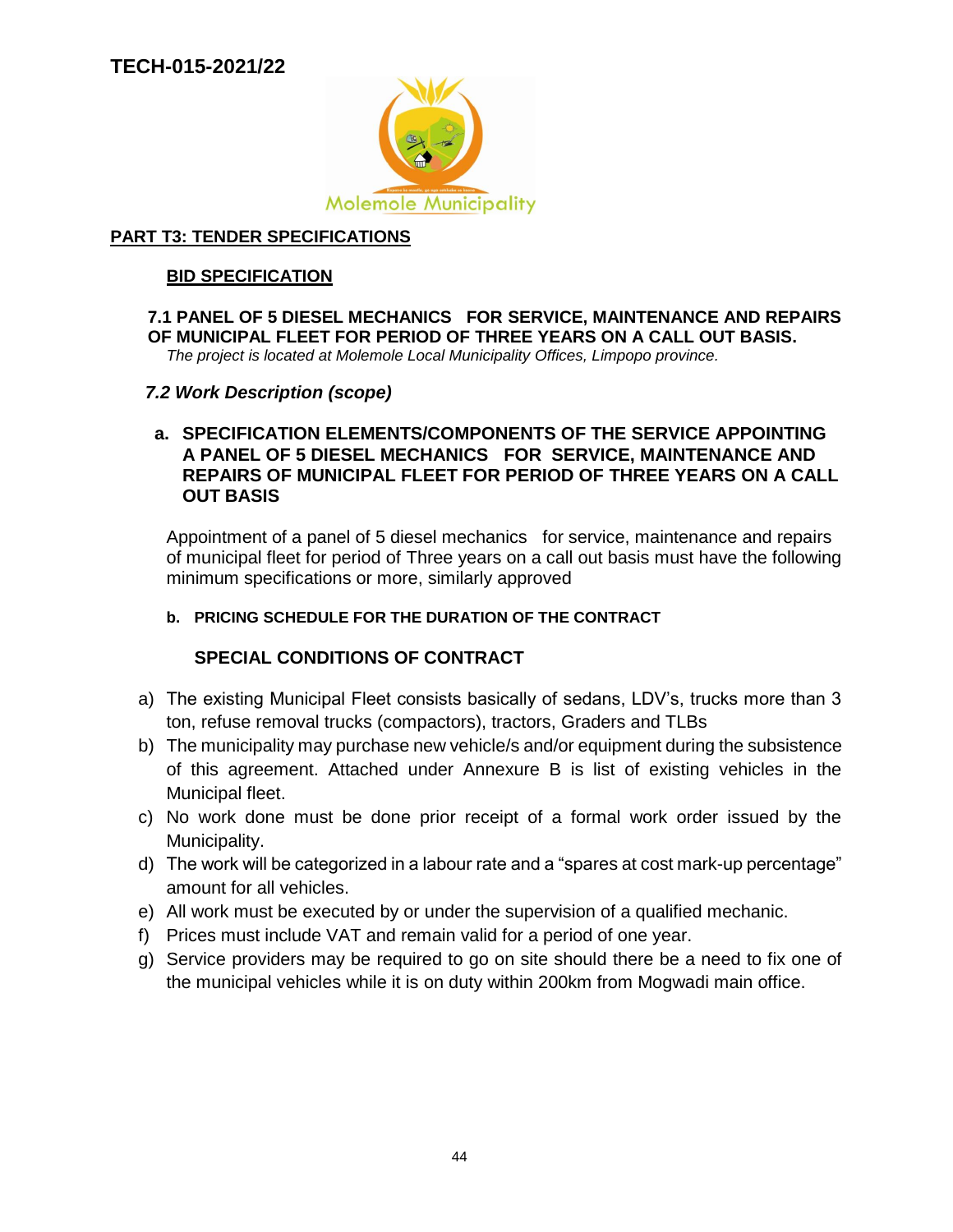### **5. LIST OF MUNICIPAL VEHICLES**

4.1The appointed Service Provider is expected to service, maintain and repair the following categories of vehicles on a call out basis:

| <b>ITEM NO.</b>       | <b>YEAR OF</b><br><b>MODEL</b> | <b>MAKE AND MODEL</b>      | <b>QUANTITY</b> |  |  |  |
|-----------------------|--------------------------------|----------------------------|-----------------|--|--|--|
| <b>SEDANS AND LDV</b> |                                |                            |                 |  |  |  |
| 1.                    | 2009                           | Toyota Corolla             | 1               |  |  |  |
| 2.                    | 2011                           | Toyota Corolla             | 1               |  |  |  |
| 3.                    | 2015                           | <b>VW Jetta</b>            | 1               |  |  |  |
| 4.                    | 2015                           | <b>VW Jetta</b>            | 1               |  |  |  |
| 5.                    | 2015                           | VW Jetta                   | $\mathbf 1$     |  |  |  |
| 6.                    | 2018                           | <b>VW Polo</b>             | 1               |  |  |  |
| 7.                    | 2018                           | <b>VW Polo</b>             | 1               |  |  |  |
| 8.                    | 2014                           | Jeep Cherokee              | 1               |  |  |  |
| 9.                    | 2016                           | <b>Toyota Fortuner</b>     | 1               |  |  |  |
| 10.                   | 2021                           | VW Tiguan                  | $\mathbf{2}$    |  |  |  |
| 11.                   | 2009                           | <b>Toyota Hilux</b>        | $\mathbf 1$     |  |  |  |
| 12.                   | 2009                           | <b>Toyota Hilux</b>        | 1               |  |  |  |
| 13.                   | 2011                           | <b>Toyota Hilux</b>        | 1               |  |  |  |
| 14.                   | 2011                           | <b>Toyota Hilux</b>        | 1               |  |  |  |
| 15.                   | 2011                           | Toyota Hilux               | 1               |  |  |  |
| 16.                   | 2011                           | <b>Toyota Hilux</b>        |                 |  |  |  |
| 17.                   | 2013                           | Toyota Hilux               | 1               |  |  |  |
| 18.                   | 2018                           | <b>Toyota Hilux</b>        | $\mathbf 1$     |  |  |  |
| 19.                   | 2013                           | Nissan NP300               | 1               |  |  |  |
| 20.                   | 2018                           | <b>Toyota Land Cruiser</b> | $\mathbf 1$     |  |  |  |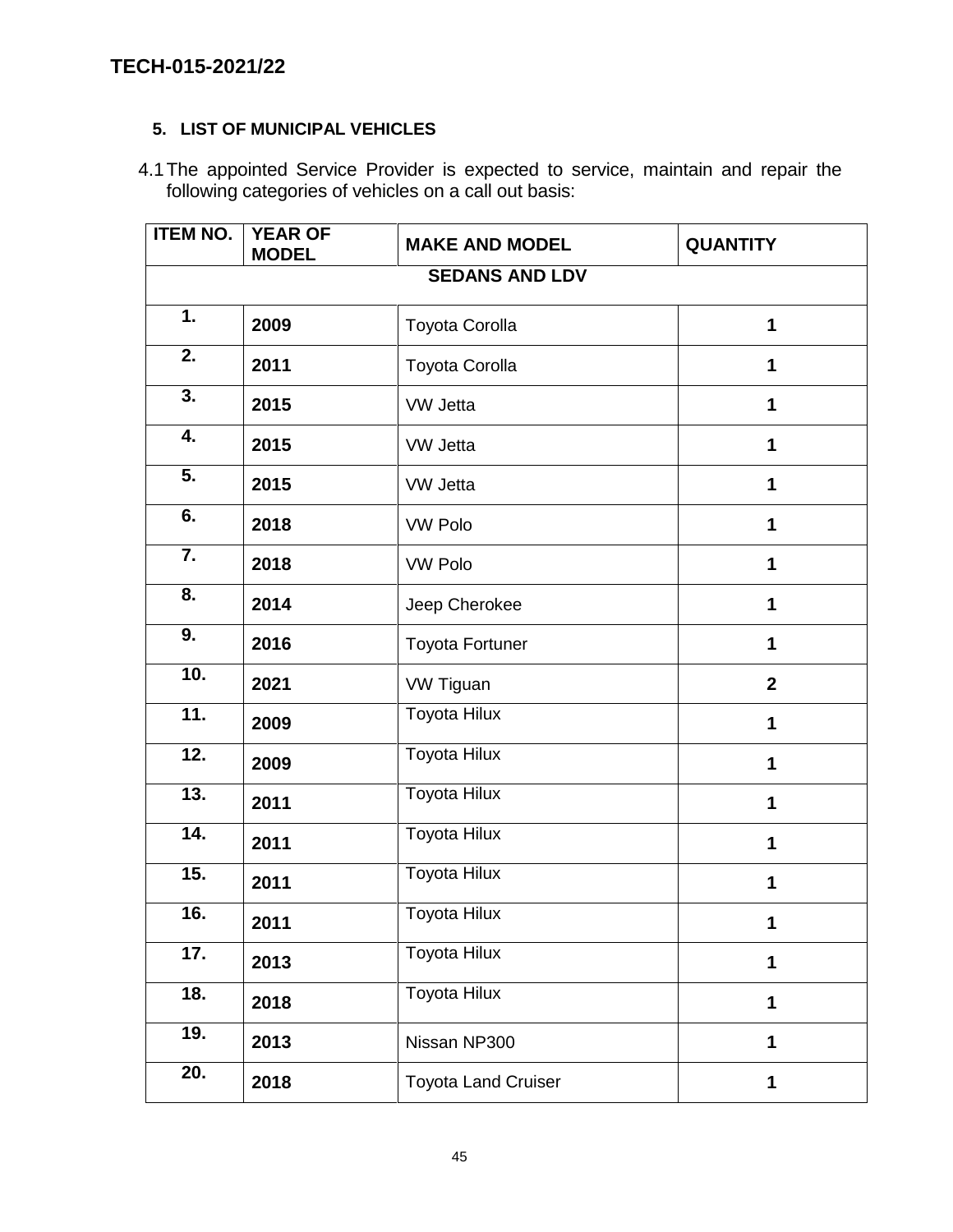| <b>ITEM NO.</b>   | <b>YEAR OF</b><br><b>MODEL</b> | <b>MAKE AND MODEL</b>                           | <b>QUANTITY</b> |
|-------------------|--------------------------------|-------------------------------------------------|-----------------|
|                   |                                | <b>MUNICIPAL TRUCKS</b>                         |                 |
| 21.               | 2009                           | Nissan UD                                       | $\mathbf 1$     |
| 22.               | 2011                           | Nissan UD                                       | 1               |
| 23.               | 2011                           | Nissan UD                                       | 1               |
| 24.               | 2009                           | Nissan UD                                       | $\mathbf 1$     |
| 25.               | 2009                           | Nissan UD                                       | $\mathbf{1}$    |
| 26.               | 2011                           | Nissan UD                                       | 1               |
| 27.               | 2011                           | Nissan UD                                       | 1               |
| 28.               | 2015                           | Nissan UD                                       | 1               |
| 29.               | 2014                           | Nissan UD                                       | 1               |
| 30.               | 2013                           | <b>Isuzu FTR</b>                                | 1               |
| $\overline{31}$ . | 2013                           | <b>Isuzu FTR</b>                                | 1               |
| 32.               | 2014                           | <b>Isuzu FTR</b>                                | 1               |
| 33.               | 2019                           | <b>FAW</b>                                      | $\mathbf 1$     |
| 34.               | 2020                           | Nissan UD                                       | 1               |
|                   |                                | <b>MUNICIPAL TRACTORS</b>                       |                 |
| 35.               | 2011                           | <b>Case Tractors</b>                            |                 |
| 36.               | 2009                           | <b>Case Tractors</b>                            | 1               |
| 37.               | 2016                           | <b>New Hollander Tractor</b>                    | 1               |
| 38.               | 2009                           | <b>Ford Tractor</b>                             | 1               |
| 39.               | 2022                           | New Holland                                     | 1               |
|                   |                                | MUNICIPAL EARTHMOVING EQUIPMENT (GRADERS, TLBS) |                 |
| 40.               | 2011                           | <b>Bell TLB</b>                                 | 1               |
| 41.               | 2018                           | <b>Bell TLB</b>                                 | 1               |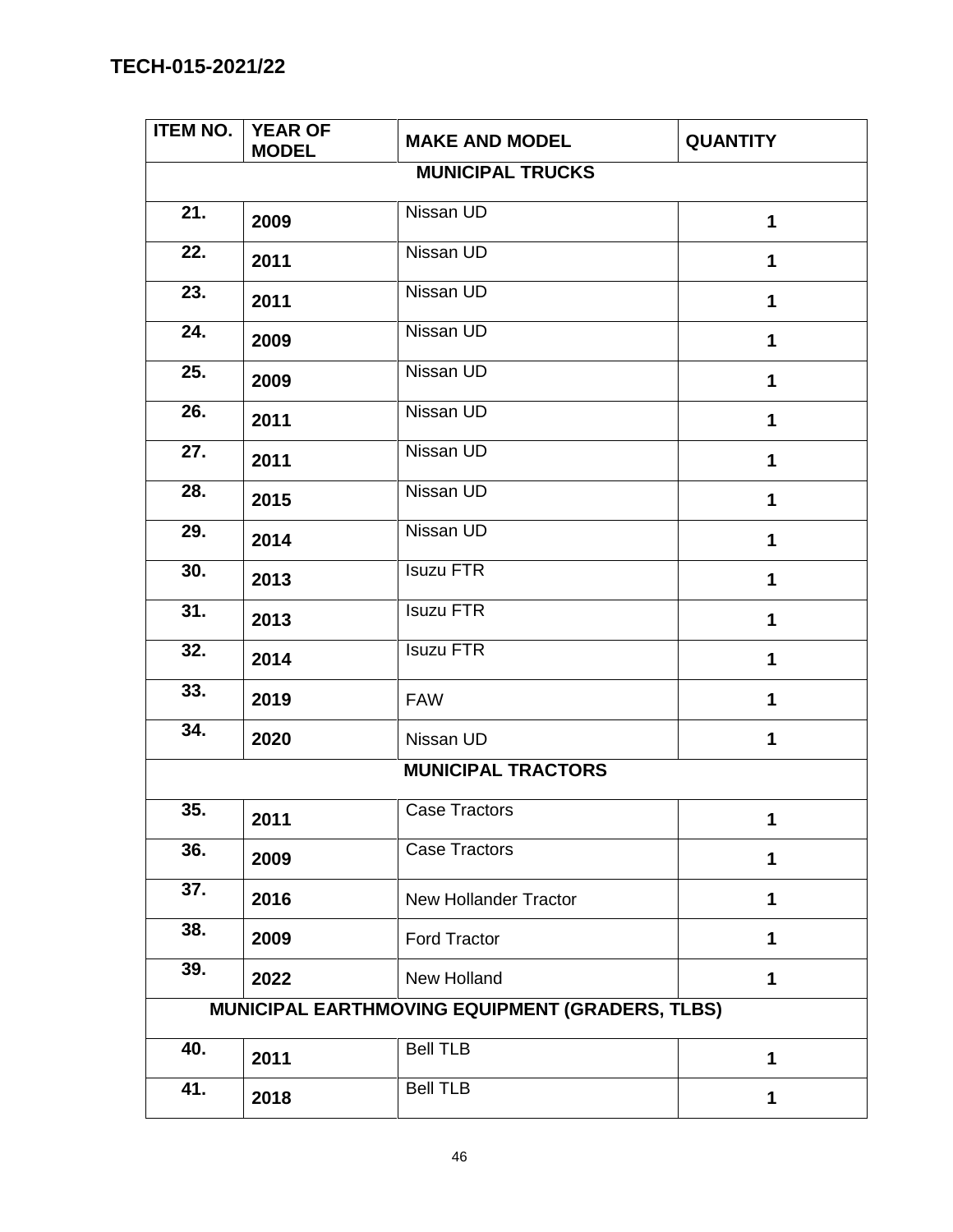| <b>ITEM NO.</b> | <b>YEAR OF</b><br><b>MODEL</b> | <b>MAKE AND MODEL</b>  | <b>QUANTITY</b> |
|-----------------|--------------------------------|------------------------|-----------------|
| 42.             | 2017                           | <b>JCB TLB</b>         |                 |
| 43.             | 2019                           | <b>JCB TLB</b>         |                 |
| 44.             | 2009                           | <b>Volvo Grader</b>    |                 |
| 45.             | 2015                           | <b>Volvo Grader</b>    |                 |
| 46.             | 2014                           | <b>Bell Grader</b>     |                 |
| 47.             | 2012                           | <b>Shandong Grader</b> |                 |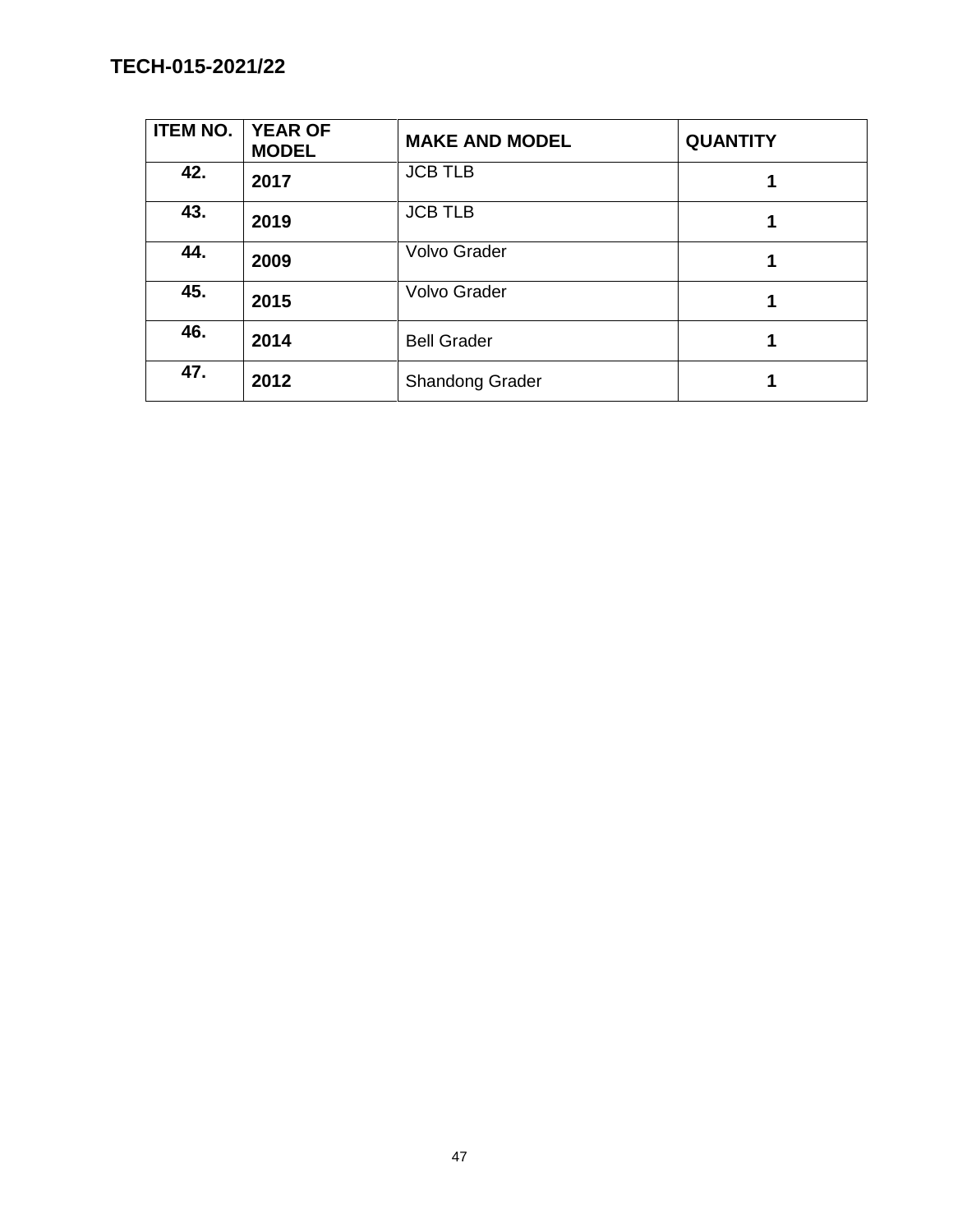

### **PART C2 PRICING DATA**

### **C2.1 PRICING INSTRUCTIONS**

- 1 The General Conditions of Contract, the Contract Data, the Specifications (including the Project Specifications) and the Drawings shall be read in conjunction with the Bill of Quantities.
- 2 The Bill comprises items covering the Contractor's profit and costs of general liabilities and of the construction of Temporary and Permanent Works.

Although the Bidder is at liberty to insert a rate of his own choosing for each item in the Bill, he should note the fact that the Contractor is entitled, under various circumstances, to payment for additional work carried out.

Clause 8 of each Standardized Specification, and the measurement and payment clause of each Particular Specification, read together with the relevant clauses of the Project Specifications, all set out which ancillary or associated activities are included in the rates for the specified operations.

3 Descriptions in the Bill of Quantities are abbreviated and may differ from those in the Standardized and Project Specifications. No consideration will be given to any claim by the Company submitted on such a basis. Should any requirement of the measurement and payment clause of the appropriate Standardized or Project Specification(s) be contrary to the terms of the Bill the requirement of the appropriate Standardized, Project, or Particular Specification as the case may be, shall prevail.

4 The amounts and rates to be inserted in the Bill of Quantities shall be the full inclusive amounts to the Employer for the work described under the several items. Such amounts shall cover all the costs and expenses that may be required in and for the: panel of 5 diesel mechanics service, maintenance and repairs of municipal fleet for period of three years on a call out basis. And shall cover the costs of all general risks, profits, taxes (but excluding value-added tax), liabilities and obligations set forth or implied in the documents on which the Bid is based.

6 The quantities set out in the schedule of quantities are only approximate quantities. The quantities of work finally accepted and certified for payment, and not the quantities given in the schedule of quantities, will be used to determine payments to the contractor.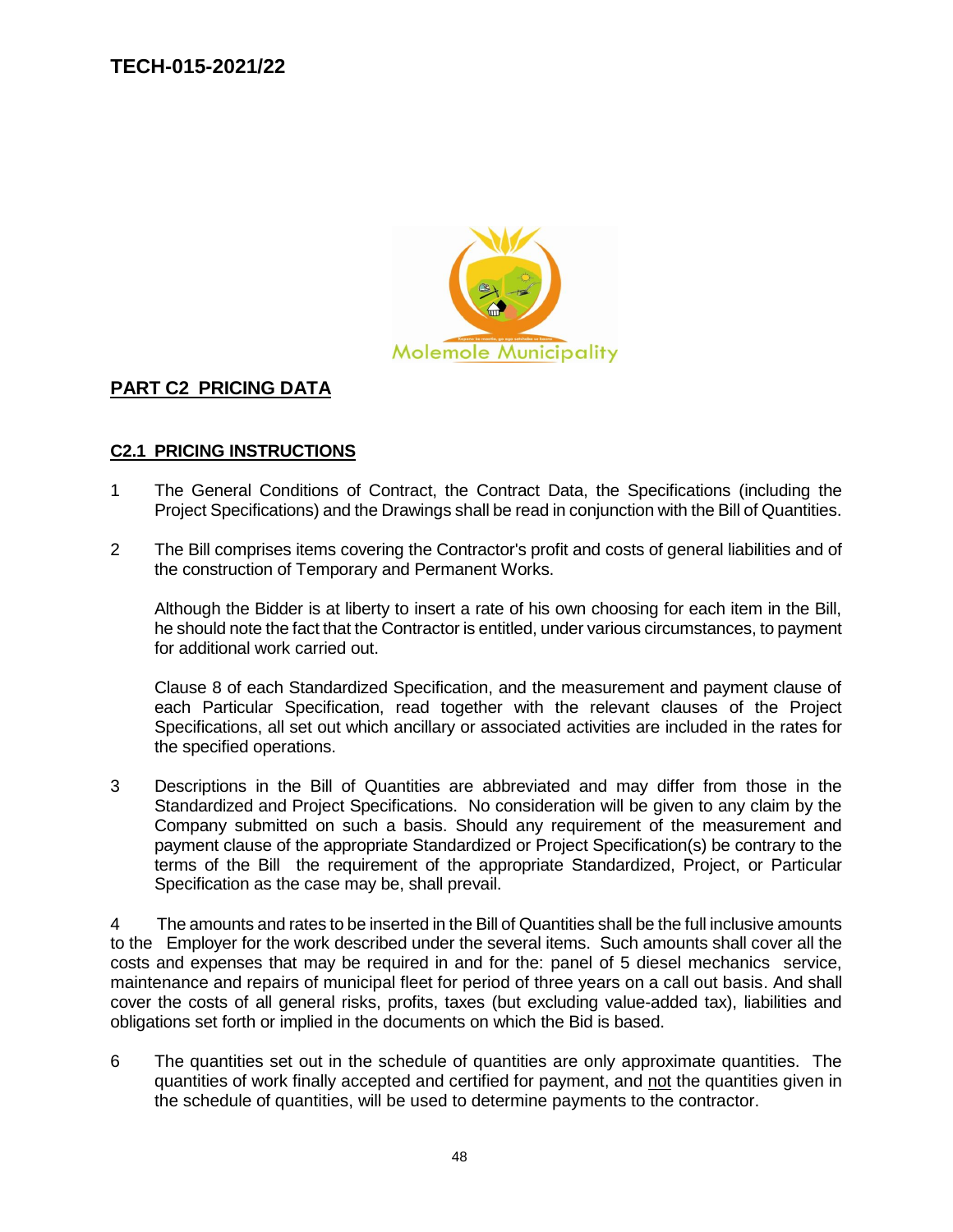7 An amount or rate shall be entered against each item in the Bill of Quantities, whether or not quantities are stated. An item against which no amount or rate is entered will be considered to be covered by the other amounts or rates in the Bill.

The Bidder shall also fill in a rate against the items where the words "rate only" appear in the amount column. Although no work is foreseen under these items and no quantities are consequently given in the quantity column, the stated rates shall apply should work under these items actually be required.

Should the Bidder group a number of items together and bid one sum for such group of items, the single stated sum shall apply to that group of items and not to each individual item, or should he indicate against any item that full compensation for such item has been included in another item, the rate for the item included in another item shall be deemed to be nil.

The stated rates, prices and sums shall, subject only to the provisions of the Conditions of Contract, remain valid irrespective of any change in the quantities during the execution of the Contract.

Rates quoted are fixed and quoted in ZAR currency; and shall not in any way be affected by rand/dollar exchange rate or any currency.

- 8 The quantities of work as measured and accepted and certified for payment in accordance with the Conditions of Contract, and not the quantities stated in the Bill of Quantities, will be used to determine payments to the Contractor. The validity of the Contract shall in no way be affected by differences between the quantities in the Bill of Quantities and the quantities certified for payment.
- 9 For the purposes of this Bill of Quantities, the following words shall have the meanings hereby assigned to them:

| Unit     | The unit of measurement for each item of work as defined in the               |
|----------|-------------------------------------------------------------------------------|
|          | Standardized, Project or Particular Specifications                            |
| Quantity | The number of units of work for each item                                     |
| Rate     | The payment per unit of work at which the Bidder bids to do the work.         |
|          | Should be quoted in ZAR currency only                                         |
| Amount   | The quantity of an item multiplied by the bid rate of the (same) item. Should |
|          | be quoted in ZAR currency only                                                |

Sum : An amount tendered for an item, the extent of which is described in the Bill of Quantities, the Specifications or elsewhere, but of which the quantity of work is not measured in units. Should be quoted in ZAR currency only

10 The units of measurement indicated in the Bill of Quantities are metric units. The following abbreviations may appear in the Bill of Quantities:

| %       |     | percent          |
|---------|-----|------------------|
| h       |     | hour             |
| ha      |     | hectare          |
| kg      | $=$ | kilogram         |
| kl      |     | kilolitre        |
| km      |     | kilometre        |
| km-pass |     | = kilometre-pass |
| kPa     |     | kilopascal<br>=  |
| kW      |     | kilowatt         |
|         |     | litre            |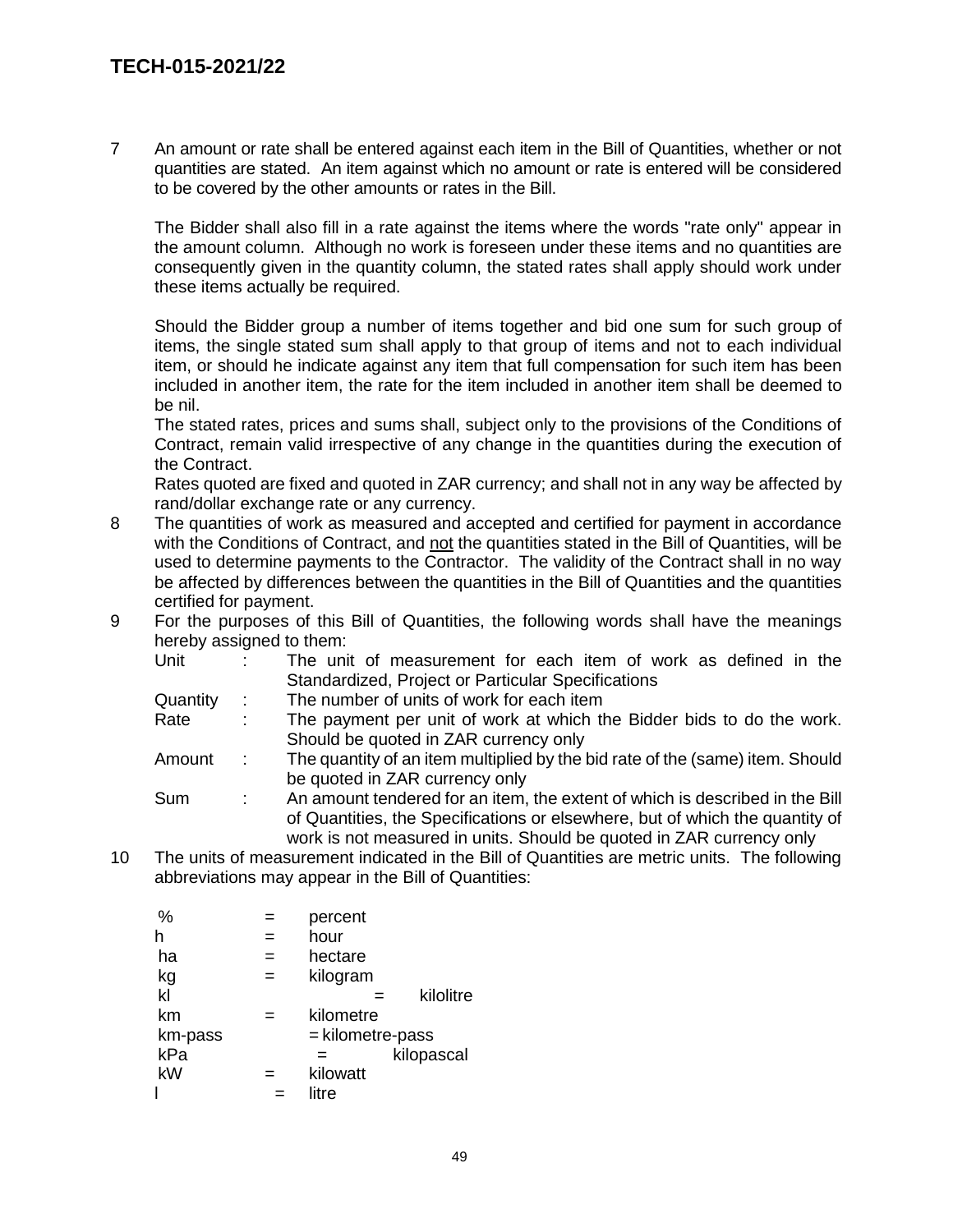| m              |     | metre                 |
|----------------|-----|-----------------------|
| mm             |     | millimetre            |
| m <sup>2</sup> | $=$ | square metre          |
| $m2$ -pass     | $=$ | square metre-pass     |
| m <sup>3</sup> | $=$ | cubic metre           |
| $m3$ -km       | $=$ | cubic metre-kilometre |
| <b>MN</b>      | $=$ | meganewton            |
| MN.m           | $=$ | meganewton-metre      |
| MPa            | $=$ | megapascal            |
| No.            | $=$ | number                |
| Prov sum       | $=$ | Provisional sum       |
| PC sum         | $=$ | Prime Cost sum        |
| R/only         | $=$ | Rate only             |
| sum            | $=$ | lump sum              |
|                | $=$ | ton (1000 kg)         |
| W/day          |     | Work day              |
|                |     |                       |

# **C2.2 PRICING SCHEDULE**

- 8.1 The prescribed rates are effective from date of appointment to the end of the contract
- 8.2 Only firm prices will be accepted. Non-firm prices (including prices subject to Rates of exchange variations) will not be considered.
- 8.3 The municipality reserves the right to obtain comparative quotes for all categories prior approval of the quotation by the service provider.
- 8.4 Monthly tariffs for the use of motor transport from department of transport shall be used by the service provider to claim for travel costs-Rand/km [from registered business address to Municipal offices or site where the vehicle is to be repaired, to and from the supplier (Maximum of 400km of return trip shall be paid).
- 8.5 Bidders must complete the table below:

| <b>NO</b> | <b>WORK DESCRIPTION</b>           | Year 1<br><b>FIXED</b><br><b>LABOUR</b><br><b>RATE PER</b><br><b>HOUR</b> | Year <sub>2</sub><br><b>FIXED</b><br><b>LABOUR</b><br><b>RATE PER</b><br><b>HOUR</b> | <b>YEAR 3</b><br><b>FIXED</b><br><b>LABOUR</b><br><b>RATE PER</b><br><b>HOUR</b> |
|-----------|-----------------------------------|---------------------------------------------------------------------------|--------------------------------------------------------------------------------------|----------------------------------------------------------------------------------|
| A         |                                   | <b>ENGINE</b>                                                             |                                                                                      |                                                                                  |
| 1         | Engine oil change with filter     |                                                                           |                                                                                      |                                                                                  |
| 2         | Renew all filters                 |                                                                           |                                                                                      |                                                                                  |
| 3         | Clean fuel pump filter bowl       |                                                                           |                                                                                      |                                                                                  |
| 4         | Adjust valve clearance            |                                                                           |                                                                                      |                                                                                  |
| 5         | Replace 'V' belts                 |                                                                           |                                                                                      |                                                                                  |
| 6         | Replace radiator, hoses & cowling |                                                                           |                                                                                      |                                                                                  |
| 7         | Replace fuel lines                |                                                                           |                                                                                      |                                                                                  |
| 8         | Replace and set spark plugs       |                                                                           |                                                                                      |                                                                                  |

### **SEDANS AND LDV**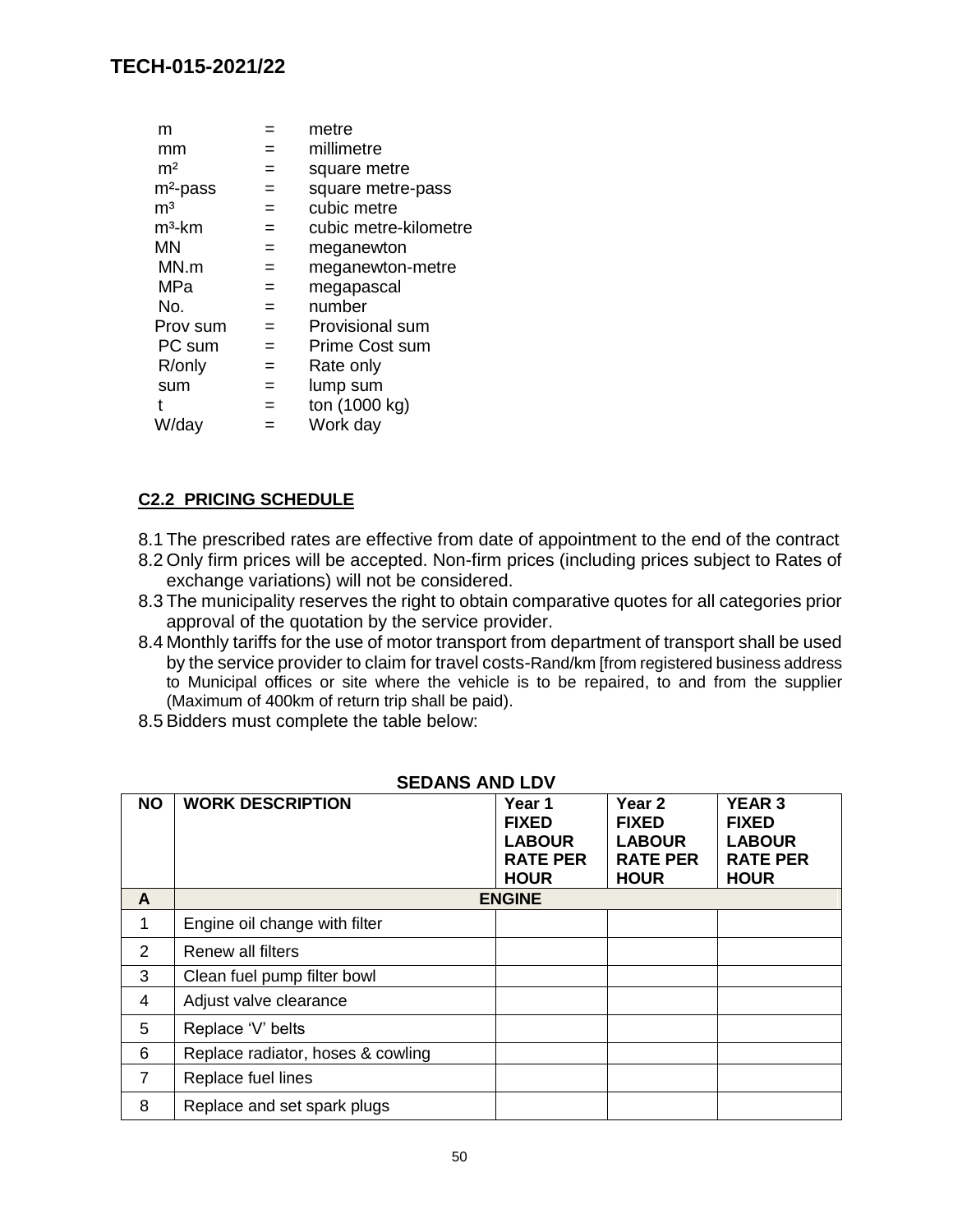| <b>NO</b>      | <b>WORK DESCRIPTION</b>                                                                                   | Year 1<br><b>FIXED</b><br><b>LABOUR</b><br><b>RATE PER</b><br><b>HOUR</b> | Year 2<br><b>FIXED</b><br><b>LABOUR</b><br><b>RATE PER</b><br><b>HOUR</b> | <b>YEAR 3</b><br><b>FIXED</b><br><b>LABOUR</b><br><b>RATE PER</b><br><b>HOUR</b> |
|----------------|-----------------------------------------------------------------------------------------------------------|---------------------------------------------------------------------------|---------------------------------------------------------------------------|----------------------------------------------------------------------------------|
| 9              | Set timing                                                                                                |                                                                           |                                                                           |                                                                                  |
| 10             | Work on fuel system (rate/hour)                                                                           |                                                                           |                                                                           |                                                                                  |
| B              | <b>CLUTCH &amp; TRANSMISSION</b>                                                                          |                                                                           |                                                                           |                                                                                  |
| 1              | Grease prop shaft U-Joints & slip joints                                                                  |                                                                           |                                                                           |                                                                                  |
| $\overline{2}$ | Renew prop shaft bolts                                                                                    |                                                                           |                                                                           |                                                                                  |
| 3              | Renew gearbox oil                                                                                         |                                                                           |                                                                           |                                                                                  |
| 4              | Adjust clutch free play                                                                                   |                                                                           |                                                                           |                                                                                  |
| 5              | Replace complete clutch                                                                                   |                                                                           |                                                                           |                                                                                  |
| 6              | Skim fly wheel                                                                                            |                                                                           |                                                                           |                                                                                  |
| $\overline{7}$ | Replace pilot bearing                                                                                     |                                                                           |                                                                           |                                                                                  |
| $\mathbf C$    |                                                                                                           | <b>FRONT AXLE &amp; STEERING</b>                                          |                                                                           |                                                                                  |
| 1              | Grease kingpins                                                                                           |                                                                           |                                                                           |                                                                                  |
| $\overline{2}$ | Work on steering system, shackle pins &<br>bushes-springs, centre bolt and hanger<br>brackets (rate/hour) |                                                                           |                                                                           |                                                                                  |
| 3              | Renew power steering oil                                                                                  |                                                                           |                                                                           |                                                                                  |
| 4              | Replace hub seals, grease pack & adjust<br>wheel bearings                                                 |                                                                           |                                                                           |                                                                                  |
| 5              | Tyre replacement                                                                                          |                                                                           |                                                                           |                                                                                  |
| D              |                                                                                                           | <b>REAR AXLE &amp; DIFF</b>                                               |                                                                           |                                                                                  |
| 1              | Repair Diff lock operation                                                                                |                                                                           |                                                                           |                                                                                  |
| $\overline{2}$ | Renew oil                                                                                                 |                                                                           |                                                                           |                                                                                  |
| 3              | Work on shackle pins & bushes springs,<br>centre bolt and hanger brackets (rate/hour)                     |                                                                           |                                                                           |                                                                                  |
| Е              |                                                                                                           | <b>CHASSIS</b>                                                            |                                                                           |                                                                                  |
| 1              | Replace and secure rivets on cross<br>member                                                              |                                                                           |                                                                           |                                                                                  |
| $\overline{2}$ | Secure stabilizers                                                                                        |                                                                           |                                                                           |                                                                                  |
| 3              | Secure fuel tank and brackets                                                                             |                                                                           |                                                                           |                                                                                  |
| $\overline{F}$ |                                                                                                           | <b>ELECTRICAL</b>                                                         |                                                                           |                                                                                  |
| 1              | Align head lights                                                                                         |                                                                           |                                                                           |                                                                                  |
| $\overline{2}$ | Secure and replace faulty wiring                                                                          |                                                                           |                                                                           |                                                                                  |
| 3              | Replace faulty relays and switches                                                                        |                                                                           |                                                                           |                                                                                  |
| 4              | <b>Battery</b>                                                                                            |                                                                           |                                                                           |                                                                                  |
| G              |                                                                                                           | <b>BRAKES</b>                                                             |                                                                           |                                                                                  |
| $\mathbf 1$    | Strip and replace brakes                                                                                  |                                                                           |                                                                           |                                                                                  |
| $\overline{2}$ | Adjust brakes & handbrake                                                                                 |                                                                           |                                                                           |                                                                                  |
| H              |                                                                                                           | <b>BODY</b>                                                               |                                                                           |                                                                                  |
| $\mathbf{1}$   | Replace door handles and locks                                                                            |                                                                           |                                                                           |                                                                                  |
| $\overline{2}$ | Repair window regulators                                                                                  |                                                                           |                                                                           |                                                                                  |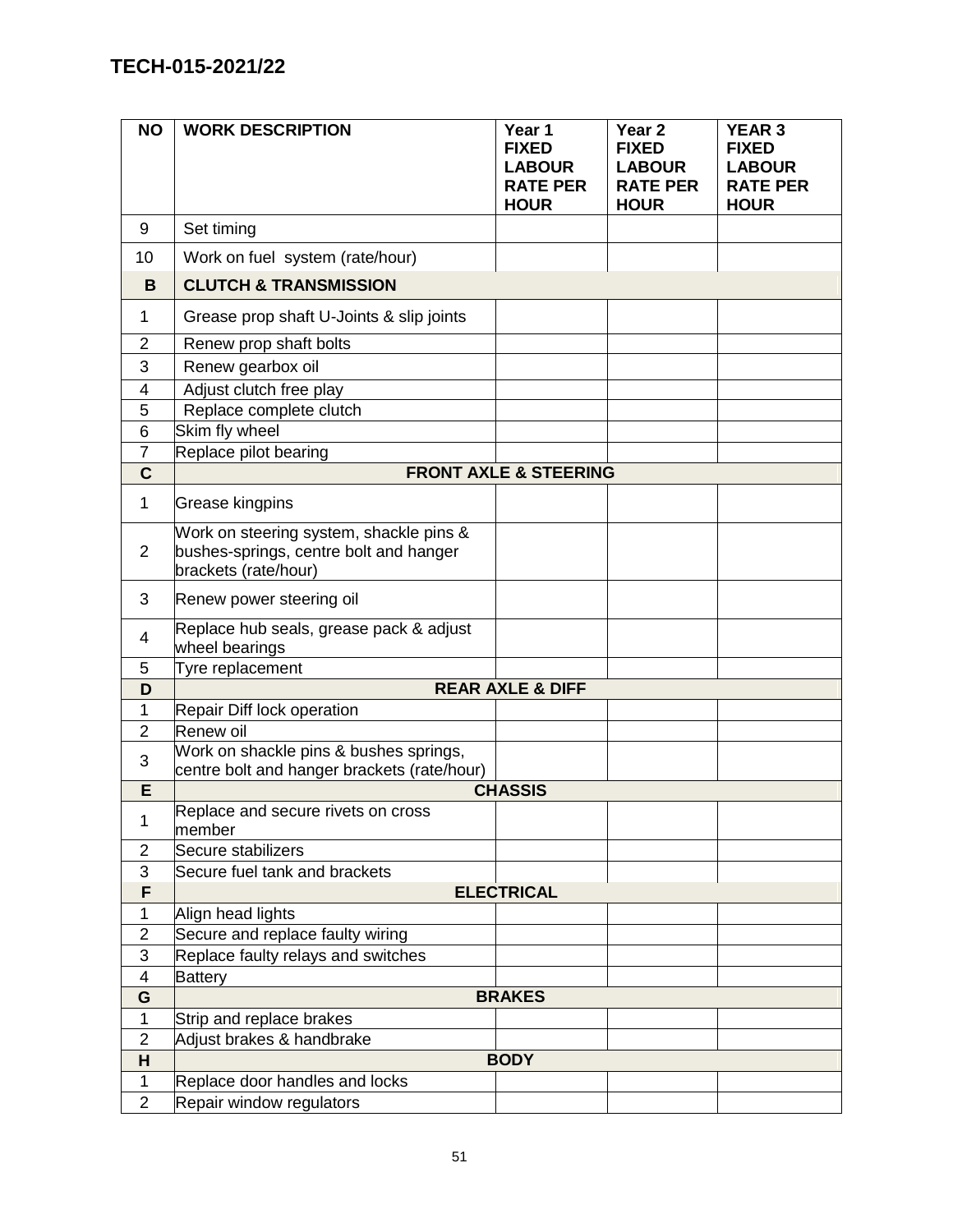| <b>NO</b> | <b>WORK DESCRIPTION</b>   | Year 1<br><b>FIXED</b><br><b>LABOUR</b><br><b>RATE PER</b><br><b>HOUR</b> | Year <sub>2</sub><br><b>FIXED</b><br><b>LABOUR</b><br><b>RATE PER</b><br><b>HOUR</b> | <b>YEAR 3</b><br><b>FIXED</b><br><b>LABOUR</b><br><b>RATE PER</b><br><b>HOUR</b> |
|-----------|---------------------------|---------------------------------------------------------------------------|--------------------------------------------------------------------------------------|----------------------------------------------------------------------------------|
|           |                           | <b>HYDRAULICS</b>                                                         |                                                                                      |                                                                                  |
|           | Service hopper            |                                                                           |                                                                                      |                                                                                  |
| 2         | Replace hydraulic pipes   |                                                                           |                                                                                      |                                                                                  |
| 3         | Repair hydraulic pump     |                                                                           |                                                                                      |                                                                                  |
| J         |                           | <b>OVERHAUL</b>                                                           |                                                                                      |                                                                                  |
|           | Complete engine overhaul  |                                                                           |                                                                                      |                                                                                  |
| 2         | Complete gearbox overhaul |                                                                           |                                                                                      |                                                                                  |
| 3         | Complete diff overhaul    |                                                                           |                                                                                      |                                                                                  |

# **MUNICIPAL TRUCKS**

| <b>NO</b>                | <b>WORK DESCRIPTION</b>                                                                                   | Year 1<br><b>FIXED</b><br><b>LABOUR</b> | Year <sub>2</sub><br><b>FIXED</b><br><b>LABOUR</b> | <b>YEAR 3</b><br><b>FIXED</b><br><b>LABOUR</b> |
|--------------------------|-----------------------------------------------------------------------------------------------------------|-----------------------------------------|----------------------------------------------------|------------------------------------------------|
|                          |                                                                                                           | <b>RATE PER</b><br><b>HOUR</b>          | <b>RATE PER</b><br><b>HOUR</b>                     | <b>RATE PER</b><br><b>HOUR</b>                 |
| A                        |                                                                                                           | <b>ENGINE</b>                           |                                                    |                                                |
| 1                        | Engine oil change with filter                                                                             |                                         |                                                    |                                                |
| $\overline{2}$           | Renew all filters                                                                                         |                                         |                                                    |                                                |
| 3                        | Clean fuel pump filter bowl                                                                               |                                         |                                                    |                                                |
| 4                        | Adjust valve clearance                                                                                    |                                         |                                                    |                                                |
| 5                        | Replace 'V' belts                                                                                         |                                         |                                                    |                                                |
| 6                        | Replace radiator, hoses & cowling                                                                         |                                         |                                                    |                                                |
| $\overline{7}$           | Replace fuel lines                                                                                        |                                         |                                                    |                                                |
| 8                        | Replace and set spark plugs                                                                               |                                         |                                                    |                                                |
| 9                        | Set timing                                                                                                |                                         |                                                    |                                                |
| 10                       | Work on fuel system (rate/hour)                                                                           |                                         |                                                    |                                                |
| B                        | <b>CLUTCH &amp; TRANSMISSION</b>                                                                          |                                         |                                                    |                                                |
| 1                        | Grease prop shaft U-Joints & slip joints                                                                  |                                         |                                                    |                                                |
| $\overline{2}$           | Renew prop shaft bolts                                                                                    |                                         |                                                    |                                                |
| 3                        | Renew gearbox oil                                                                                         |                                         |                                                    |                                                |
| $\overline{\mathcal{A}}$ | Adjust clutch free play                                                                                   |                                         |                                                    |                                                |
| 5                        | Replace complete clutch                                                                                   |                                         |                                                    |                                                |
| 6                        | Skim fly wheel                                                                                            |                                         |                                                    |                                                |
| $\overline{7}$           | Replace pilot bearing                                                                                     |                                         |                                                    |                                                |
| $\mathbf C$              |                                                                                                           | <b>FRONT AXLE &amp; STEERING</b>        |                                                    |                                                |
| 1                        | Grease kingpins                                                                                           |                                         |                                                    |                                                |
| $\overline{2}$           | Work on steering system, shackle pins &<br>bushes-springs, centre bolt and hanger<br>brackets (rate/hour) |                                         |                                                    |                                                |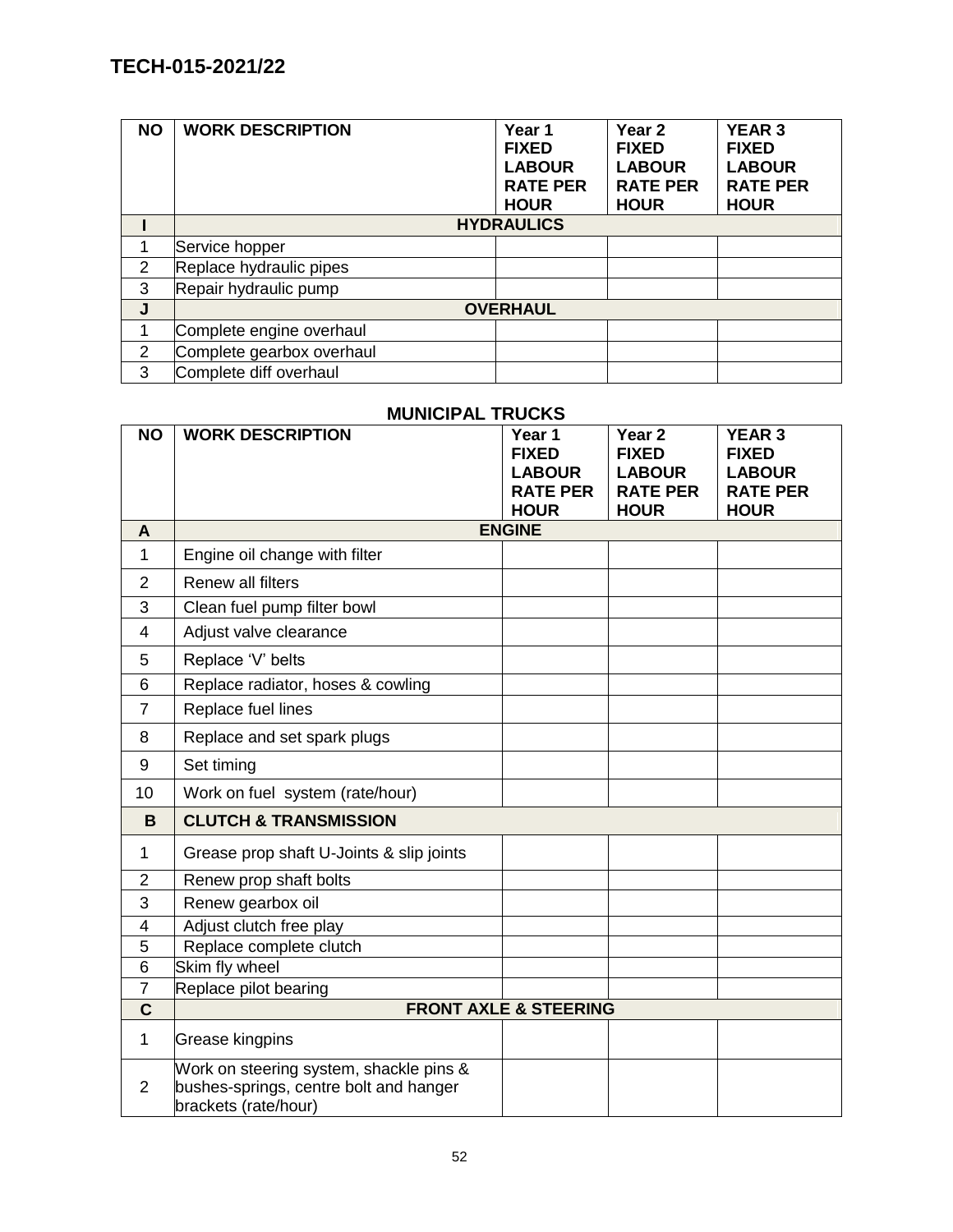| <b>NO</b>               | <b>WORK DESCRIPTION</b>                                                               | Year 1<br><b>FIXED</b><br><b>LABOUR</b><br><b>RATE PER</b><br><b>HOUR</b> | Year <sub>2</sub><br><b>FIXED</b><br><b>LABOUR</b><br><b>RATE PER</b><br><b>HOUR</b> | <b>YEAR 3</b><br><b>FIXED</b><br><b>LABOUR</b><br><b>RATE PER</b><br><b>HOUR</b> |
|-------------------------|---------------------------------------------------------------------------------------|---------------------------------------------------------------------------|--------------------------------------------------------------------------------------|----------------------------------------------------------------------------------|
| 3                       | Renew power steering oil                                                              |                                                                           |                                                                                      |                                                                                  |
| $\overline{4}$          | Replace hub seals, grease pack & adjust<br>wheel bearings                             |                                                                           |                                                                                      |                                                                                  |
| 5                       | Tyre replacement                                                                      |                                                                           |                                                                                      |                                                                                  |
| D                       |                                                                                       | <b>REAR AXLE &amp; DIFF</b>                                               |                                                                                      |                                                                                  |
| 1                       | Repair Diff lock operation                                                            |                                                                           |                                                                                      |                                                                                  |
| 2                       | Renew oil                                                                             |                                                                           |                                                                                      |                                                                                  |
| 3                       | Work on shackle pins & bushes springs,<br>centre bolt and hanger brackets (rate/hour) |                                                                           |                                                                                      |                                                                                  |
| E                       |                                                                                       | <b>CHASSIS</b>                                                            |                                                                                      |                                                                                  |
| $\mathbf{1}$            | Replace and secure rivets on cross member                                             |                                                                           |                                                                                      |                                                                                  |
| $\overline{2}$          | Secure stabilizers                                                                    |                                                                           |                                                                                      |                                                                                  |
| 3                       | Secure fuel tank and brackets                                                         |                                                                           |                                                                                      |                                                                                  |
| F                       |                                                                                       | <b>ELECTRICAL</b>                                                         |                                                                                      |                                                                                  |
| 1                       | Align head lights                                                                     |                                                                           |                                                                                      |                                                                                  |
| $\overline{2}$          | Secure and replace faulty wiring                                                      |                                                                           |                                                                                      |                                                                                  |
| 3                       | Replace faulty relays and switches                                                    |                                                                           |                                                                                      |                                                                                  |
| $\overline{4}$          | <b>Battery</b>                                                                        |                                                                           |                                                                                      |                                                                                  |
| G                       |                                                                                       | <b>BRAKES</b>                                                             |                                                                                      |                                                                                  |
| $\mathbf{1}$            | Strip and replace brakes                                                              |                                                                           |                                                                                      |                                                                                  |
| $\overline{2}$          | Adjust brakes & handbrake                                                             |                                                                           |                                                                                      |                                                                                  |
| H.                      |                                                                                       | <b>BODY</b>                                                               |                                                                                      |                                                                                  |
| 1                       | Replace door handles and locks                                                        |                                                                           |                                                                                      |                                                                                  |
| $\overline{2}$          | Repair window regulators                                                              |                                                                           |                                                                                      |                                                                                  |
| ı                       |                                                                                       | <b>HYDRAULICS</b>                                                         |                                                                                      |                                                                                  |
| 1                       | Service hopper                                                                        |                                                                           |                                                                                      |                                                                                  |
| $\overline{2}$          | Replace hydraulic pipes                                                               |                                                                           |                                                                                      |                                                                                  |
| 3                       | Repair hydraulic pump                                                                 |                                                                           |                                                                                      |                                                                                  |
| $\overline{\mathsf{J}}$ |                                                                                       | <b>OVERHAUL</b>                                                           |                                                                                      |                                                                                  |
| 1                       | Complete engine overhaul                                                              |                                                                           |                                                                                      |                                                                                  |
| $\overline{2}$          | Complete gearbox overhaul                                                             |                                                                           |                                                                                      |                                                                                  |
| $\overline{3}$          | Complete diff overhaul                                                                |                                                                           |                                                                                      |                                                                                  |

### **MUNICIPAL TRACTORS**

| <b>NO</b> | <b>WORK DESCRIPTION</b>       | Year 1<br><b>FIXED</b><br><b>LABOUR</b><br><b>RATE PER</b><br><b>HOUR</b> | Year 2<br><b>FIXED</b><br><b>LABOUR</b><br><b>RATE PER</b><br><b>HOUR</b> | <b>YEAR 3</b><br><b>FIXED</b><br><b>LABOUR</b><br><b>RATE PER</b><br><b>HOUR</b> |
|-----------|-------------------------------|---------------------------------------------------------------------------|---------------------------------------------------------------------------|----------------------------------------------------------------------------------|
| A         |                               | <b>ENGINE</b>                                                             |                                                                           |                                                                                  |
|           | Engine oil change with filter |                                                                           |                                                                           |                                                                                  |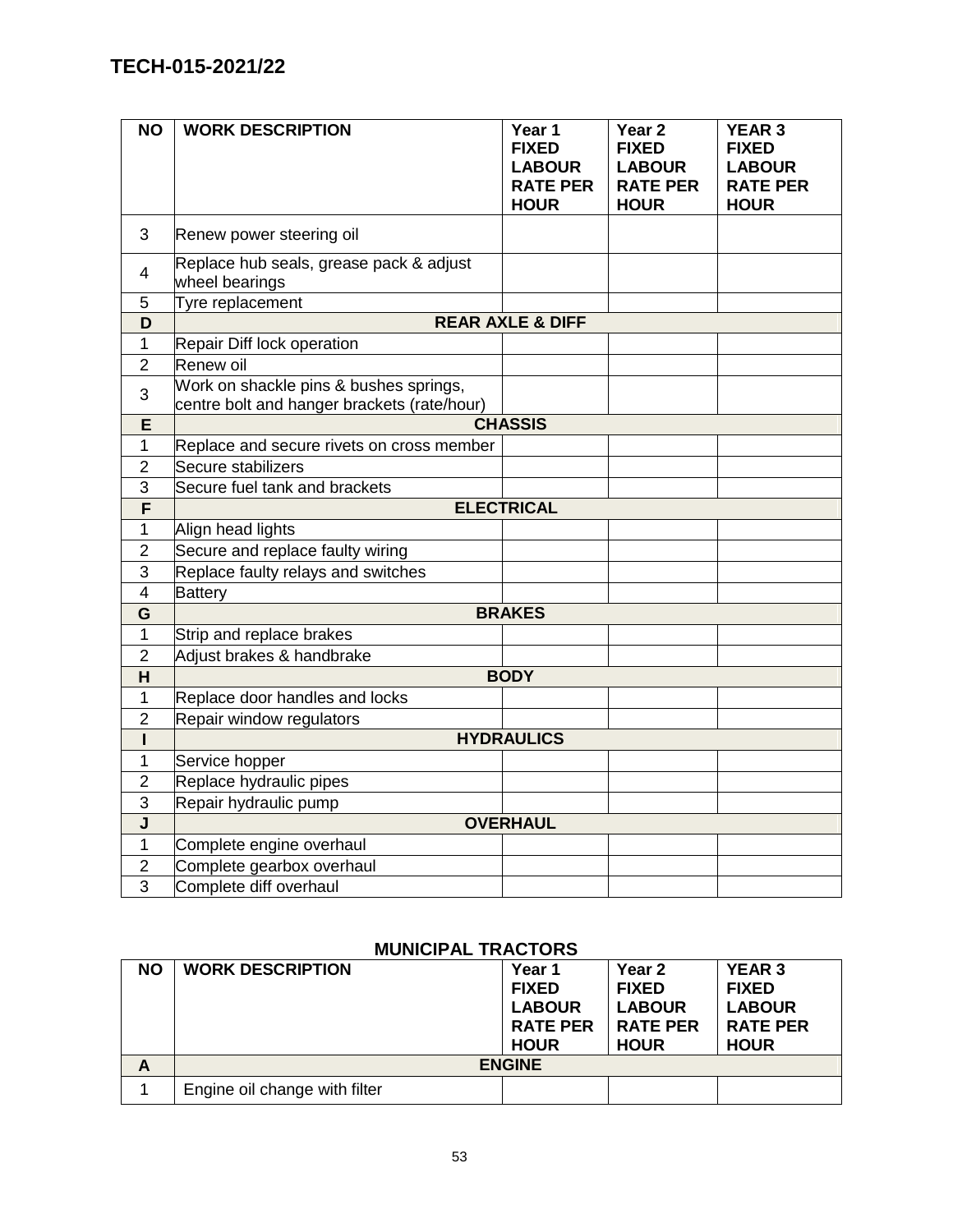| <b>NO</b>      | <b>WORK DESCRIPTION</b>                                                                                   | Year 1<br><b>FIXED</b><br><b>LABOUR</b><br><b>RATE PER</b><br><b>HOUR</b> | Year <sub>2</sub><br><b>FIXED</b><br><b>LABOUR</b><br><b>RATE PER</b><br><b>HOUR</b> | <b>YEAR 3</b><br><b>FIXED</b><br><b>LABOUR</b><br><b>RATE PER</b><br><b>HOUR</b> |
|----------------|-----------------------------------------------------------------------------------------------------------|---------------------------------------------------------------------------|--------------------------------------------------------------------------------------|----------------------------------------------------------------------------------|
| $\overline{2}$ | Renew all filters                                                                                         |                                                                           |                                                                                      |                                                                                  |
| 3              | Clean fuel pump filter bowl                                                                               |                                                                           |                                                                                      |                                                                                  |
| 4              | Adjust valve clearance                                                                                    |                                                                           |                                                                                      |                                                                                  |
| 5              | Replace 'V' belts                                                                                         |                                                                           |                                                                                      |                                                                                  |
| 6              | Replace radiator, hoses & cowling                                                                         |                                                                           |                                                                                      |                                                                                  |
| $\overline{7}$ | Replace fuel lines                                                                                        |                                                                           |                                                                                      |                                                                                  |
| 8              | Replace and set spark plugs                                                                               |                                                                           |                                                                                      |                                                                                  |
| 9              | Set timing                                                                                                |                                                                           |                                                                                      |                                                                                  |
| 10             | Work on fuel system (rate/hour)                                                                           |                                                                           |                                                                                      |                                                                                  |
| B              |                                                                                                           | <b>CLUTCH &amp; TRANSMISSION</b>                                          |                                                                                      |                                                                                  |
| 1              | Grease prop shaft U-Joints & slip joints                                                                  |                                                                           |                                                                                      |                                                                                  |
| $\overline{2}$ | Renew prop shaft bolts                                                                                    |                                                                           |                                                                                      |                                                                                  |
| 3              | Renew gearbox oil                                                                                         |                                                                           |                                                                                      |                                                                                  |
| 4              | Adjust clutch free play                                                                                   |                                                                           |                                                                                      |                                                                                  |
| 5              | Replace complete clutch                                                                                   |                                                                           |                                                                                      |                                                                                  |
| 6              | Skim fly wheel                                                                                            |                                                                           |                                                                                      |                                                                                  |
| $\overline{7}$ | Replace pilot bearing                                                                                     |                                                                           |                                                                                      |                                                                                  |
| $\mathbf C$    |                                                                                                           | <b>FRONT AXLE &amp; STEERING</b>                                          |                                                                                      |                                                                                  |
| $\mathbf{1}$   | Grease kingpins                                                                                           |                                                                           |                                                                                      |                                                                                  |
| $\overline{2}$ | Work on steering system, shackle pins &<br>bushes-springs, centre bolt and hanger<br>brackets (rate/hour) |                                                                           |                                                                                      |                                                                                  |
| 3              | Renew power steering oil                                                                                  |                                                                           |                                                                                      |                                                                                  |
| 4              | Replace hub seals, grease pack & adjust<br>wheel bearings                                                 |                                                                           |                                                                                      |                                                                                  |
| 5              | Tyre replacement                                                                                          |                                                                           |                                                                                      |                                                                                  |
| D              |                                                                                                           | <b>REAR AXLE &amp; DIFF</b>                                               |                                                                                      |                                                                                  |
| 1              | Repair Diff lock operation                                                                                |                                                                           |                                                                                      |                                                                                  |
| $\overline{2}$ | Renew oil                                                                                                 |                                                                           |                                                                                      |                                                                                  |
| 3              | Work on shackle pins & bushes springs,<br>centre bolt and hanger brackets (rate/hour)                     |                                                                           |                                                                                      |                                                                                  |
| E              | <b>CHASSIS</b>                                                                                            |                                                                           |                                                                                      |                                                                                  |
| $\mathbf{1}$   | Replace and secure rivets on cross member                                                                 |                                                                           |                                                                                      |                                                                                  |
| $\overline{2}$ | Secure stabilizers                                                                                        |                                                                           |                                                                                      |                                                                                  |
| 3              | Secure fuel tank and brackets                                                                             |                                                                           |                                                                                      |                                                                                  |
| F              |                                                                                                           | <b>ELECTRICAL</b>                                                         |                                                                                      |                                                                                  |
| $\mathbf{1}$   | Align head lights                                                                                         |                                                                           |                                                                                      |                                                                                  |
| $\overline{2}$ | Secure and replace faulty wiring                                                                          |                                                                           |                                                                                      |                                                                                  |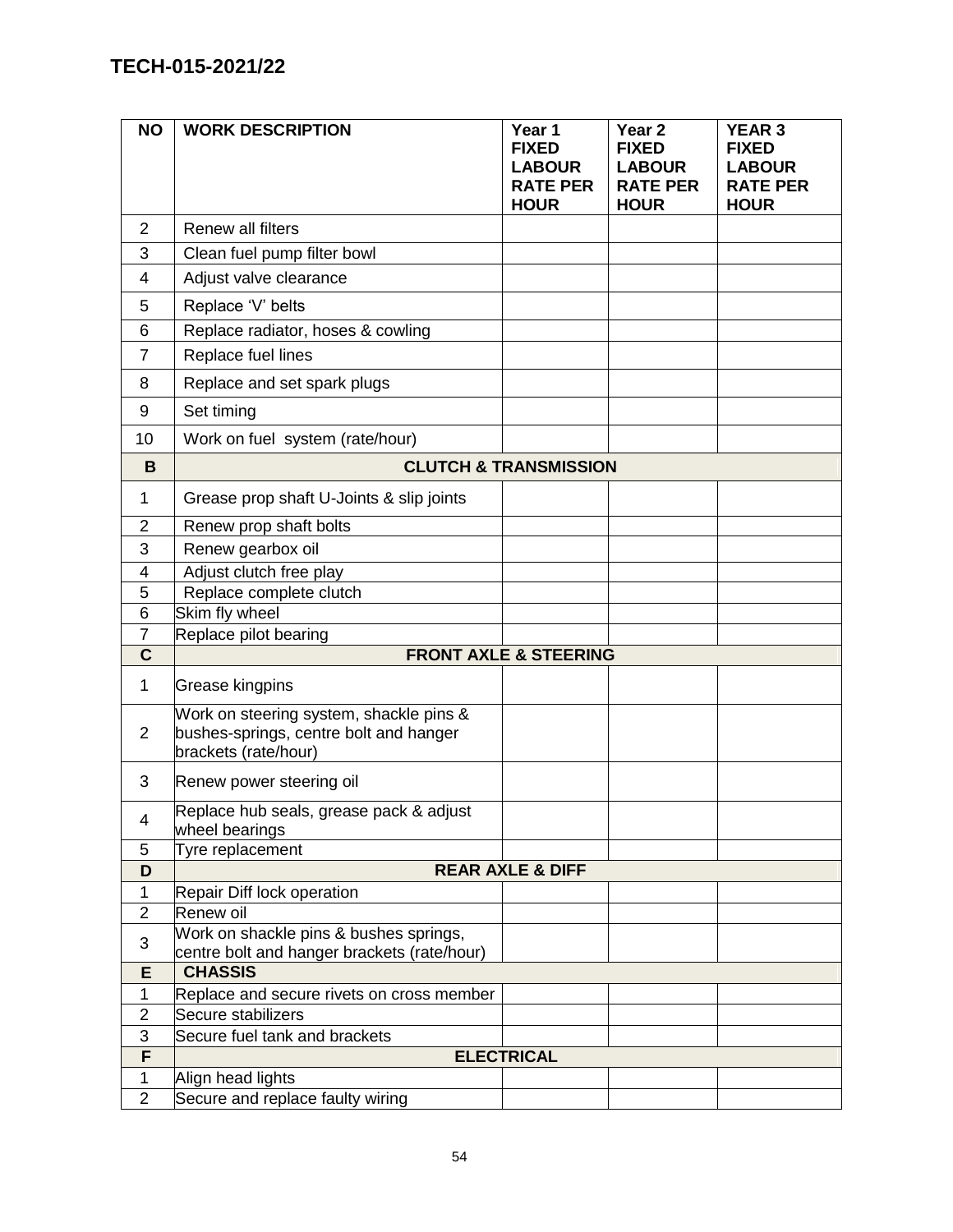| <b>NO</b>      | <b>WORK DESCRIPTION</b>            | Year 1<br><b>FIXED</b><br><b>LABOUR</b><br><b>RATE PER</b><br><b>HOUR</b> | Year <sub>2</sub><br><b>FIXED</b><br><b>LABOUR</b><br><b>RATE PER</b><br><b>HOUR</b> | <b>YEAR 3</b><br><b>FIXED</b><br><b>LABOUR</b><br><b>RATE PER</b><br><b>HOUR</b> |
|----------------|------------------------------------|---------------------------------------------------------------------------|--------------------------------------------------------------------------------------|----------------------------------------------------------------------------------|
| 3              | Replace faulty relays and switches |                                                                           |                                                                                      |                                                                                  |
| 4              | Battery                            |                                                                           |                                                                                      |                                                                                  |
| G              |                                    | <b>BRAKES</b>                                                             |                                                                                      |                                                                                  |
| 1              | Strip and replace brakes           |                                                                           |                                                                                      |                                                                                  |
| $\overline{2}$ | Adjust brakes & handbrake          |                                                                           |                                                                                      |                                                                                  |
| H              |                                    | <b>BODY</b>                                                               |                                                                                      |                                                                                  |
| 1              | Replace door handles and locks     |                                                                           |                                                                                      |                                                                                  |
| $\overline{2}$ | Repair window regulators           |                                                                           |                                                                                      |                                                                                  |
|                |                                    | <b>HYDRAULICS</b>                                                         |                                                                                      |                                                                                  |
| 1              | Service hopper                     |                                                                           |                                                                                      |                                                                                  |
| 2              | Replace hydraulic pipes            |                                                                           |                                                                                      |                                                                                  |
| 3              | Repair hydraulic pump              |                                                                           |                                                                                      |                                                                                  |
| J              |                                    | <b>OVERHAUL</b>                                                           |                                                                                      |                                                                                  |
| 1              | Complete engine overhaul           |                                                                           |                                                                                      |                                                                                  |
| 2              | Complete gearbox overhaul          |                                                                           |                                                                                      |                                                                                  |
| 3              | Complete diff overhaul             |                                                                           |                                                                                      |                                                                                  |

# **MUNICIPAL EARTHMOVING EQUIPMENT (GRADERS, TLBS)**

| <b>NO</b>      | <b>WORK DESCRIPTION</b>                  | Year 1<br><b>FIXED</b><br><b>LABOUR</b><br><b>RATE PER</b> | Year <sub>2</sub><br><b>FIXED</b><br><b>LABOUR</b><br><b>RATE PER</b> | <b>YEAR 3 FIXED</b><br><b>LABOUR RATE</b><br><b>PER HOUR</b> |
|----------------|------------------------------------------|------------------------------------------------------------|-----------------------------------------------------------------------|--------------------------------------------------------------|
|                |                                          | <b>HOUR</b>                                                | <b>HOUR</b>                                                           |                                                              |
| $\mathsf{A}$   |                                          | <b>ENGINE</b>                                              |                                                                       |                                                              |
| 1              | Engine oil change with filter            |                                                            |                                                                       |                                                              |
| $\overline{2}$ | Renew all filters                        |                                                            |                                                                       |                                                              |
| 3              | Clean fuel pump filter bowl              |                                                            |                                                                       |                                                              |
| 4              | Adjust valve clearance                   |                                                            |                                                                       |                                                              |
| 5              | Replace 'V' belts                        |                                                            |                                                                       |                                                              |
| 6              | Replace radiator, hoses & cowling        |                                                            |                                                                       |                                                              |
| $\overline{7}$ | Replace fuel lines                       |                                                            |                                                                       |                                                              |
| 8              | Replace and set spark plugs              |                                                            |                                                                       |                                                              |
| 9              | Set timing                               |                                                            |                                                                       |                                                              |
| 10             | Work on fuel system (rate/hour)          |                                                            |                                                                       |                                                              |
| B              |                                          | <b>CLUTCH &amp; TRANSMISSION</b>                           |                                                                       |                                                              |
| 1              | Grease prop shaft U-Joints & slip joints |                                                            |                                                                       |                                                              |
| $\overline{2}$ | Renew prop shaft bolts                   |                                                            |                                                                       |                                                              |
| 3              | Renew gearbox oil                        |                                                            |                                                                       |                                                              |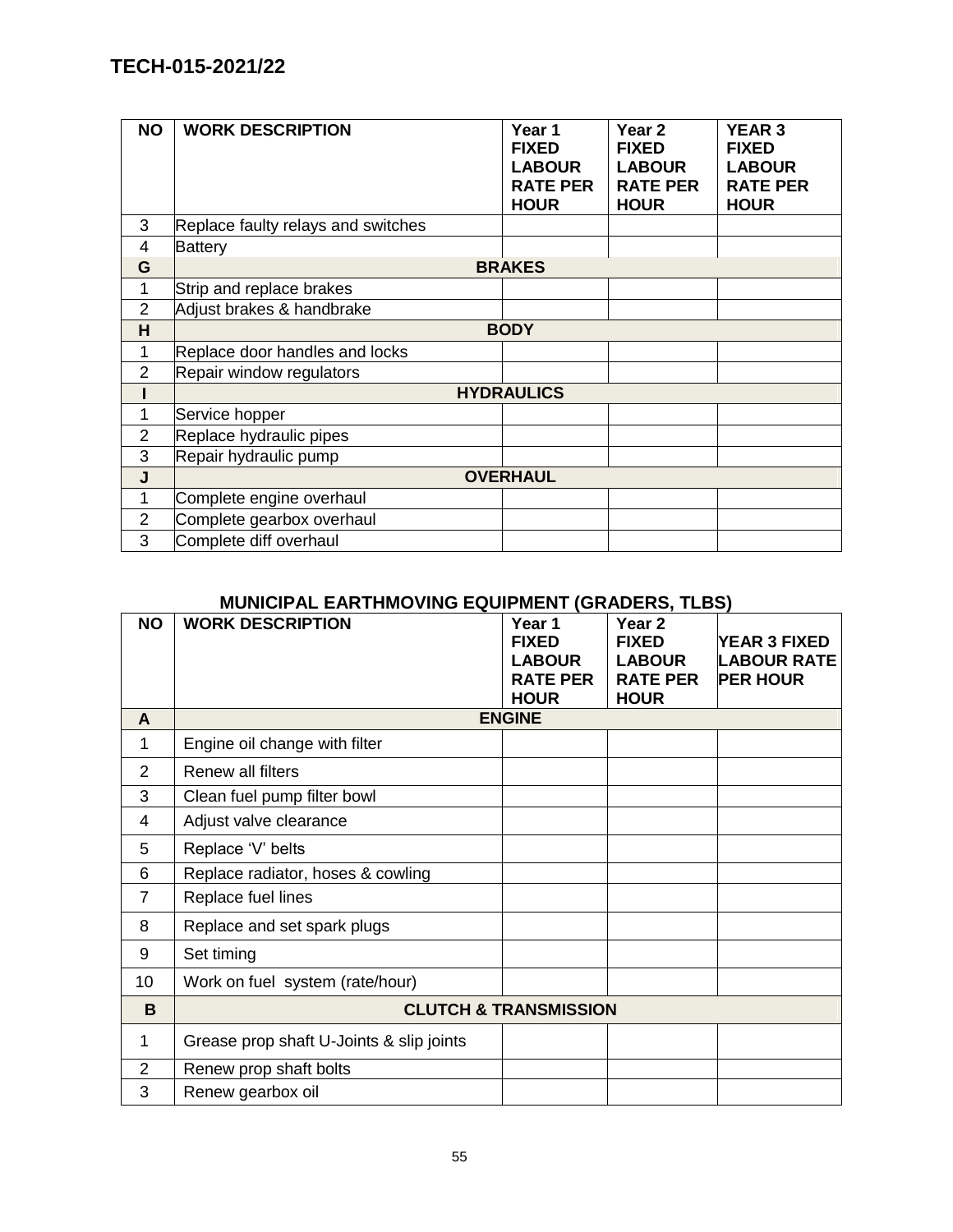| <b>NO</b>      | <b>WORK DESCRIPTION</b>                                                                                   | Year 1<br><b>FIXED</b><br><b>LABOUR</b><br><b>RATE PER</b><br><b>HOUR</b> | Year <sub>2</sub><br><b>FIXED</b><br><b>LABOUR</b><br><b>RATE PER</b><br><b>HOUR</b> | <b>YEAR 3 FIXED</b><br><b>LABOUR RATE</b><br><b>PER HOUR</b> |
|----------------|-----------------------------------------------------------------------------------------------------------|---------------------------------------------------------------------------|--------------------------------------------------------------------------------------|--------------------------------------------------------------|
| 4              | Adjust clutch free play                                                                                   |                                                                           |                                                                                      |                                                              |
| 5              | Replace complete clutch                                                                                   |                                                                           |                                                                                      |                                                              |
| 6              | Skim fly wheel                                                                                            |                                                                           |                                                                                      |                                                              |
| $\overline{7}$ | Replace pilot bearing                                                                                     |                                                                           |                                                                                      |                                                              |
| $\mathbf C$    |                                                                                                           | <b>FRONT AXLE &amp; STEERING</b>                                          |                                                                                      |                                                              |
| 1              | Grease kingpins                                                                                           |                                                                           |                                                                                      |                                                              |
| $\overline{2}$ | Work on steering system, shackle pins &<br>bushes-springs, centre bolt and hanger<br>brackets (rate/hour) |                                                                           |                                                                                      |                                                              |
| 3              | Renew power steering oil                                                                                  |                                                                           |                                                                                      |                                                              |
| 4              | Replace hub seals, grease pack & adjust<br>wheel bearings                                                 |                                                                           |                                                                                      |                                                              |
| 5              | Tyre replacement                                                                                          |                                                                           |                                                                                      |                                                              |
| D              |                                                                                                           | <b>REAR AXLE &amp; DIFF</b>                                               |                                                                                      |                                                              |
| 1              | Repair Diff lock operation                                                                                |                                                                           |                                                                                      |                                                              |
| $\overline{2}$ | Renew oil                                                                                                 |                                                                           |                                                                                      |                                                              |
| 3              | Work on shackle pins & bushes springs,<br>centre bolt and hanger brackets (rate/hour)                     |                                                                           |                                                                                      |                                                              |
| E              |                                                                                                           | <b>CHASSIS</b>                                                            |                                                                                      |                                                              |
| $\mathbf{1}$   | Replace and secure rivets on cross member                                                                 |                                                                           |                                                                                      |                                                              |
| $\overline{2}$ | Secure stabilizers                                                                                        |                                                                           |                                                                                      |                                                              |
| 3              | Secure fuel tank and brackets                                                                             |                                                                           |                                                                                      |                                                              |
| F              |                                                                                                           | <b>ELECTRICAL</b>                                                         |                                                                                      |                                                              |
| 1              | Align head lights                                                                                         |                                                                           |                                                                                      |                                                              |
| $\overline{2}$ | Secure and replace faulty wiring                                                                          |                                                                           |                                                                                      |                                                              |
| 3              | Replace faulty relays and switches                                                                        |                                                                           |                                                                                      |                                                              |
| $\overline{4}$ | <b>Battery</b>                                                                                            | <b>BRAKES</b>                                                             |                                                                                      |                                                              |
| G<br>1         | Strip and replace brakes                                                                                  |                                                                           |                                                                                      |                                                              |
| 2              | Adjust brakes & handbrake                                                                                 |                                                                           |                                                                                      |                                                              |
| H              |                                                                                                           | <b>BODY</b>                                                               |                                                                                      |                                                              |
| $\mathbf 1$    | Replace door handles and locks                                                                            |                                                                           |                                                                                      |                                                              |
| $\overline{c}$ | Repair window regulators                                                                                  |                                                                           |                                                                                      |                                                              |
| 3              | <b>Grader blades</b>                                                                                      |                                                                           |                                                                                      |                                                              |
|                |                                                                                                           | <b>HYDRAULICS</b>                                                         |                                                                                      |                                                              |
| 1              | Service hopper                                                                                            |                                                                           |                                                                                      |                                                              |
| $\overline{c}$ | Replace hydraulic pipes                                                                                   |                                                                           |                                                                                      |                                                              |
| 3              | Repair hydraulic pump                                                                                     |                                                                           |                                                                                      |                                                              |
| J              |                                                                                                           | <b>OVERHAUL</b>                                                           |                                                                                      |                                                              |
| $\mathbf 1$    | Complete engine overhaul                                                                                  |                                                                           |                                                                                      |                                                              |
| $\overline{2}$ | Complete gearbox overhaul                                                                                 |                                                                           |                                                                                      |                                                              |
| 3              | Complete diff overhaul                                                                                    |                                                                           |                                                                                      |                                                              |
|                | <b>Subtotal [excluding VAT]</b>                                                                           |                                                                           |                                                                                      |                                                              |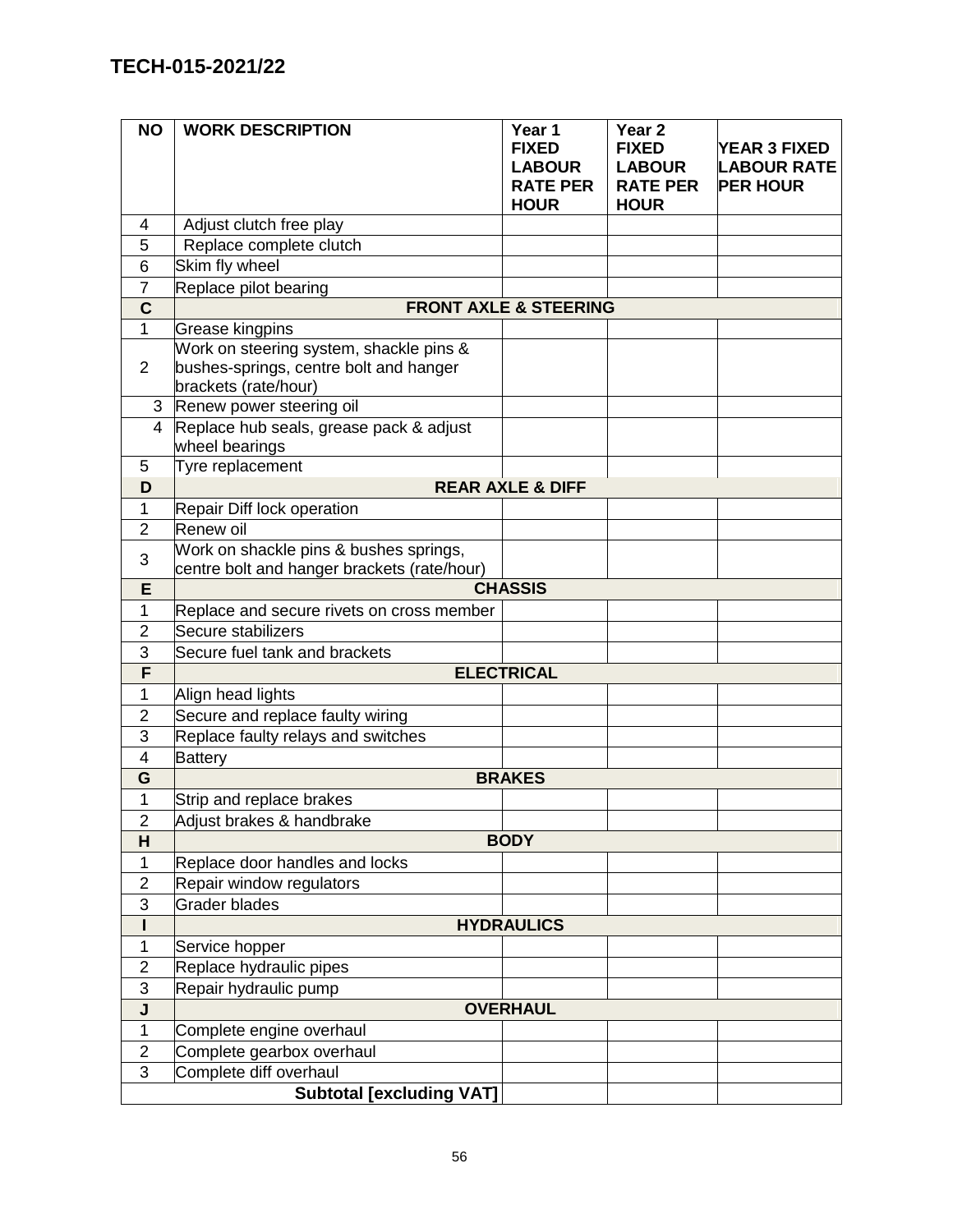| <b>NO</b> | <b>WORK DESCRIPTION</b>                      | Year 1<br><b>FIXED</b><br><b>LABOUR</b><br><b>RATE PER</b><br><b>HOUR</b> | Year <sub>2</sub><br><b>FIXED</b><br><b>LABOUR</b><br><b>RATE PER</b><br><b>HOUR</b> | <b>YEAR 3 FIXED</b><br><b>LABOUR RATE</b><br><b>PER HOUR</b> |
|-----------|----------------------------------------------|---------------------------------------------------------------------------|--------------------------------------------------------------------------------------|--------------------------------------------------------------|
|           | VAT at 15% [if applicable]                   |                                                                           |                                                                                      |                                                              |
|           | As per form of offer Grand Total [Including] |                                                                           |                                                                                      |                                                              |
|           | <b>VATI</b>                                  |                                                                           |                                                                                      |                                                              |
|           | THREE YEARS GRAND TOTAL[Inclusive of         |                                                                           |                                                                                      |                                                              |
|           | VATI                                         |                                                                           |                                                                                      |                                                              |

**N.B. The grand total above will be used to evaluate bidders on Price and BBBEE.** 

**The price will however not be fixed for the duration of the contract as it depends on the number of hours taken to repair the vehicle for a contract period.**

**Fixed costs for the duration of the contract**

| No. | <b>Description</b>                                                                                         | Rate            |
|-----|------------------------------------------------------------------------------------------------------------|-----------------|
|     | Fixed Mark-up percentage for supply of spare parts                                                         |                 |
| 2.  | Cost per kilometre from the workshop address(The Municipality<br>Shall pay a maximum of 400km return trip) | As per AA rates |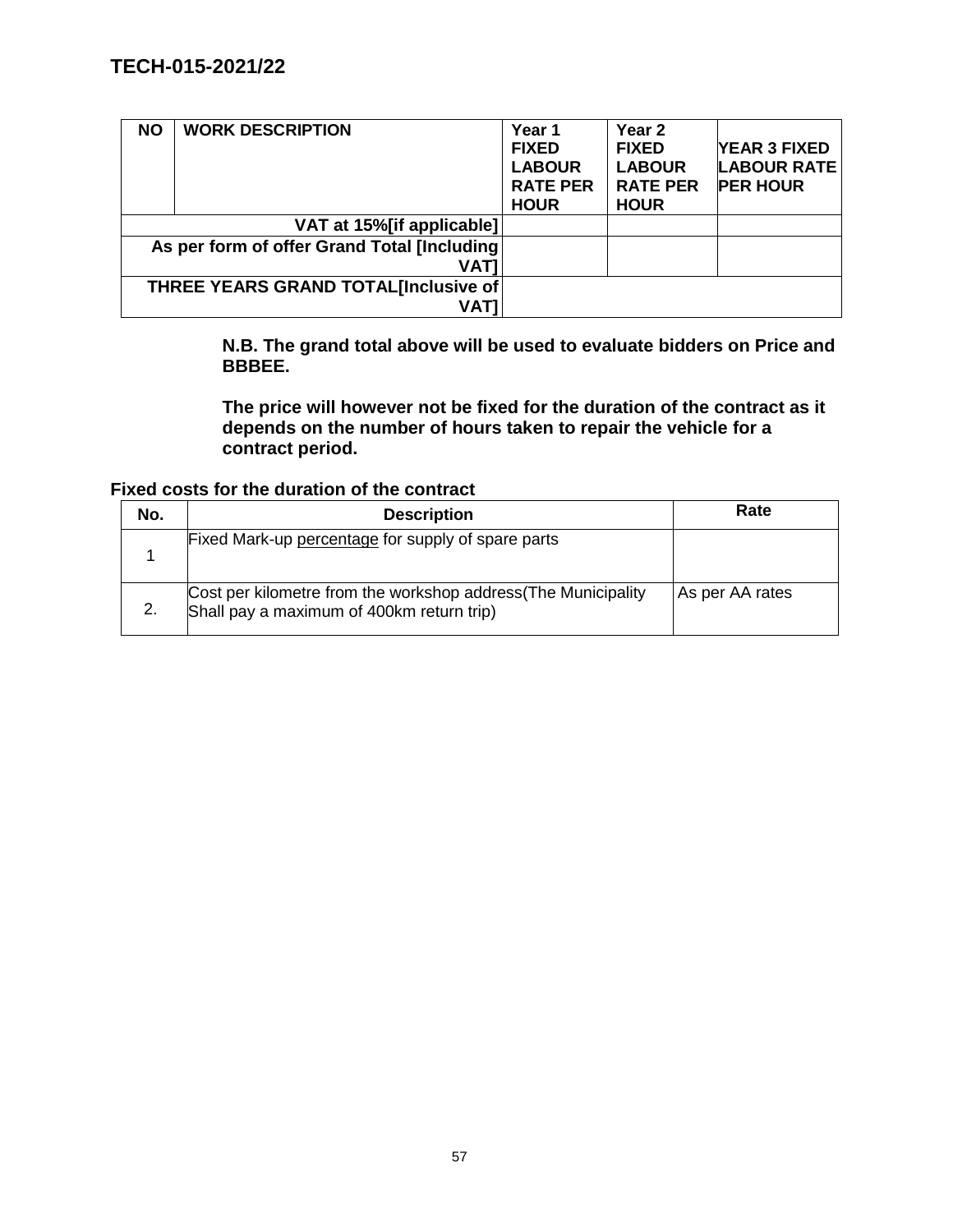### **T2.3 RETURNABLE SCHEDULES THAT WILL BE INCORPORATED IN THE CONTRACT**

# **CONTENTS**

FORM 2.3.1 RECORD OF ADDENDA TO BID DOCUMENTS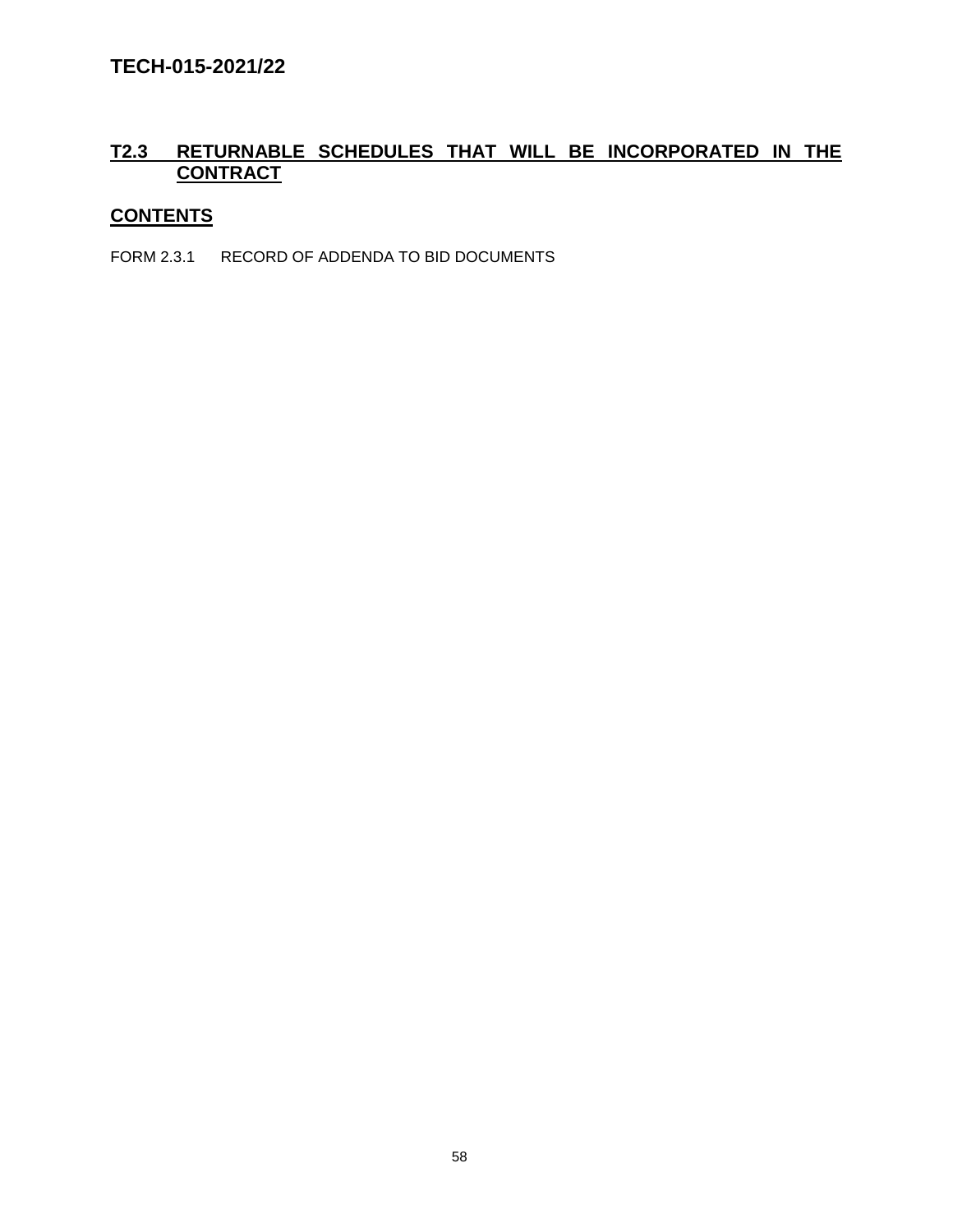### **FORM 2.3.1 RECORD OF ADDENDA TO BID DOCUMENTS [WRITE N/A ACROSS THE TABLE IF NOT APPLICABLE]**

We confirm that the following communications received from the Procuring Department before the submission of this bid offer, amending the bid documents, have been taken into account in this bid offer:

|                  | Date | <b>Title or Details</b> |
|------------------|------|-------------------------|
| $\mathbf{1}$     |      |                         |
| $\overline{2}$   |      |                         |
| $\mathbf{3}$     |      |                         |
| $\overline{4}$   |      |                         |
| 5                |      |                         |
| 6                |      |                         |
| $\overline{7}$   |      |                         |
| 8                |      |                         |
| $\boldsymbol{9}$ |      |                         |
| $10$             |      |                         |

Attach additional pages if more space is required.

### **[PLEASE SIGN BELOW FOR THE BIDDING COMPANY]**

Signature of Authorized person: **\_\_\_\_\_\_\_\_\_\_\_\_\_\_\_\_\_\_\_\_\_Date:** \_\_\_\_\_\_\_\_\_\_\_\_\_\_\_\_\_\_\_\_

**Name of authorized person: \_\_\_\_\_\_\_\_\_\_\_\_\_\_\_\_\_\_ Position: \_\_\_\_\_\_\_\_\_\_\_\_\_\_\_**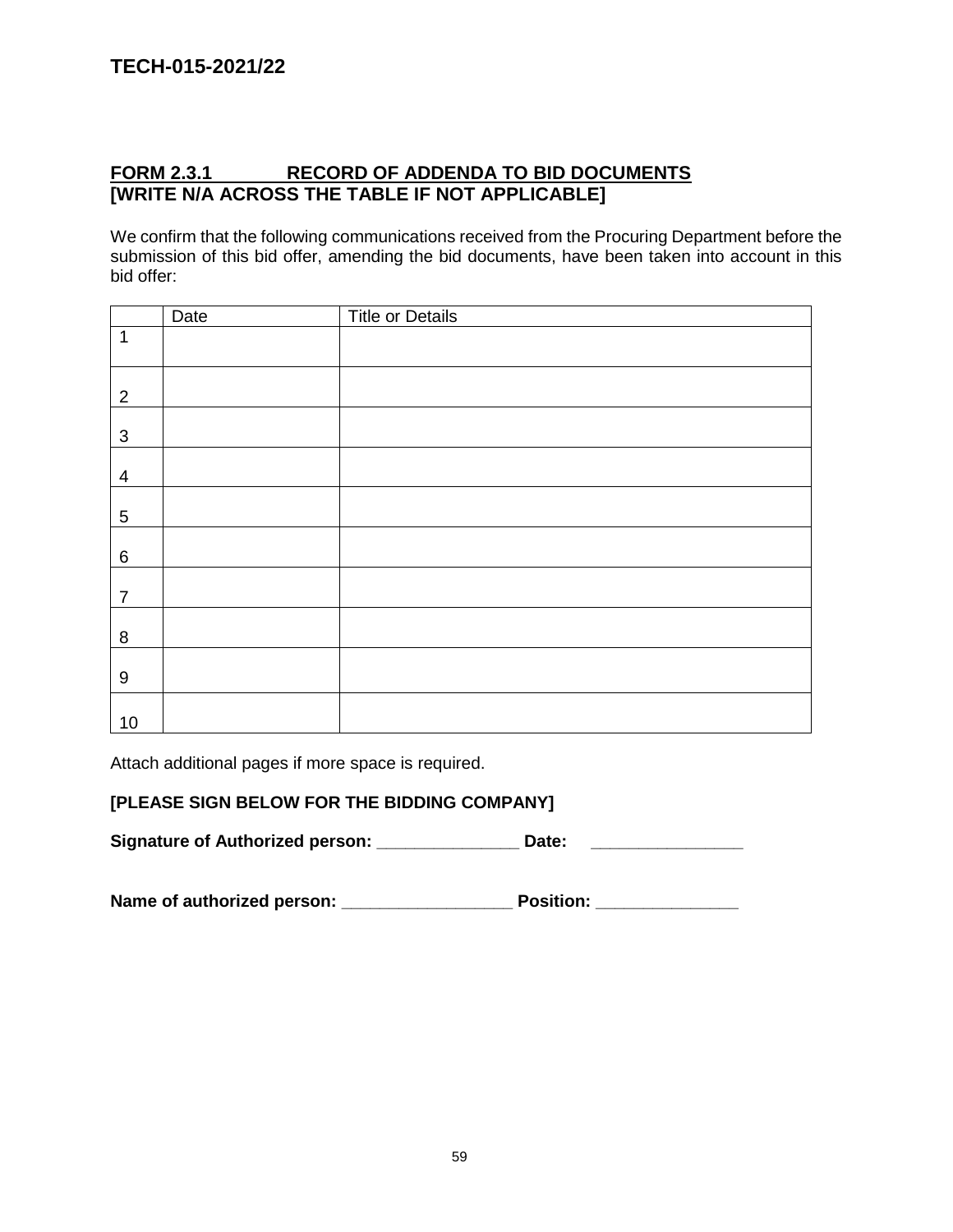

# **PANEL OF 5 DIESEL MECHANICS FOR SERVICE, MAINTENANCE AND REPAIRS OF MUNICIPAL FLEET FOR PERIOD OF THREE YEARS ON A CALL OUT BASIS.**

### **PART C1 AGREEMENT AND CONTRACT DATA**

- C1.1 FORM OF OFFER AND ACCEPTANCE
- C.1.2 SCHEDULE OF DEVIATIONS [WRITE N/A IF NOT APPLICABLE]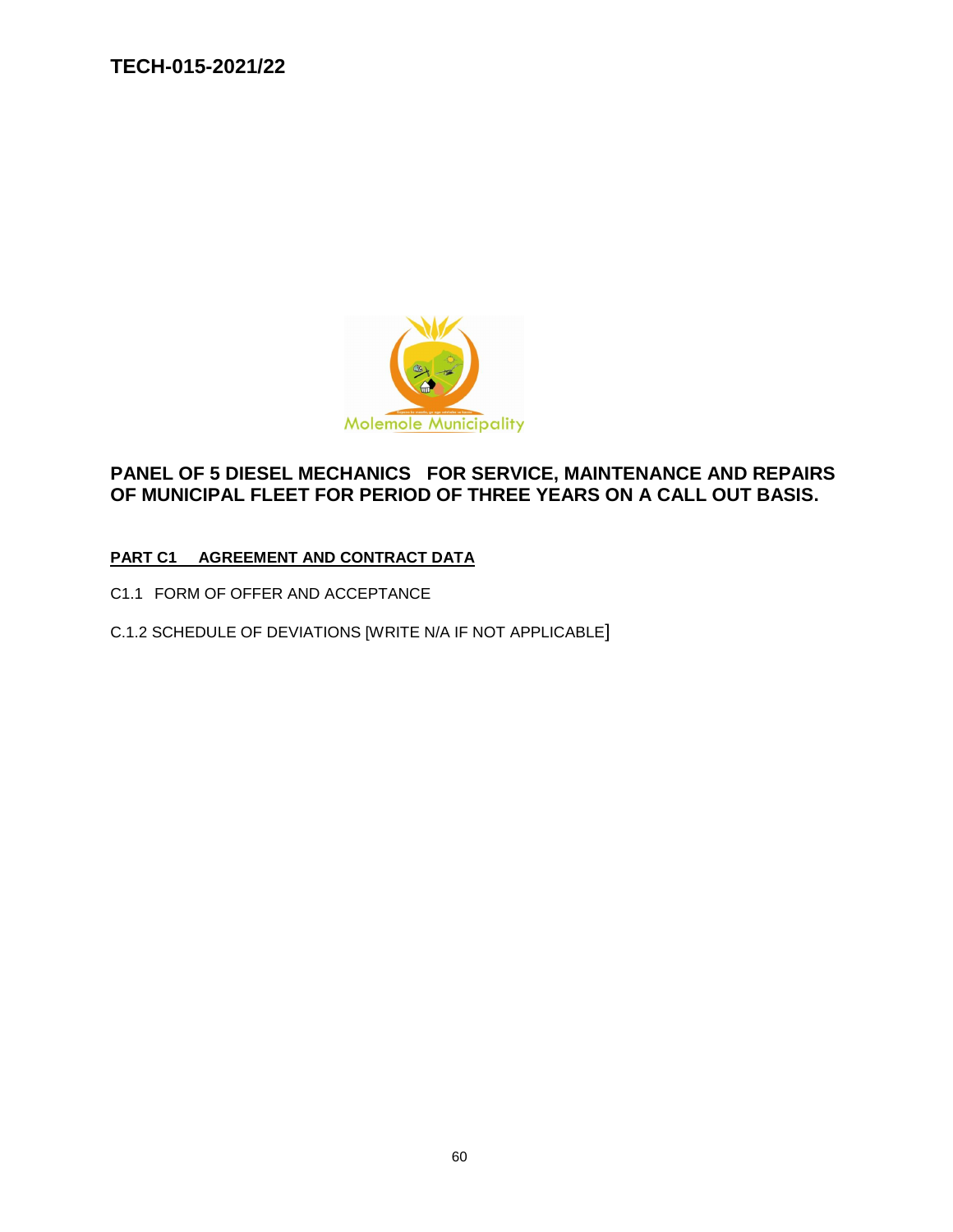### **C1.1 FORM OF OFFER AND ACCEPTANCE [COMPULSORY]**

### **FORM OF OFFER AND ACCEPTANCE (AGREEMENT)**

### **1.OFFER BY THE BIDDING COMPANY**

**The Employer, identified in the Acceptance signature block, has solicited offers to enter into a contract in respect of the following works:** PANEL OF DIESEL MECHANIS FOR SERVICE, MAINTENANCE AND REPAIRS OF MUNICIPAL FLEET FOR PERIOD OF Three years on a call out basis.

The Bidder, identified in the Offer signature block below, has examined the documents listed in the Bid Data and addenda thereto as listed in the Bid Schedules, and by submitting this Offer has accepted the Conditions of Bid.

By the representative of the Bidder, deemed to be duly authorised, signing this part of this Form of Offer and Acceptance, the Bidder offers to perform all of the obligations and liabilities of the Contractor under the Contract including compliance with all its terms and conditions according to their true intent and meaning for an amount to be determined in accordance with the Conditions of Contract identified in the Contract Data.

### **THE OFFERED PRICE AMOUNT INCLUSIVE OF VALUE ADDED TAX:**

IN WORDS:

This Offer may be accepted by the Employer by signing the Acceptance part of this Form of Offer and Acceptance and returning one copy of this document to the Bidder before the end of the period of validity stated in the Bid Data, whereupon the Bidder becomes the party named as the Contractor in the Conditions of Contract identified in the Contract Data.

It is expressly agreed that no other matter whether in writing, oral communication or implied during the period between the issue of the Bid documents and the receipt by the Bidder of a completed signed copy of this Agreement shall have any meaning or effect in the contract between the parties arising from this Agreement.

### **FOR AND ON BEHALF ON THE BIDDER [PLEASE SIGN]:**

| Signature(s) _______________                                                     |  |
|----------------------------------------------------------------------------------|--|
| Name(s) __________________________________Capacity _____________________________ |  |
|                                                                                  |  |
|                                                                                  |  |
| Signature<br><u> 1980 - Andrea Brand, Amerikaansk politik (</u>                  |  |
|                                                                                  |  |

**1. ACCEPTANCE**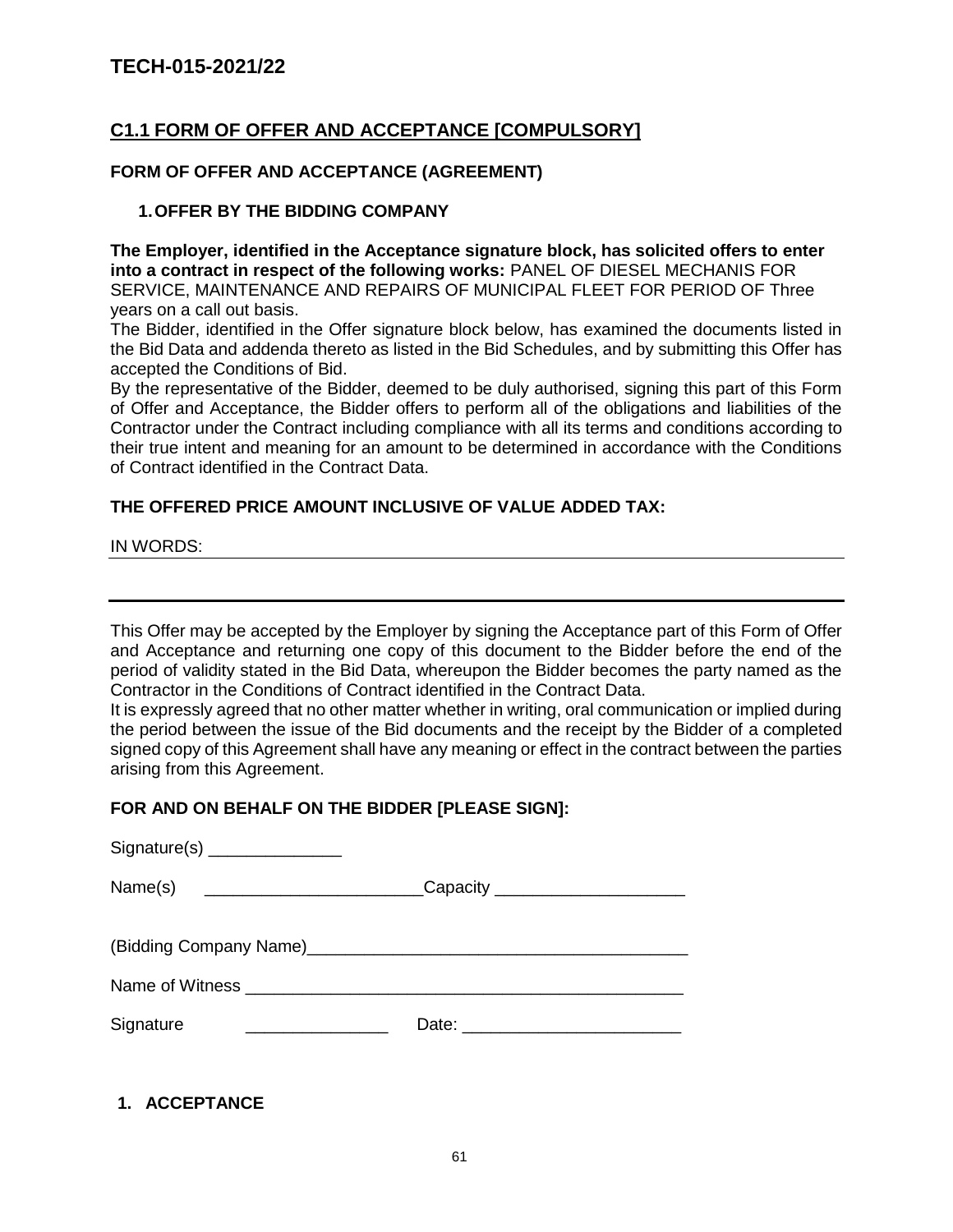By signing this part of this Form of Offer and Acceptance, the Employer identified below accepts the Bidder's Offer. In consideration thereof, the Employer shall pay the Contractor the amount due in accordance with the Conditions of Contract identified in the Contract Data. Acceptance of the Bidder's Offer shall form an agreement between the Employer and the Bidder upon the terms and conditions contained in this Agreement and in the Contract that is the subject of this Agreement.

The terms of the contract, are contained in

- Part C1 Agreements and Contract Data, (which includes this Agreement)
- Part C<sub>2</sub> Pricing Data
- Part C3 Scope of Work

AND Documents or parts thereof, which may be incorporated by reference into Parts C1 to C3 above.

Deviations from and amendments to the documents listed in the Bid Data and any addenda thereto listed in the Bid Schedules as well as any changes to the terms of the Offer agreed by the Bidder and the Employer during this process of offer and acceptance, are contained in the Schedule of Deviations attached to and forming part of this Agreement. No amendments to or deviations from said documents are valid unless contained in this Schedule, which must be duly signed by the authorised representative(s) of both parties.

The Bidder shall within two weeks after receiving a completed copy of this Agreement, including the Schedule of Deviations (if any), contact the Employer's agent (whose details are given in the Contract Data) to arrange the delivery of any bonds, guarantees, proof of insurance and any other documentation to be provided in terms of the Conditions of Contract identified in the Contract Data. Failure to fulfil any of these obligations in accordance with those terms shall constitute a repudiation of this Agreement.

Notwithstanding anything contained herein, this Agreement comes into effect on the date when the Bidder receives one fully completed original copy of this document, including the Schedule of Deviations (if any). Unless the Bidder (now Contractor) within five working days of the date of such receipt notifies the Employer in writing of any reason why he cannot accept the contents of this Agreement, this Agreement shall constitute a binding contract between the parties.

It is expressly agreed that no other matter whether in writing, oral communication or implied during the period between the issue of the Bid documents and the receipt by the Bidder of a completed signed copy of this Agreement shall have any meaning or effect in the contract between the parties arising from this Agreement.

### **FOR THE EMPLOYER: MOLEMOLE LOCAL MUNICIPALITY [TO BE SIGNED BY MUNICIPAL MANAGER]**

 $Signature(s)$  and  $Signature(s)$  and  $Signature(s)$  and  $Signature(s)$  and  $Signature(s)$  and  $Signature(s)$  and  $Signature(s)$  and  $Signature(s)$  and  $Signature(s)$  and  $Signature(s)$  and  $Signature(s)$  and  $Signature(s)$  and  $Signature(s)$  and  $Signature(s)$  and  $Signature(s)$  and  $Signature(s)$  and  $Signature(s)$  and  $Signature(s)$  and  $Signature(s)$ Name \_\_\_\_\_\_\_\_\_\_\_\_\_\_\_\_\_\_\_\_\_\_\_\_\_\_\_\_\_\_\_\_\_\_\_\_

Capacity \_\_\_\_\_\_\_\_\_\_\_\_\_\_\_\_\_\_\_\_\_\_\_\_\_\_\_\_\_\_\_\_\_\_\_\_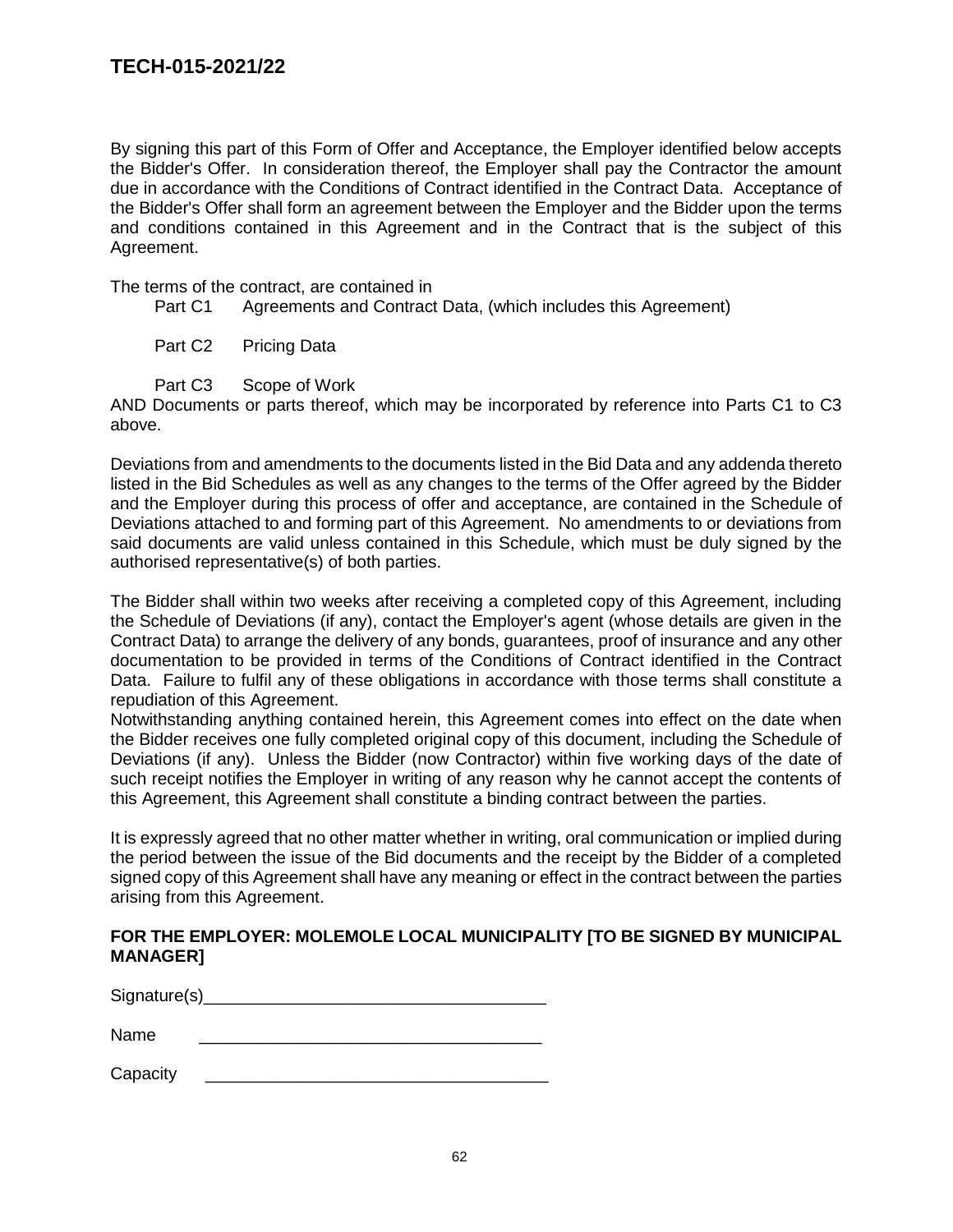Name of Witness **Example 20** 

Signature Date \_\_\_\_\_\_\_\_\_\_\_\_\_\_\_\_\_\_\_\_\_\_\_\_\_\_\_\_\_\_\_\_

# **C.1.2 SCHEDULE OF DEVIATIONS [WRITE N/A IF NOT APPLICABLE]**

### Notes:

- 1. The extent of deviations from the bid documents issued by the Employer prior to the bid closing date is limited to those permitted in terms of the Conditions of Bid.
- 2. A Bidder's covering letter shall not be included in the final contract document. Should any matter in such letter, which constitutes a deviation as aforesaid become the subject of agreements reached during the process of offer and acceptance, the outcome of such agreement shall be recorded here.
- 3. Any other matter arising from the process of offer and acceptance either as a confirmation, clarification or change to the bid documents and which it is agreed by the Parties becomes an obligation of the contract shall also be recorded here.
- 4. Any change or addition to the bid documents arising from the above agreements and recorded here, shall also be incorporated into the final draft of the Contract.